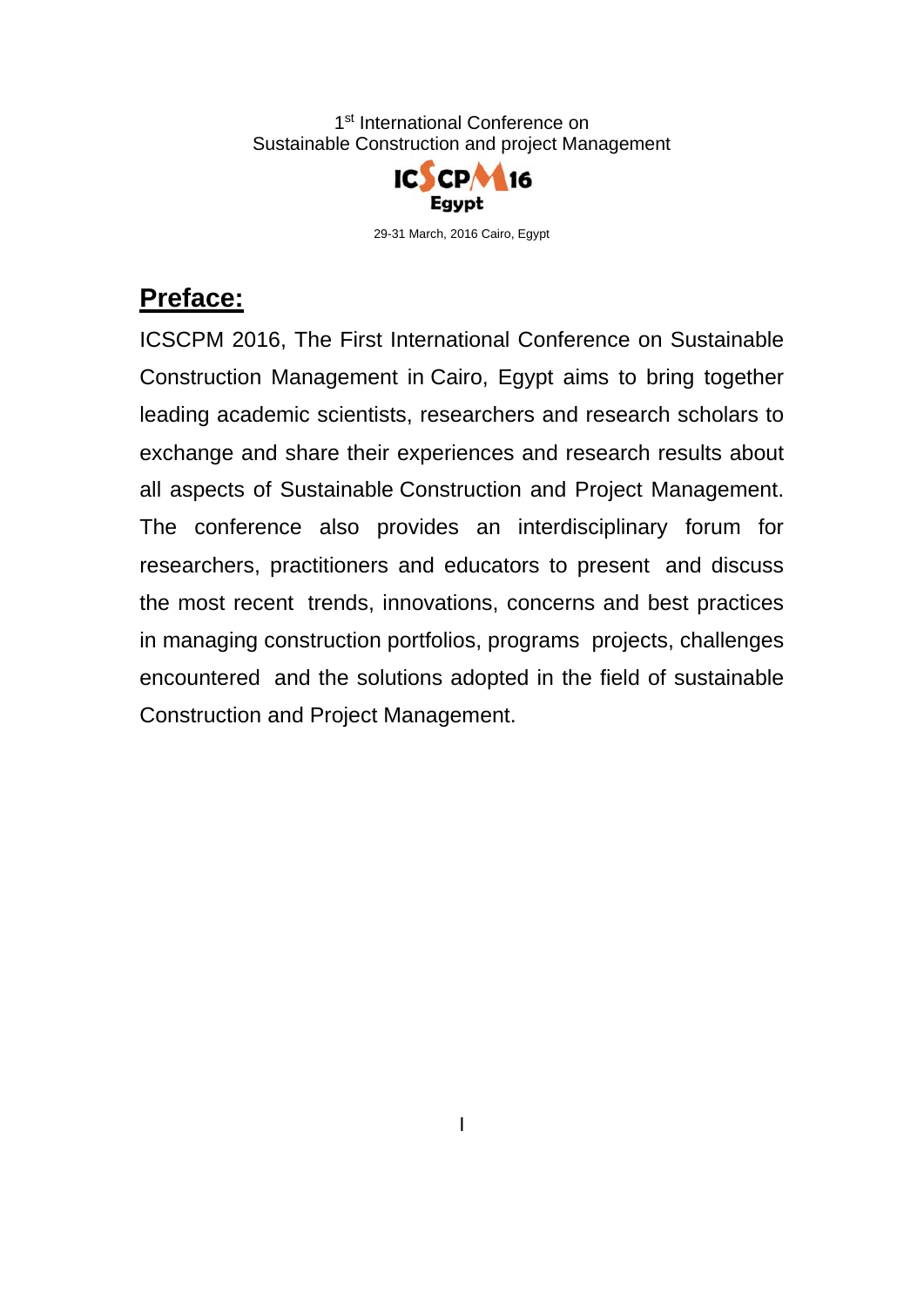

29-31 March, 2016 Cairo, Egypt

# **Organizers:**



*Housing & Building National* 

*Research Center* 



*Construction and Project Management* 

*Research Institute* 

*Main board :*

**Conference Chairman**  *Prof. Khalid El‐Zahaby* Chairman of Housing and Building National Research Center *Prof. Khalid M. Yousri* Vice Chairman for Research and Studies Affairs **Conference General Secretary & Coordinator** *Prof. Manal Abdelhamid*

Head of Construction ad Project Management Research Institute CPMRI – HBRC

## *Contact us:*

Housing & Building National Research Center Construction and Project Management Research Institute icscpm2016@gmail.com 87 El‐ Tahrir St. Dokki, Giza – Egypt Phone: +20‐2‐33356722, 33356853, 37628796 Fax: +20‐2‐37628796, 33351564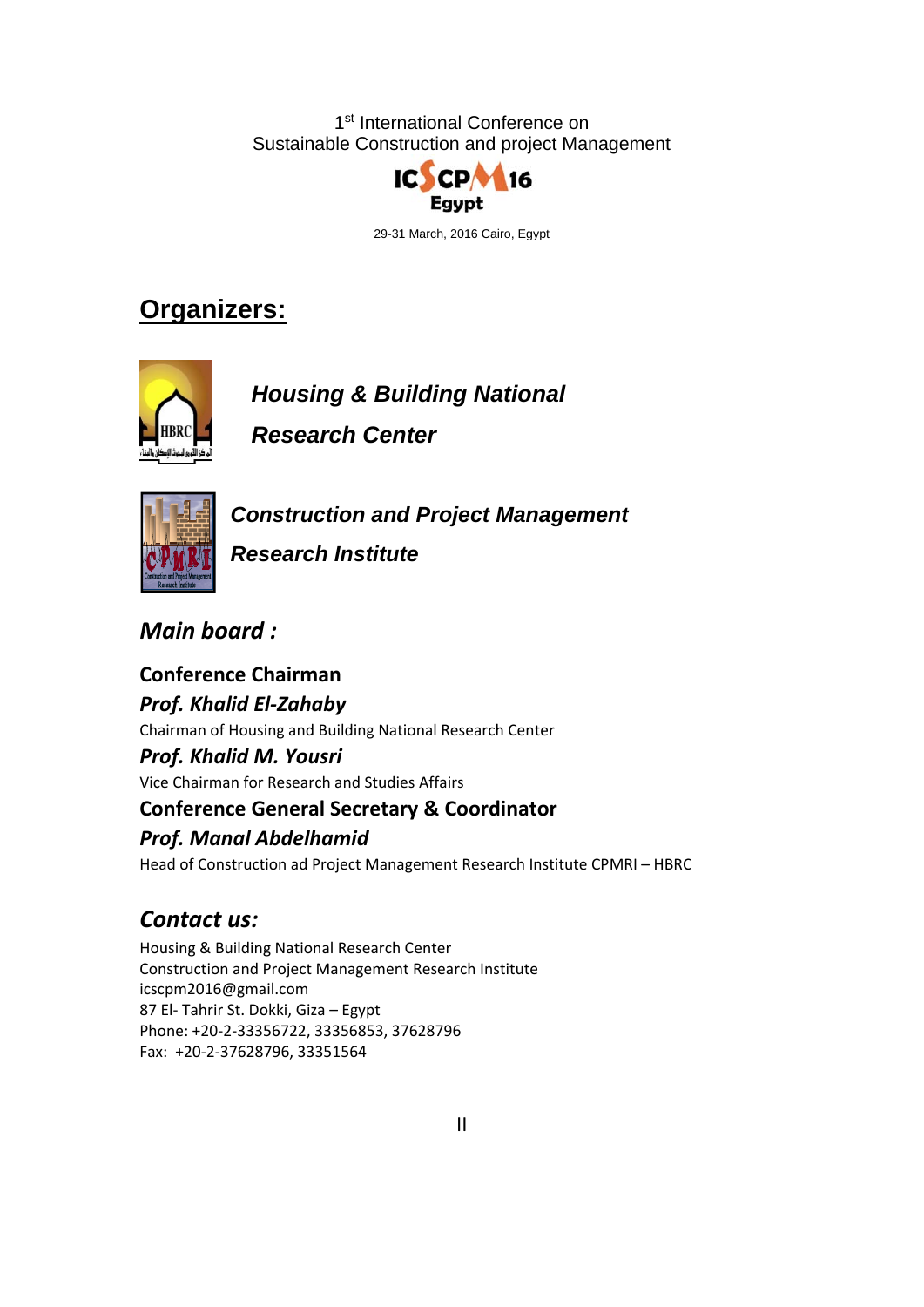

29-31 March, 2016 Cairo, Egypt

# **Conference Themes:**

- 1- Portfolio, Program and Project Management
- 2- Sustainable Design & Construction Techniques
- 3- Claim, Dispute Resolution and Arbitration
- 4- Information Technology in Construction
- 5- Building Information Modeling ( BIM )
- 6- Facility Management
- 7- Building Design, Construction & Operation
- 8- Value Engineering
- 9- Supply Chain Management
- 10- Solid Waste Management
- 11- Green Road Management
- 12- Construction Engineering Education
- 13- Other Related Topics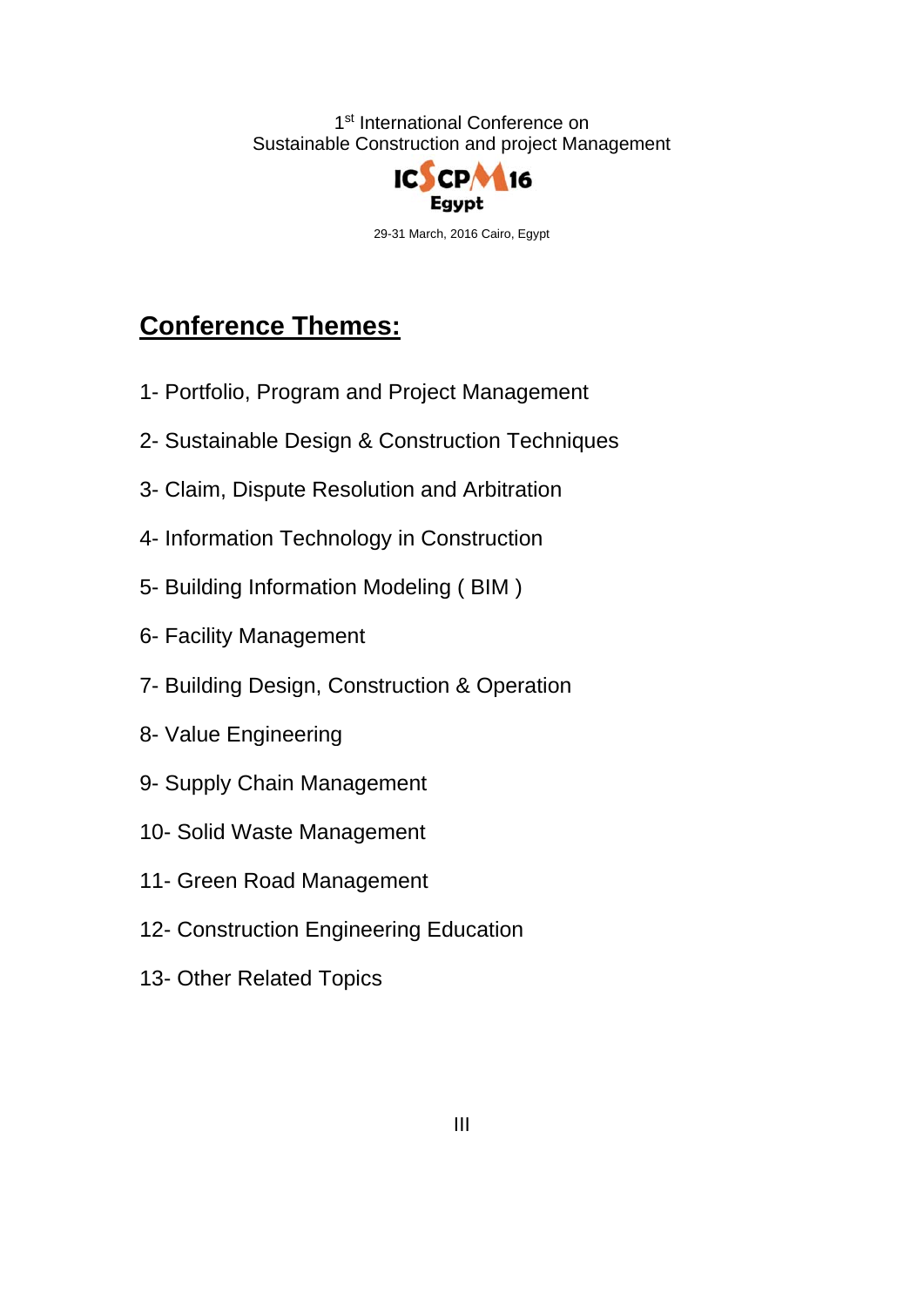

29-31 March, 2016 Cairo, Egypt

# **Scientific Committee:**

| Prof. Abdelhady Hosny            | (EGYPT)     |
|----------------------------------|-------------|
| Prof. Adel El Samadoni           | (EGYPT)     |
| Prof. Amr Ezzat Salama           | (EGYPT)     |
| Prof. Emad El Beltagie           | (EGYPT)     |
| Prof. Fouad Fouad Helmy          | (USA)       |
| Prof. Hesham Abd El Khalek       | (EGYPT)     |
| Assoc. Prof. Hesham Osman        | (CANADA)    |
| Prof. Ibrahim Abd El Rashid      | (EGYPT)     |
| Prof. Karim EL Dash              | (EGYPT)     |
| Assoc. Prof. Maged Ezzat Georgy  | (AUSTRALIA) |
| Prof. Manal Sayed Abdelhamid     | (EGYPT)     |
| Prof. Mohamed Mahdy Marzouk      | (EGYPT)     |
| Prof. Omaima Ahmed Salah El deen | (EGYPT)     |
| Prof. Osama Ahmed Hosny          | (EGYPT)     |
| Prof. Osama El Sayed Moselhi     | (CANADA)    |
| Prof. Refaat Abd El-Razik        | (BAHRAIN)   |
| Prof. Talat Salama               | (USA)       |
| Assoc. Prof. Tarek Attia         | (EGYPT)     |
| Prof. Zinab Salah Eldeen         | (EGYPT)     |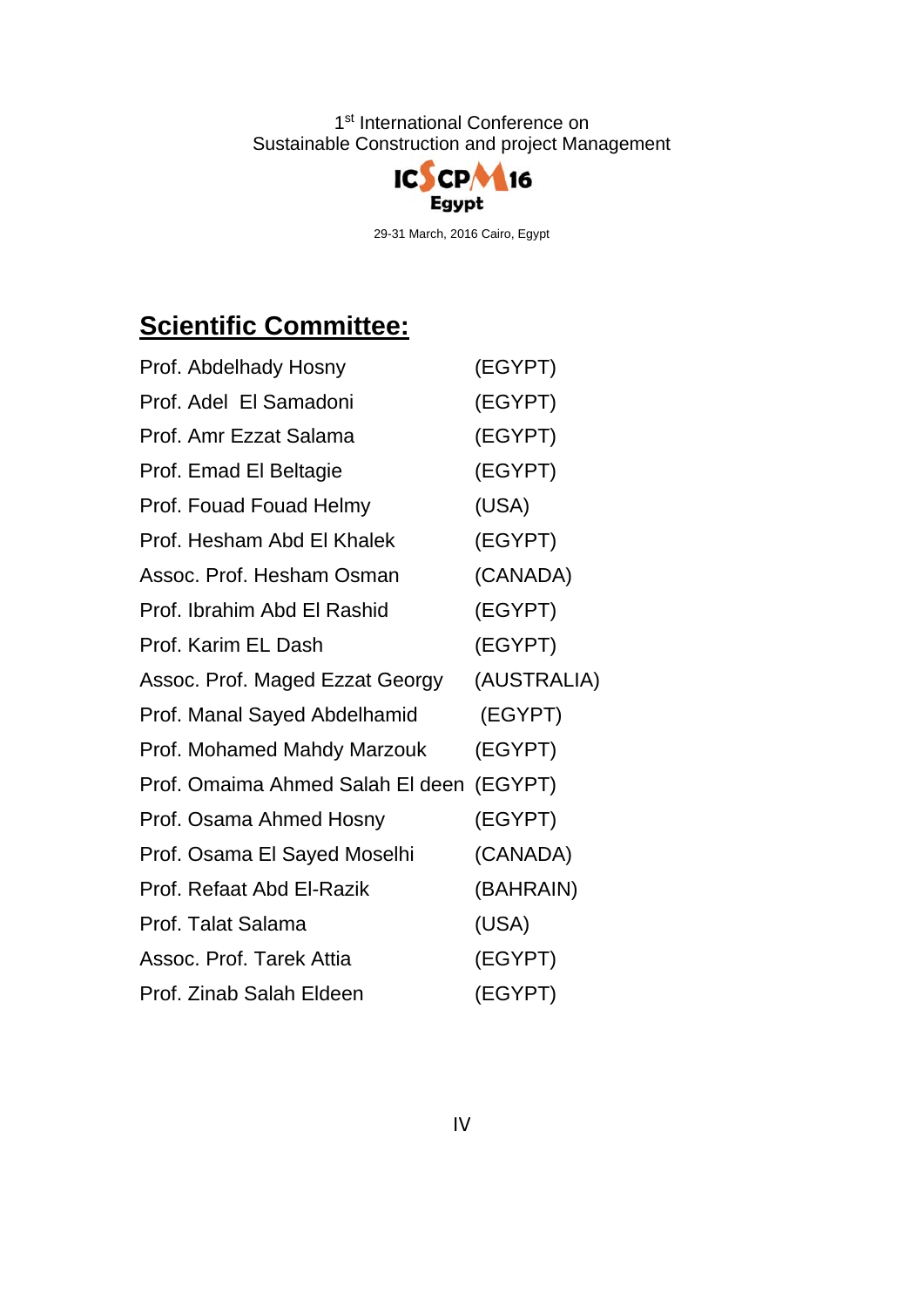

29-31 March, 2016 Cairo, Egypt

# **Organizing Committee:**

Eng. Ahmed Afify

Assoc. Prof. Ghada Diaa

Dr. Ireny Beshara

Mrs. Layla El Okaily

Eng. Mahmoud Bakry

Eng. Maria Youssef Zaki

Eng. Mohamed El Gaml

Mr. Mohamed El Sayed

Eng. Nehal Ahmed Tarek

Eng. Ola Samy

Eng. Sahar Shahat

Assoc. Prof. Tarek Attia

Prof. Tarek El Sokary

Eng. Wafaa Mohamed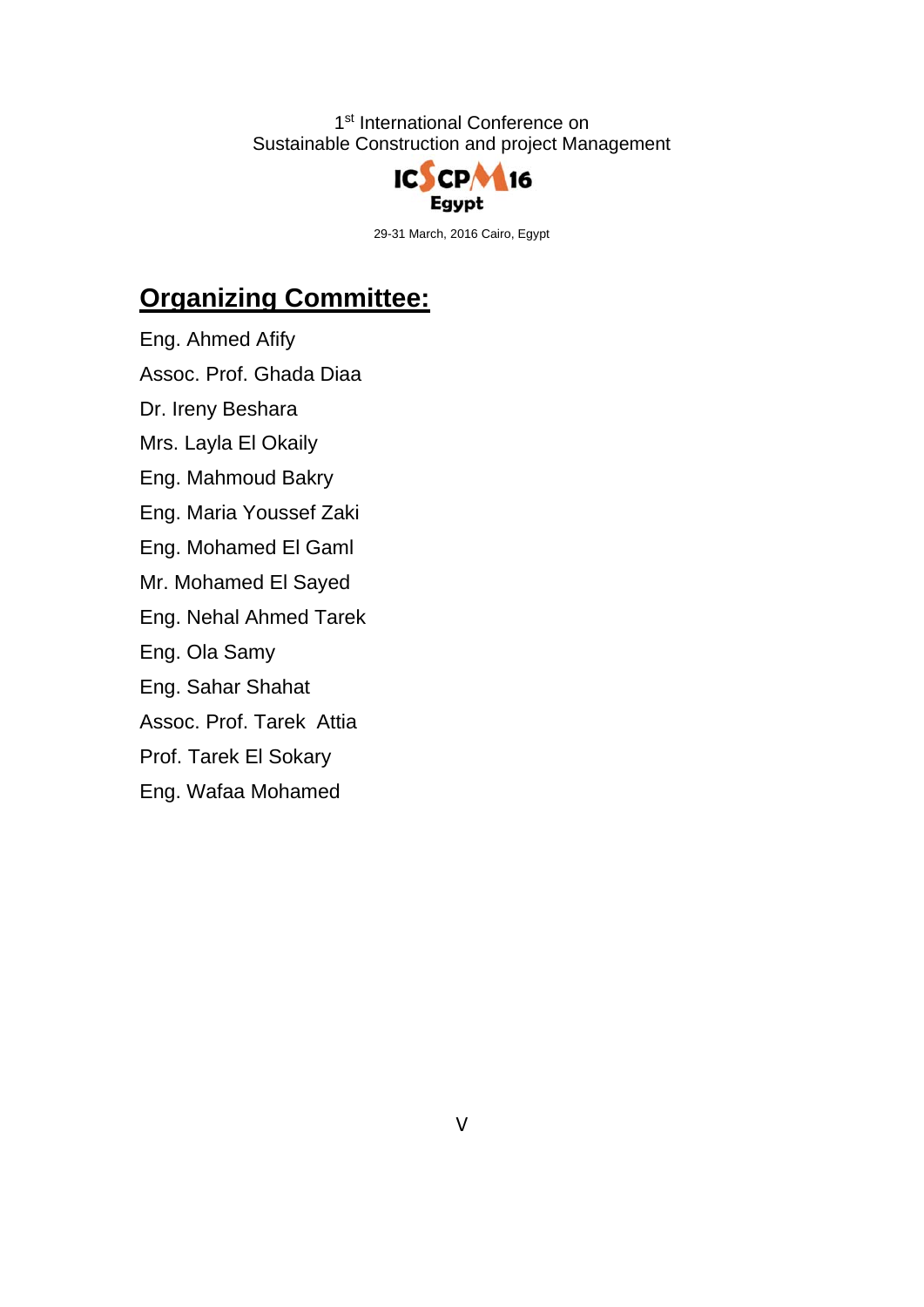

29-31 March, 2016 Cairo, Egypt

#### **Index**

| <b>KEYNOTE SPEAKERS</b>                                                                                             |    |
|---------------------------------------------------------------------------------------------------------------------|----|
| Wireless and Smart Sensing Technologies for Automated Tracking and Progress Reporting<br>of Construction Operations | 10 |
| Prof. Osama El SayedMoselhi                                                                                         |    |
| Sustainable Development and Asset Management                                                                        |    |
| Prof. Osama Salem                                                                                                   |    |

| <b>GENERAL LECTURES</b>                                             |    |
|---------------------------------------------------------------------|----|
| الكود المصرى لإدارة مشروعات التشييد                                 | 13 |
| Prof. Adel El Samadoni                                              |    |
| Construction & Demolition Waste Management & Recycling Project Case |    |
| <b>Study: New Cairo City</b>                                        | 14 |
| Prof. Omima Salah Eldin                                             |    |
| Future of Developing Cities - Challenging and Opportunities         | 15 |
| <b>Eng. Abdel Nasser Taha</b>                                       |    |

| <b>SCIENTIFIC PAPERS</b>                                                           | 16  |
|------------------------------------------------------------------------------------|-----|
| <b>Portfolio, Program and Project Management</b>                                   | 17  |
| Improving the Management of Projects and Programs Using Agile Principles           |     |
| Maged E. Georgy                                                                    | 18  |
| Critical Chain Project Management- A Critique                                      | 19  |
| Tamer El-Korany, Salah El-Din F. Taher                                             |     |
| Risk Assessment and Mitigation for Construction Projects in Egypt                  |     |
| Adel El-Samadony, Ahmed M. Abdel-Alim, Alaa A. Elharony                            | 20  |
| Management and Assessment Model for Sustainable Construction Project During        |     |
| <b>Feasibility Stage</b>                                                           | 2.1 |
| Sahar Sh. Hasan, Manal Abd El Hamid, Ibrahim Abd El- Rashied, , Samia Ali          |     |
| <b>Contract Practices for Sustainable Construction Projects</b>                    | 22  |
| Mohamed Enaba, Mohamed M. Marzouk, AzzaM.Abou-Zeid                                 |     |
| Competition Ability Criteria for Egyptian Construction Companies in Infrastructure |     |
| Projects                                                                           |     |
| Ibrahim A. Nosaiar, Manal S. Abdelhamid, Ahmed A. Elsaid                           |     |
| Efficiency Improvement of Construction Projects Using Lean Six Sigma Methodology   | 24  |
| Khaled A. Hussein, Moheeb El-Said                                                  |     |
| Towards Appraisal and Improvement of Management Practices for Egyptian Contracting |     |
| Organizations                                                                      | 25  |
| Mohamed H. Moutawei, Ahmed S. Mohamed, Mohamed A. Bakry, Moheeb E.                 |     |
| <b>Ibrahim</b>                                                                     |     |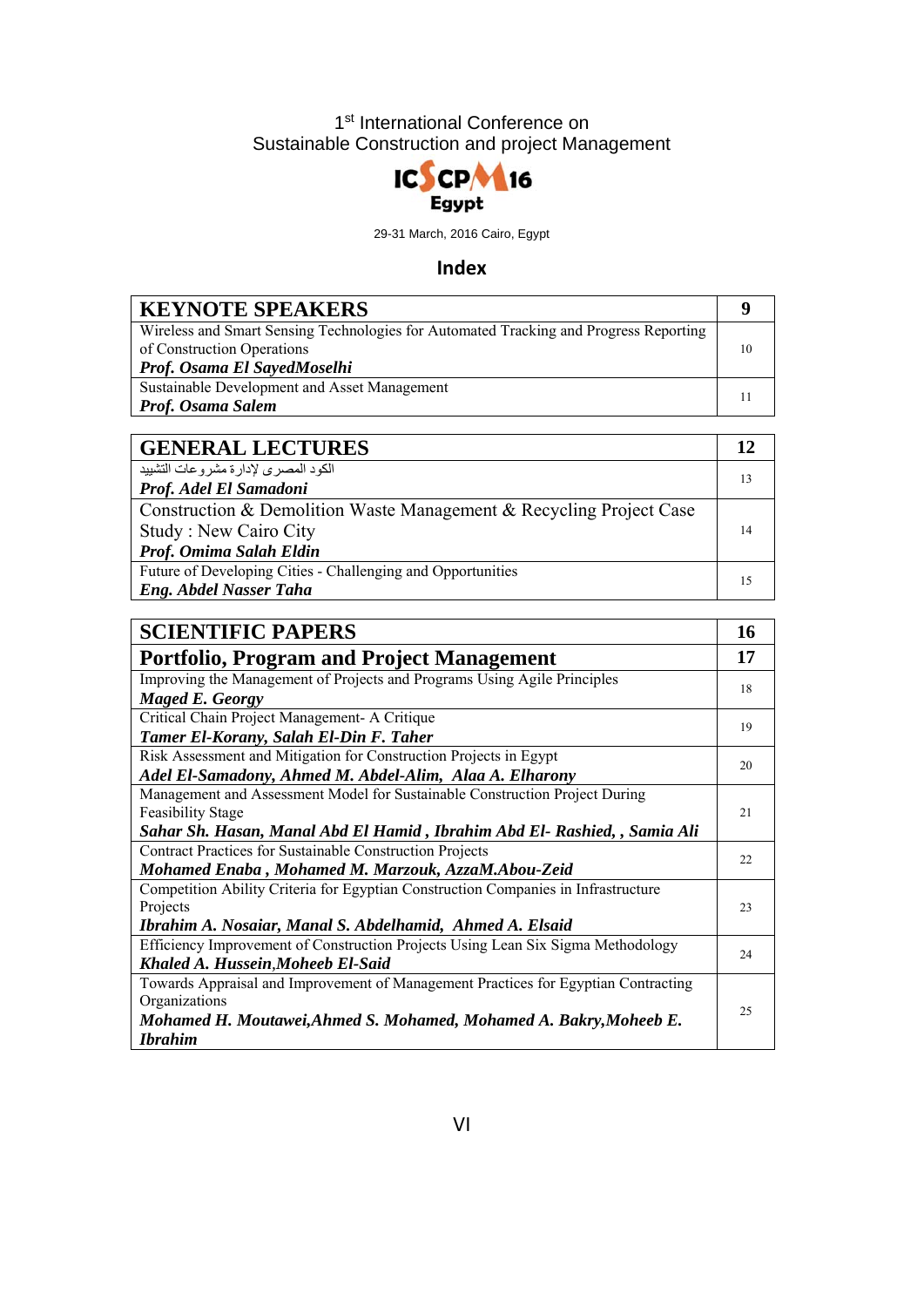

29-31 March, 2016 Cairo, Egypt

| <b>Sustainable Design and Construction Techniques</b>                                   | 26 |
|-----------------------------------------------------------------------------------------|----|
| Towards Sustainable Buildings in Egypt                                                  | 27 |
| Sameh A. El-Betar                                                                       |    |
| Applied Green Technology for Sustainable Desert Building (Case Study Masdar City)       |    |
| Yasmine S. Elashaby                                                                     | 28 |
| Passive and Hybrid Techniques for Low Cost Energy Efficient Housing in Hot Dry          |    |
| Climate                                                                                 | 29 |
| HendFarouh, Lubna E. Amer                                                               |    |
| Performance Criteria Evaluation for Sustainable Plans of Heritage Preservation Projects | 30 |
| Hoda M. Mohammed, Sobhy A. Elashmawy, Hamed S. Hamed                                    |    |
| Systems Engineering Approach to Measuring the Environmental Impacts of Open             |    |
| <b>Trenching Construction Operations</b>                                                |    |
| Mohamed M. Matar, Hesham M. Osman, Maged E. Georgy, Azza M. Abou-Zeid                   | 31 |
| <i>MoheebElsaid</i>                                                                     |    |
| The Effect of Sustainable Practices on the Economic Performance of Construction Firms   | 32 |
| Nor'AiniYusof, Mohammad Iranmanesh                                                      |    |
| Efficiency Projects in Egypt: A Comparative Analysis Between LEED and GPRS              | 33 |
| Tarek Mahfouz, Ahmed Abdelsalam, Amr Kandil                                             |    |
| Toward Sustainable Bridges: Geotechnical Aspects Regarding Design of Jointless Bridges  | 34 |
| Mohamed T. Abdel-Fattah , TarekT. Abdel-Fattah , Amr A. Hemada                          |    |
| Reduce Energy Demand for Cooling a New Office Building Through the Design               |    |
| Renovation                                                                              | 35 |
| <b>Asmaa Mahmoud, Mohamed Yusuf</b>                                                     |    |

| <b>Information Technology in Construction</b>                                    | 36 |
|----------------------------------------------------------------------------------|----|
| Risk and Uncertainty Assessment Model in Construction Projects Using Fuzzy Logic |    |
| Hesham Abdel Khalek, RemonF. Aziz, Hamada Kamel                                  | 37 |
| A Fuzzy Rating Method for the Bid/No-Bid Decision in Road Construction Projects  | 38 |
| Rania R. Shams-Eldin, Maged E. Georgy                                            |    |
| Development of Fund Allocation Optimization Model for Pavement Maintenance       |    |
| Management for Egyptian Highway Network                                          | 39 |
| Hesham Abdel Khalek, Sherif Hafez, WaelBekheet, Sherif El Tahan                  |    |
| Decision SupportingSystem for Risk Assessment in Construction Projects: AHP-     |    |
| Simulation Based Technique                                                       | 40 |
| Omar A. M. El-Nawawy, Ahmed M. Abdelalim, M.S. Bassiony                          |    |
| Planning of Human Resources in Construction Companies in Egypt                   |    |
| Mohamed M. Askar, Tarek M. Attia , Samia A. Ali, Ahmed A. Elsaid                 | 41 |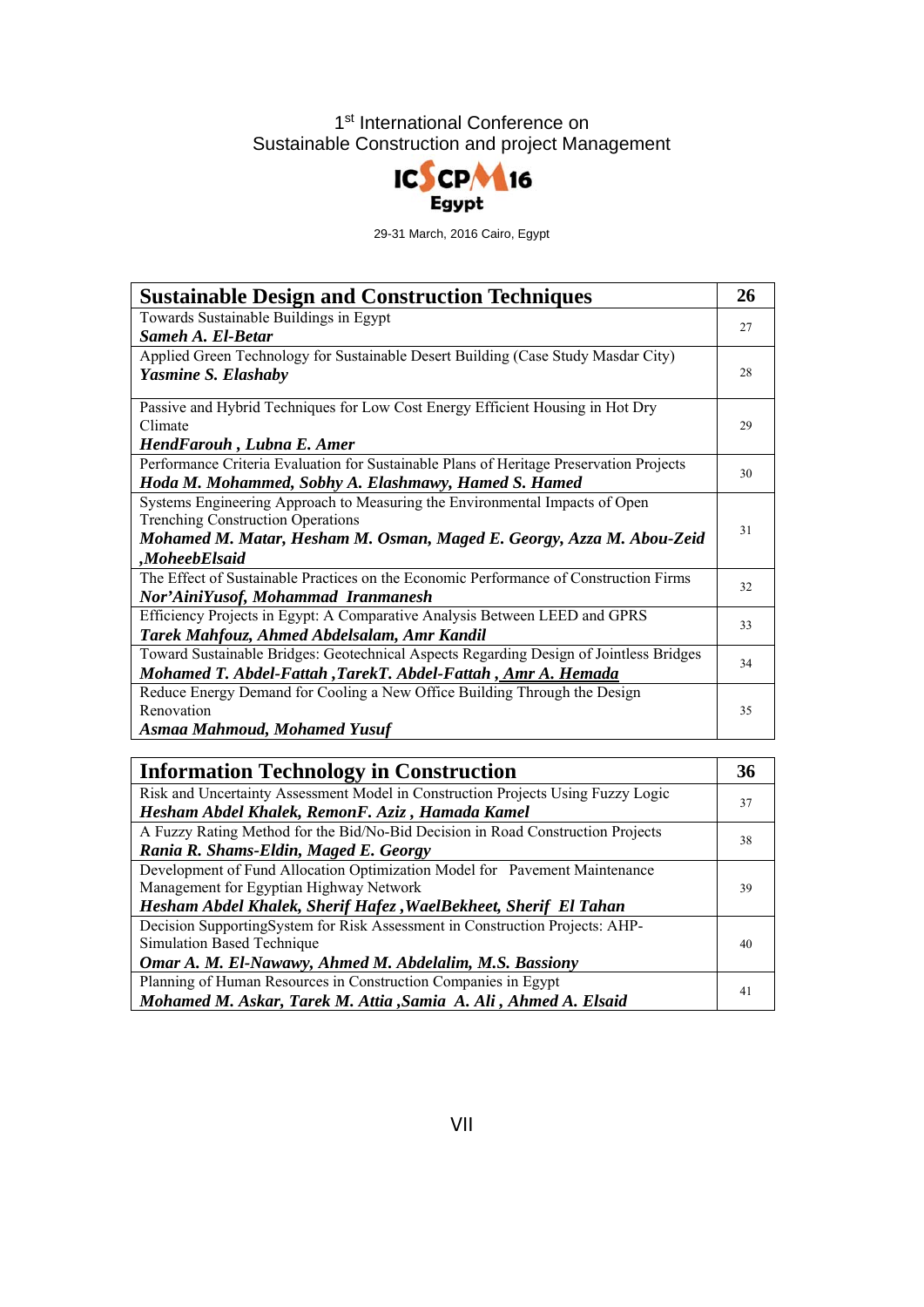

29-31 March, 2016 Cairo, Egypt

| Adaptive Optimization of Bridges Maintenance Under Budget Constraints in Egypt<br>HeshamAbdElkhalek, Sherif M. Hafez, Yasser El Fahham                  | 42 |
|---------------------------------------------------------------------------------------------------------------------------------------------------------|----|
| A Framework for Manual Lighting Control in Commercial Buildings Using Fuzzy<br>Hierarchical Expert Approach<br>Dalia Salem, EmadElwakil, and TarekAttia | 43 |
| Quantification of Risks Comparison based on AHP/ANP-Simulation Techniques<br>Ahmed M. Abdelalim                                                         | 44 |
| Uncertainty and Risk Factors Assessment for Cross-Country Pipelines Projects Using AHP<br>Hesham Abdel Khalek, Remon F. Aziz, Hamada Kamel              | 45 |

| <b>Building Design, Construction &amp; Operation, and Solid</b>                     | 46 |
|-------------------------------------------------------------------------------------|----|
| <b>Waste Management</b>                                                             |    |
| Integrating Solar Thermal Technologies with Green Buildings in Birmingham, Alabama  | 47 |
| Mohamed K. Mostafa, Robert W. Peters, HessamTaherian                                |    |
| 'Micro-Communities' Initiative Egypt's Winning Card Towards Development and Against |    |
| <b>Disasters</b>                                                                    | 48 |
| Adham M. Abulnour                                                                   |    |
| Sustainable Construction Waste Management for Sustainable Buildings                 | 49 |
| S.M. Elgizawy, S.M. El-Haggar, K. Nassar                                            |    |
| Sustainable Waste Management for Campus Construction Projects - Case of UMASS,      |    |
| Amherst, USA                                                                        | 50 |
| Mohamed I. M. Ibrahim                                                               |    |

| <b>Other Related Topics</b>                                                             | 51 |
|-----------------------------------------------------------------------------------------|----|
| A Novel Method to Produce Dry Geopolymer Cement Powder                                  | 52 |
| Hamdy A. Abdel-Gawwad, S.A. Abo-El-Enein                                                |    |
| Strengthening of Reinforced Concrete Columns Using Advanced Composite Materials to      |    |
| Resist Seismic Loads                                                                    | 53 |
| Mohamed O.AbdAlkader                                                                    |    |
| Properties and Fields of Application of Cellular Concrete                               | 54 |
| Mounir M. Kamal, Mohammed A. Safaan, Fatma M. Eid and SohaA. Zedan                      |    |
| Response of Retaining Wall Due to EmbankmentConstruction on Soft Ground                 | 55 |
| Mohamed B. D. Elsawy                                                                    |    |
| Experimental and Numerical Analysis of RC Beams Cast Using Both Conventional            |    |
| Vibrated and Self-Compacting Concretes                                                  | 56 |
| Nageh N. Melaka, El-Sayed K. El-Abuoky                                                  |    |
| Strength and Durability Characteristics of Ground Granulated Blast Furnace Slag (GGBFS) |    |
| Concrete Mix                                                                            | 57 |
| Mounir M. Kamal, Mervat Khalil, Amal Nasser, Randa F. Esmail                            |    |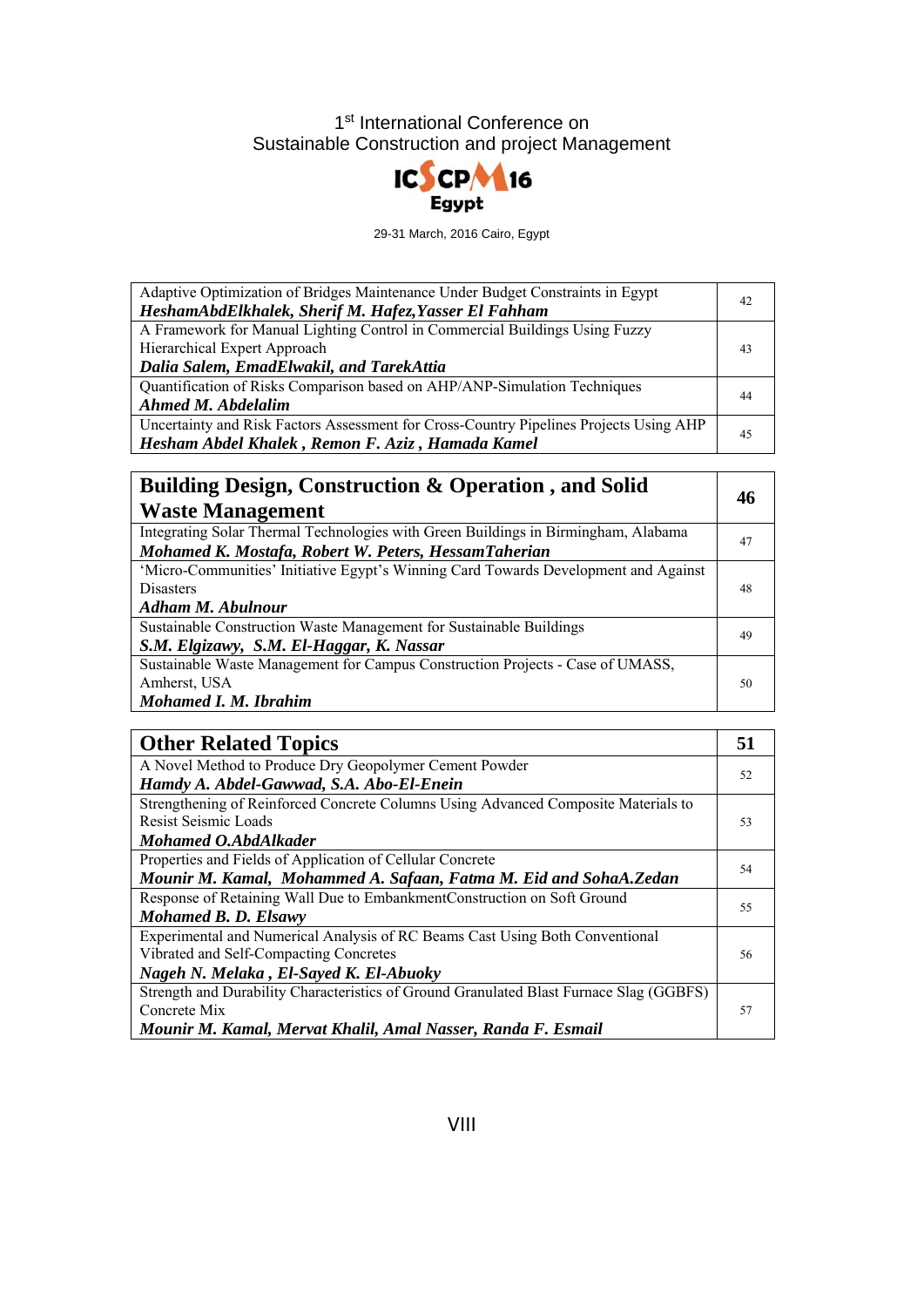

29-31 March, 2016 Cairo, Egypt

# **KEYNOTE SPEAKERS**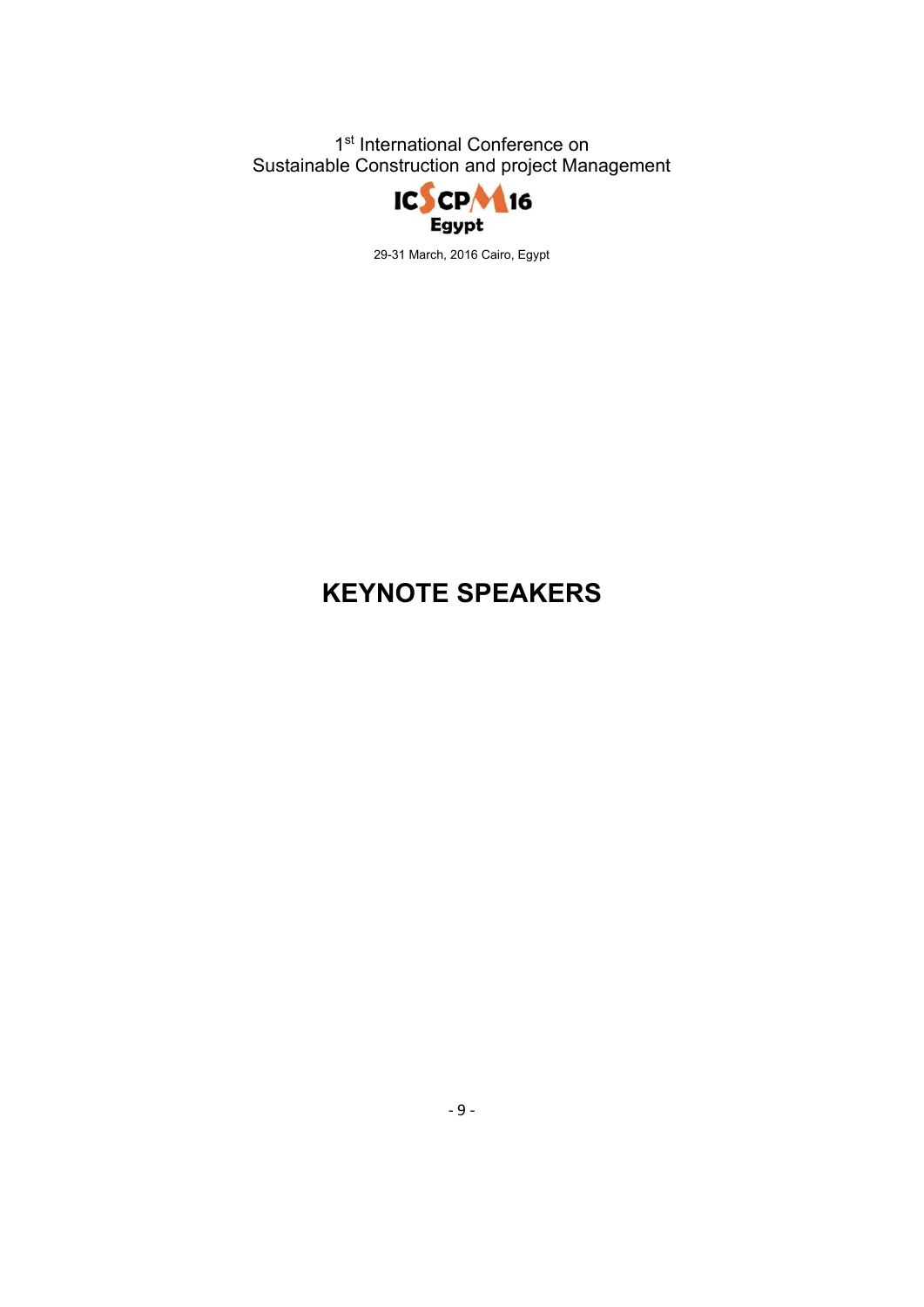

### **WIRLESS AND SMART SENSING TECHNOLOGIES FOR AUTOMATED TRACKING AND PROGRESS REPORTING OF CONSTRUCTION OPERATIONS**

#### **Prof. Osama Moselhi**

*Professor of Engineering, Concordia University, Montreal, Quebec, Canada Email: o.moselhi@gmail.com*

#### **ABSTRACT**

Automated site data acquisition is critical for timely tracking and progress reporting, which intern supports members of the project team in making needed management decisions. This lecture describes the essential requirements for integrated time and cost control and for reliable applications of the earned value method, also known as earned value management (EVM). The lecture will address two main issues; the establishment of realistic project baseline and the use of automated site data acquisition technologies for timely quantification of budgeted cost of work performed (BCWP). Technologies such as 3D imaging, 3D laser scanning, Global Positioning System (GPS), Radio Frequency Identification (RFID), Ultra-Wide Band (UWB) and wireless sensors networks (WSNs) are utilized, individually and in an integrated manner, to determine BCWP. As well, the lecture will describe briefly a newly developed material status index and recently developed self-adaptive methods for more accurate trending and forecasting of project cost and duration at completion or at any intermediate time horizon. Briefly described also is the use of building information modeling (BIM) for visualization of onsite progress.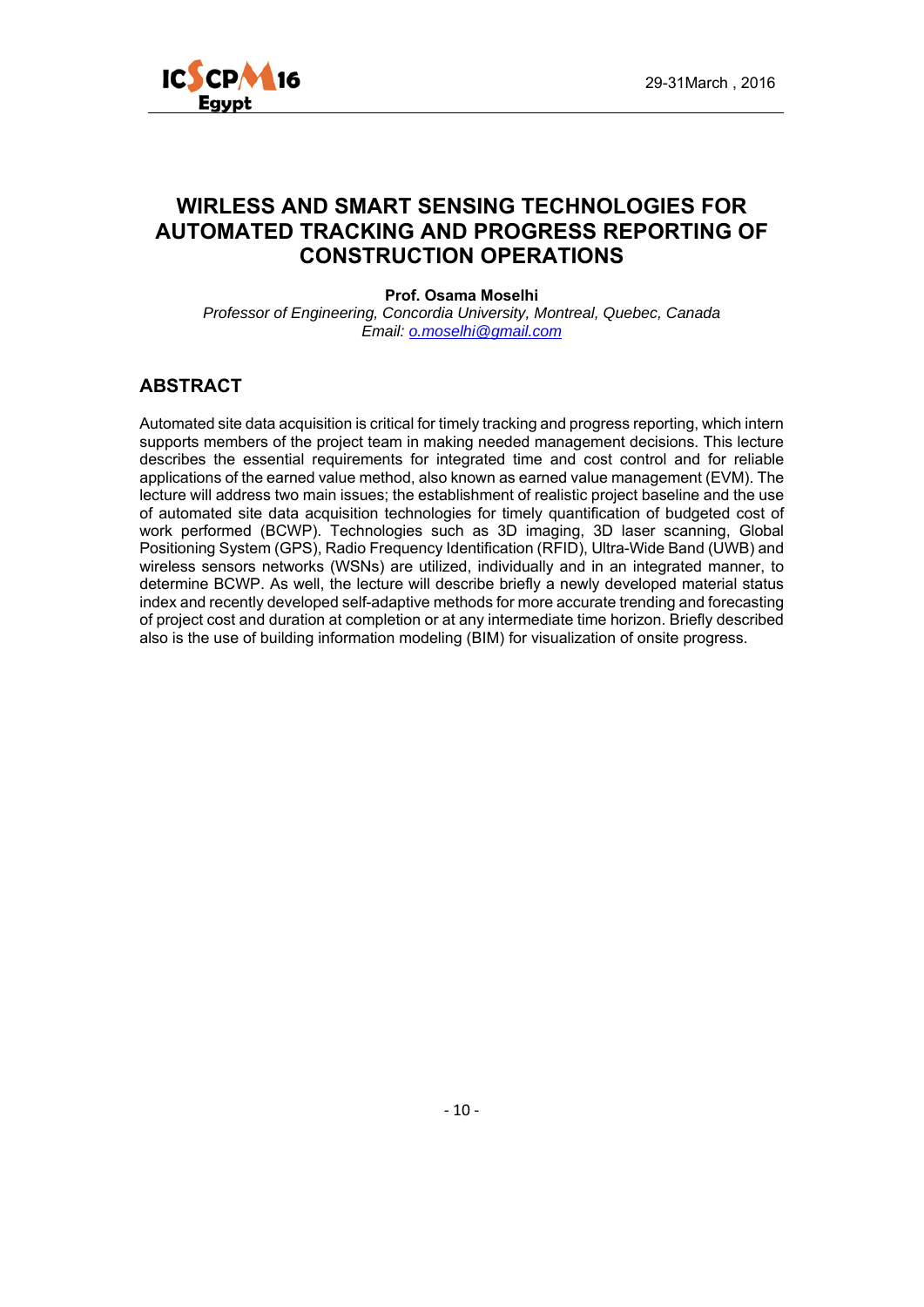

## **SUSTAINABLE DEVELOPMENT AND ASSET MANAGEMENT**

**Prof. Osama Salem,** Ph.D., PE, CPC, LEED AP

*Chair, Civil and Environmental Engineering Department ,Yabroudi Chair Professor of Sustainable Civil Infrastructures , Syracuse University- Syracuse- New York Email: omsalem@syr.edu*

#### **ABSTRACT**

Buildings and civil infrastructures are always in need for attention and infusion of funding to meet the required structural, functional, health, and environmental standards. Deteriorated buildings, poor road conditions and traffic congestions, corroded bridges, overflowing and aging sewers, and deficient drinking water systems are among some of the issues that can impact the economy, health, safety and quality of life in many communities and cities. This lecture will address some of the challenges associated with the decision-making processes in relation to sustainable development and asset management during design, construction and operation. This includes issues such as sustainable design, green construction, risk management and life cycle and user costs. Additionally, a discussion of sustainability rating systems such as LEED and Envision will be presented.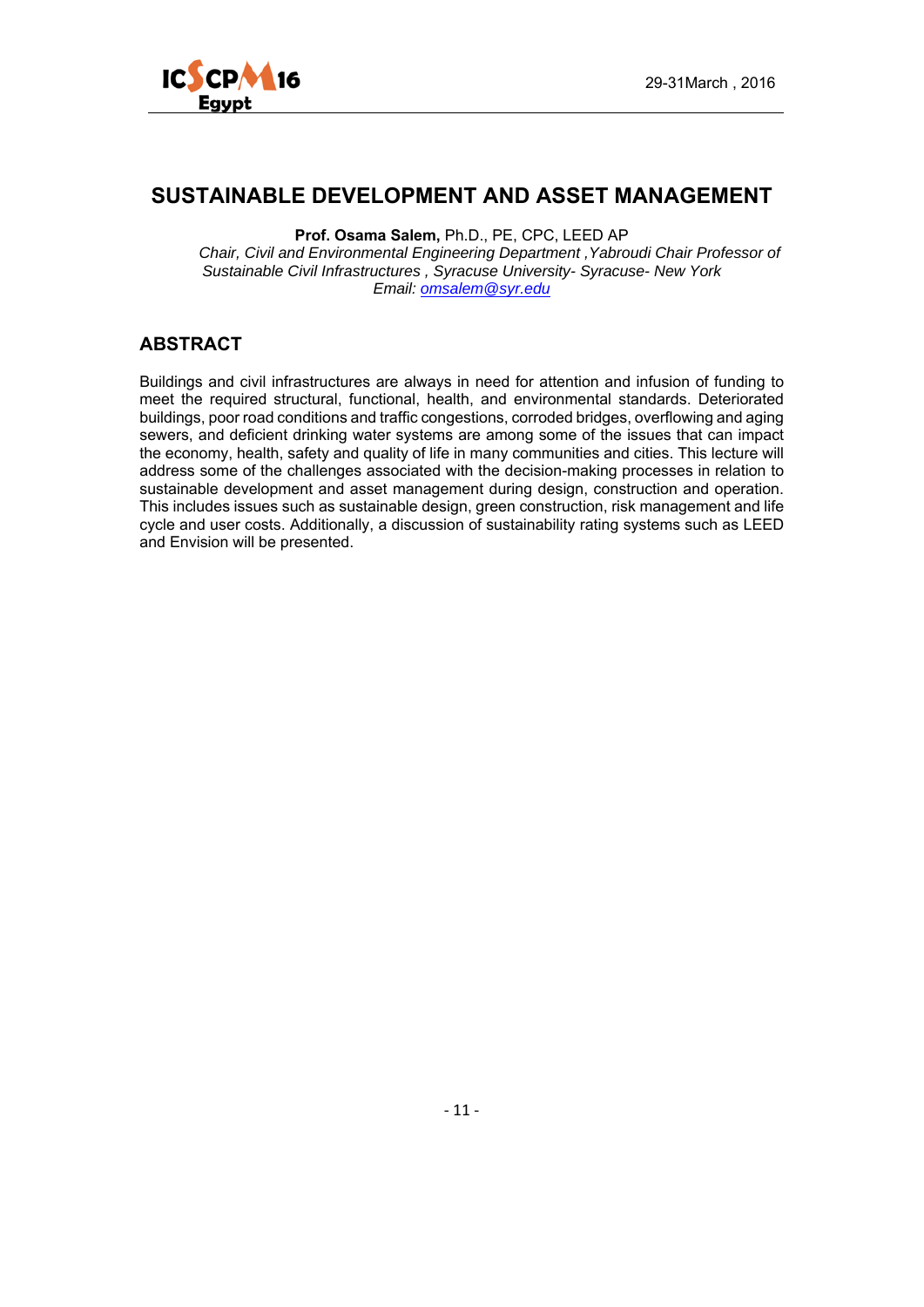

29-31 March, 2016 Cairo, Egypt

# **GENERAL LECTURES**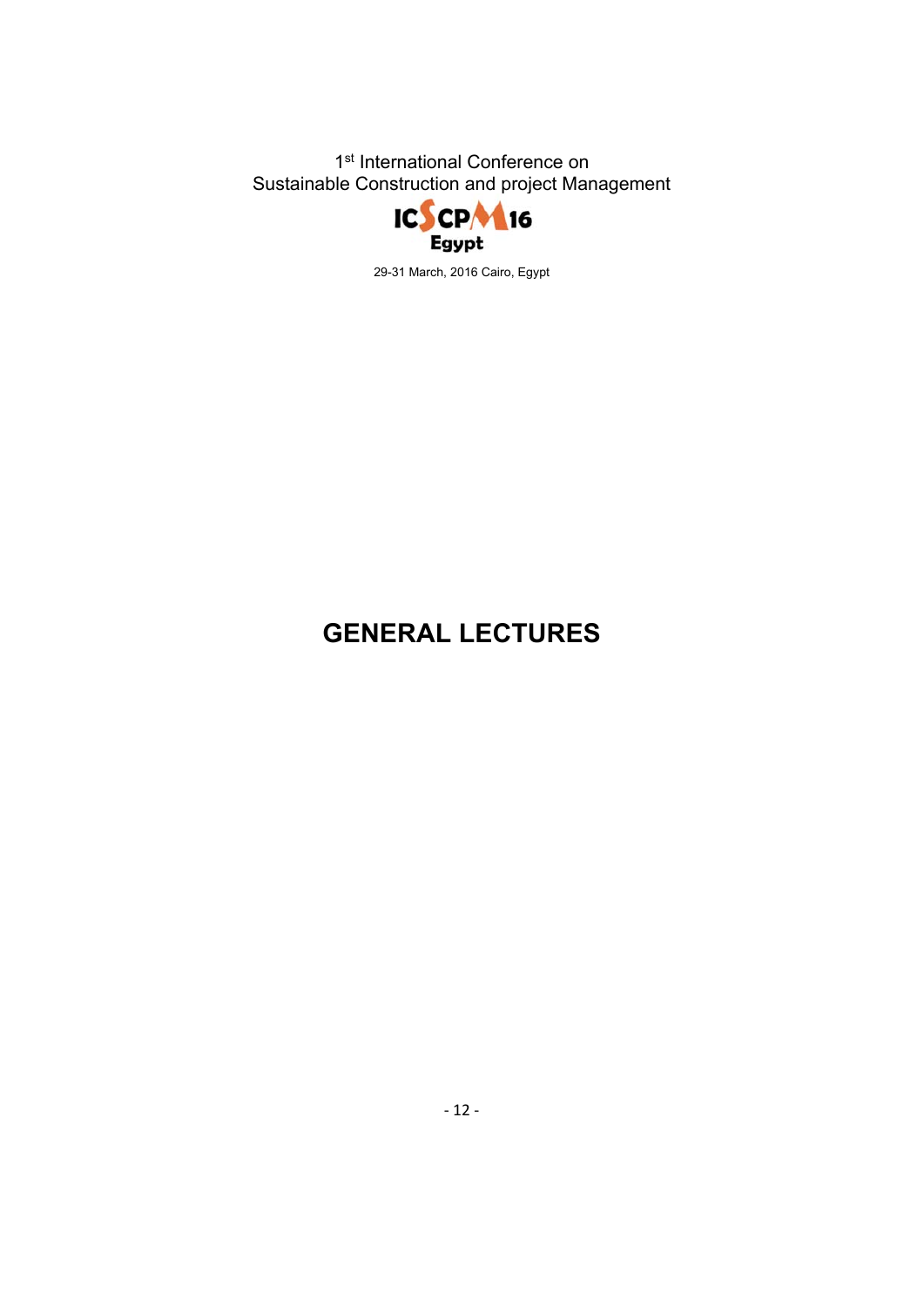

#### **الكود المصرى إلدارة مشروعات التشييد**

**أ.د عادل السمادوني** أستاذ إدارة المشروعات -ھندسة المطرية – جامعة حلوان Email: *asamadony@epmcon.com*

**الملخص:** 

يتناول الكود المصرى لإدارة مشروعات التشييد تحديد وتوضيح المتطلبات الأساسية لإدارة المشروعات في مراحلها المختلفة من خالل سبعة مراحل : ١ ) مرحلة الدراسات واإلستراتيجية العامة ، ٢) مرحلة التصميم ، ٣) مرحلة العطاءات والتعاقد ، ٤) مرحلة التشييد، ٥) مرحلة الاختبارات والتسليم الابتدائي وفترة الضمان ، ٦) مرحلة التسليم النهائي والضمان العشري ، ٧) التشغيل والصيانة. يستعرض الكود في محتواه النقاط الأساسية لكل مرحلة و تشمل: الأهداف الرئيسة للمرحلة ، األطراف المشاركة بالمرحلة كل على حده ، عناصر ونطاق عمل المھام الرئيسية لكل مرحلة ، توضيح لبعض العناصر الرئيسية المرتبطة بالمرحلة .سيتم استعراض مكونات احد المراحل بشكل تفصيلي فى ھذه المحاضرة. سيتم أيضا استعراض الأعمال الجاري إعدادها بعد إصدار الكود بالقرار الوزارى رقم (٣٦٤) لسنة ٢٠٠٩ والخطط المستقبلية للتطوير وتحفيز أطراف الصناعة ( صناعة التشييد ) على استخدامه.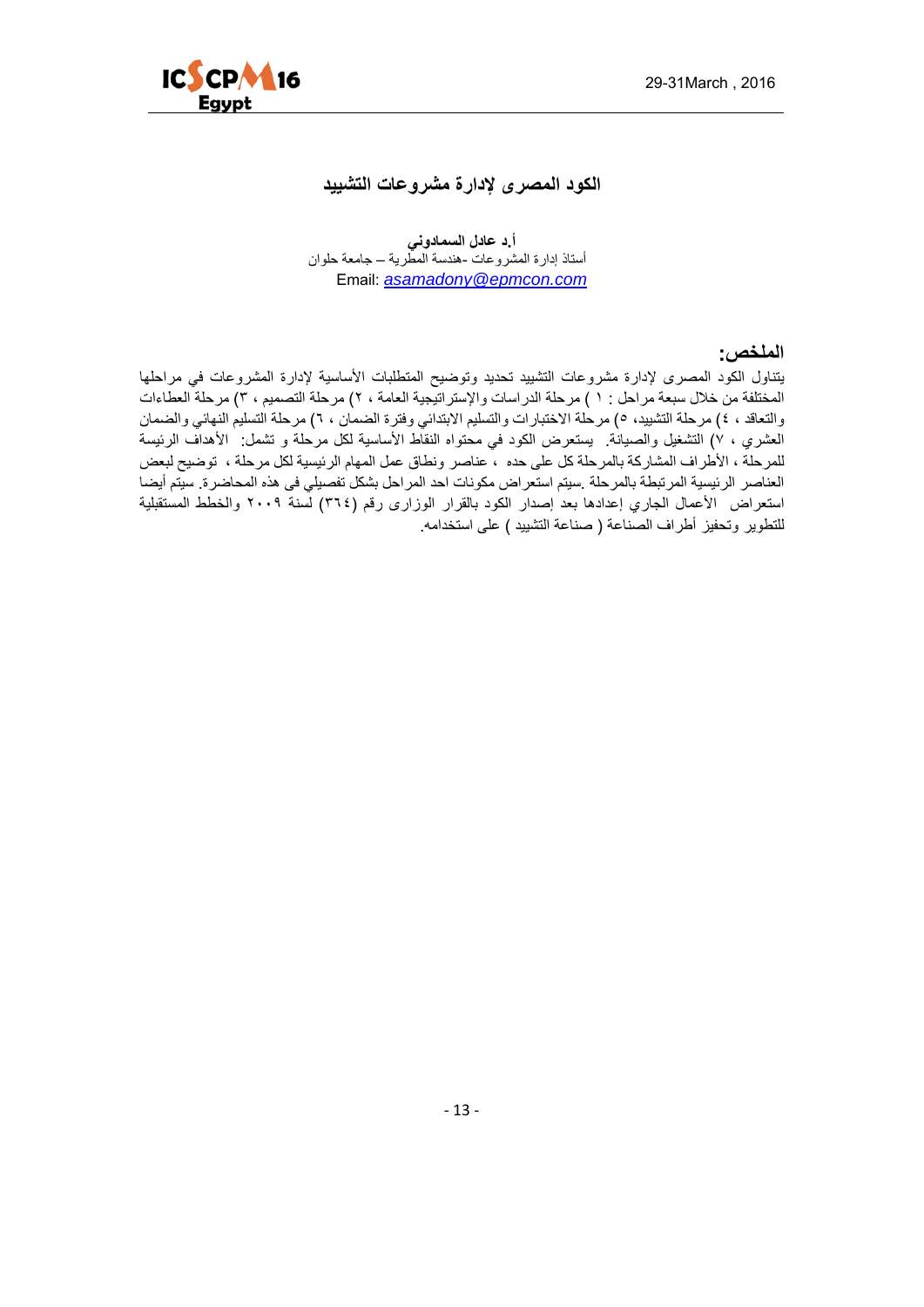

## **CONSTRUCTION & DEMOLITION WASTE MANAGEMENT & RECYCLING PROJECT CASE STUDY: NEW CAIRO CITY**

**Prof. Omima Salah Eldin** 

*Professor of Building Materials Research & Quality Control Institute, HBRC Former Chairman, HBRC Email:O.omima@hotmail.com*

#### **ABSTRACT**

The New Urban Communities Authority is keen on recycling construction & Demolition Waste (C&D). Consequently, a protocol was signed in December 2014, between The New Urban Communities Authority and The Housing & Building National Research Center (HBRC) to manage and recycle such waste, specifically, in New Cairo City. The work of HBRC was divided into two stages. Stage one contains the following processes :1) Proposing various management methods concerning the handling, and utilization of construction, renovation & Demolition Waste, 2) Specifying the qualifications and experiences of investors who will be incharge of (C&D) waste, 3) Specifying the financial elements pertaining to recycling (C&D) waste commencing from collecting of waste till manufacturing products (such as kerbs, paving units, bricks, and hollow blocks) from the collected waste , and 4) Preparing the relevant technical specifications and conditions regarding the recycling process, in order to invite both local and international qualified investors to apply in the pre-qualification stage. The duration of the project is 10 to 15 years, as it will take into account, both the accumulated rubble and the expected waste which will be generated. Qualified investors were invited through an advertisement in both local and international newspapers, as well as, through the website of The New Urban Communities Authority. While, Stage two comprised mainly evaluating the obtained tenders according to the pre-qualification criteria. Six companies applied for the prequalification criteria. Four of the companies satisfied the stated criteria and were eligible to apply for the qualification stage. This is due to the fact that their presented documents proved that they have the capability of managing and utilizing such waste.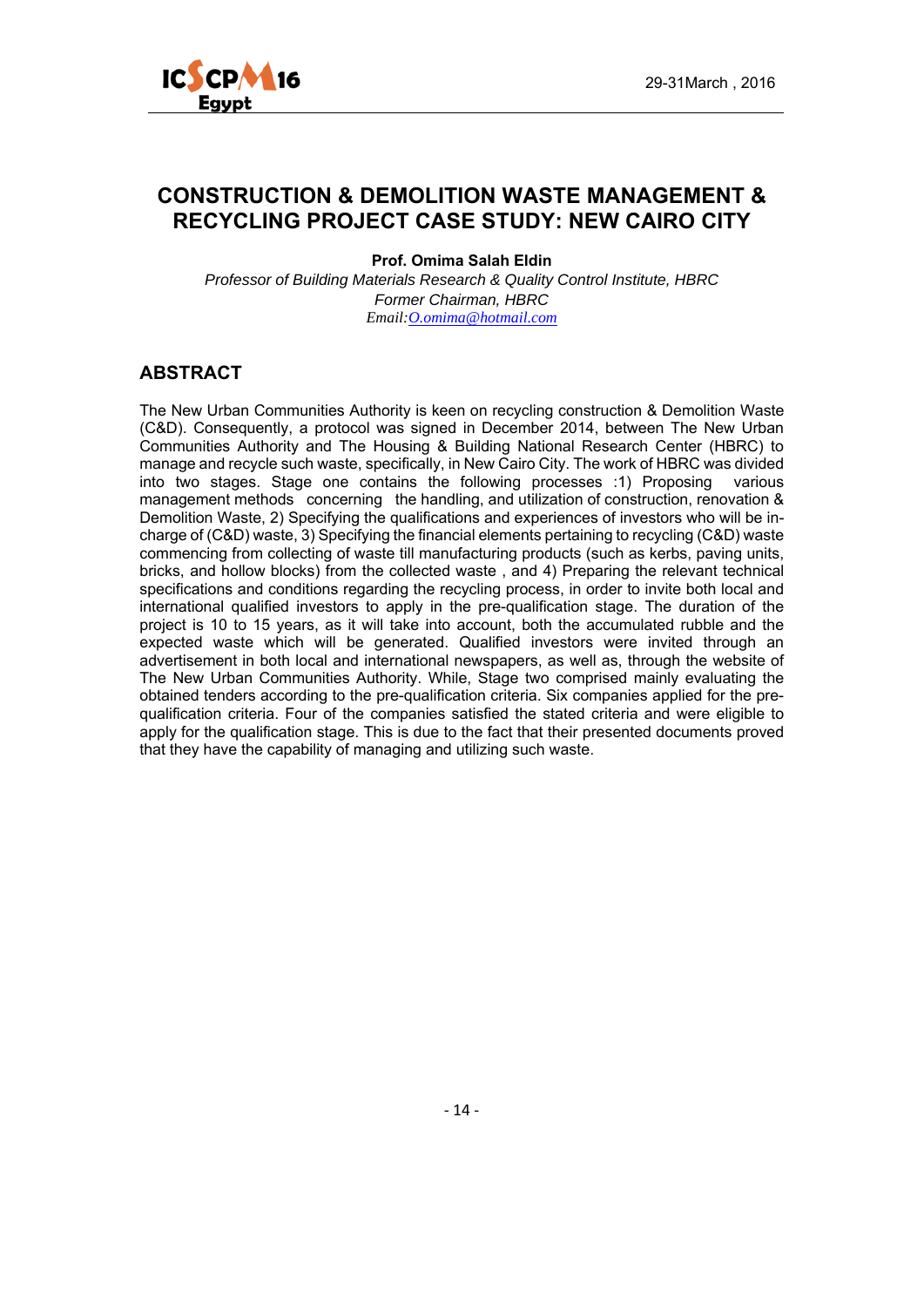

## **FUTURE OF DEVELOPING CITIES CHALLENGING AND OPPORTUNITIES**

**Eng. Abdel Nasser Taha** 

*President FIABCI Egypt Email:anasser@arabuild.com* 

#### **ABSTRACT**

Nowadays, the world is facing the biggest real estate opportunity in history .The main challenges is how to accommodate the enormous population growth in cities beside the three major needs (Power, Water & Food) .The solution is always "Technology" but the technology invoice could be more costly than the 3 main needs when we import it – besides it deep risk .The only solution is to create our own technology and solutions. Now cities are moving towards smart management for this big scale of complications. The international federation of Real Estate FIABCI is setting with the United Nation and the World Bank the definition and main indicators to measure the development of cities. The sustainability definition is now extended to measure more factors (Ecology, Economy, Political, culture) .At the end Egypt is plugged in the international platform as a member of FIABCI 2016. The Lecture is highlighting the urbanization scale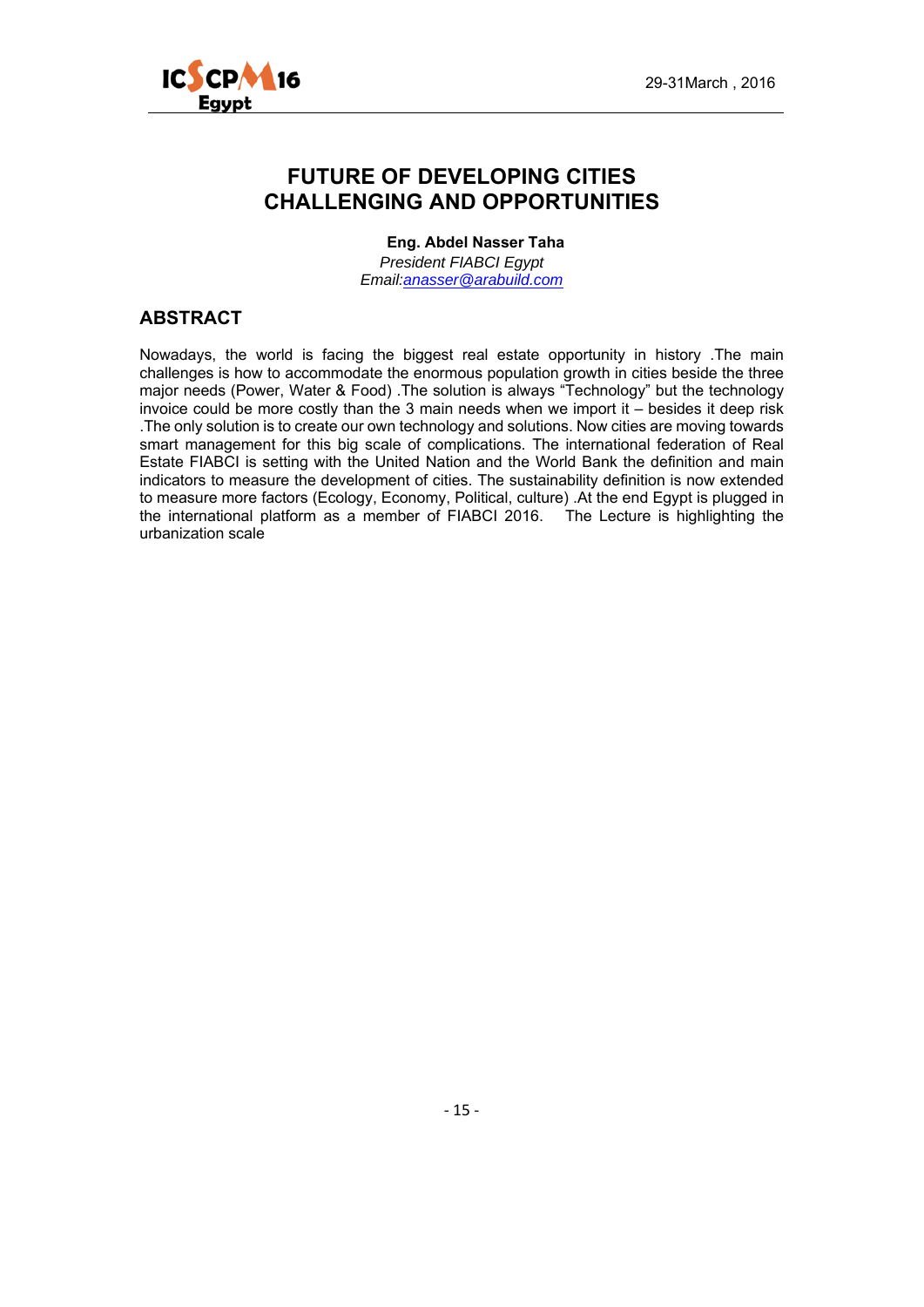1<sup>st</sup> International Conference on

Sustainable Construction and project Management



29-31 March, 2016 Cairo, Egypt

# **SCIENTIFIC PAPERS**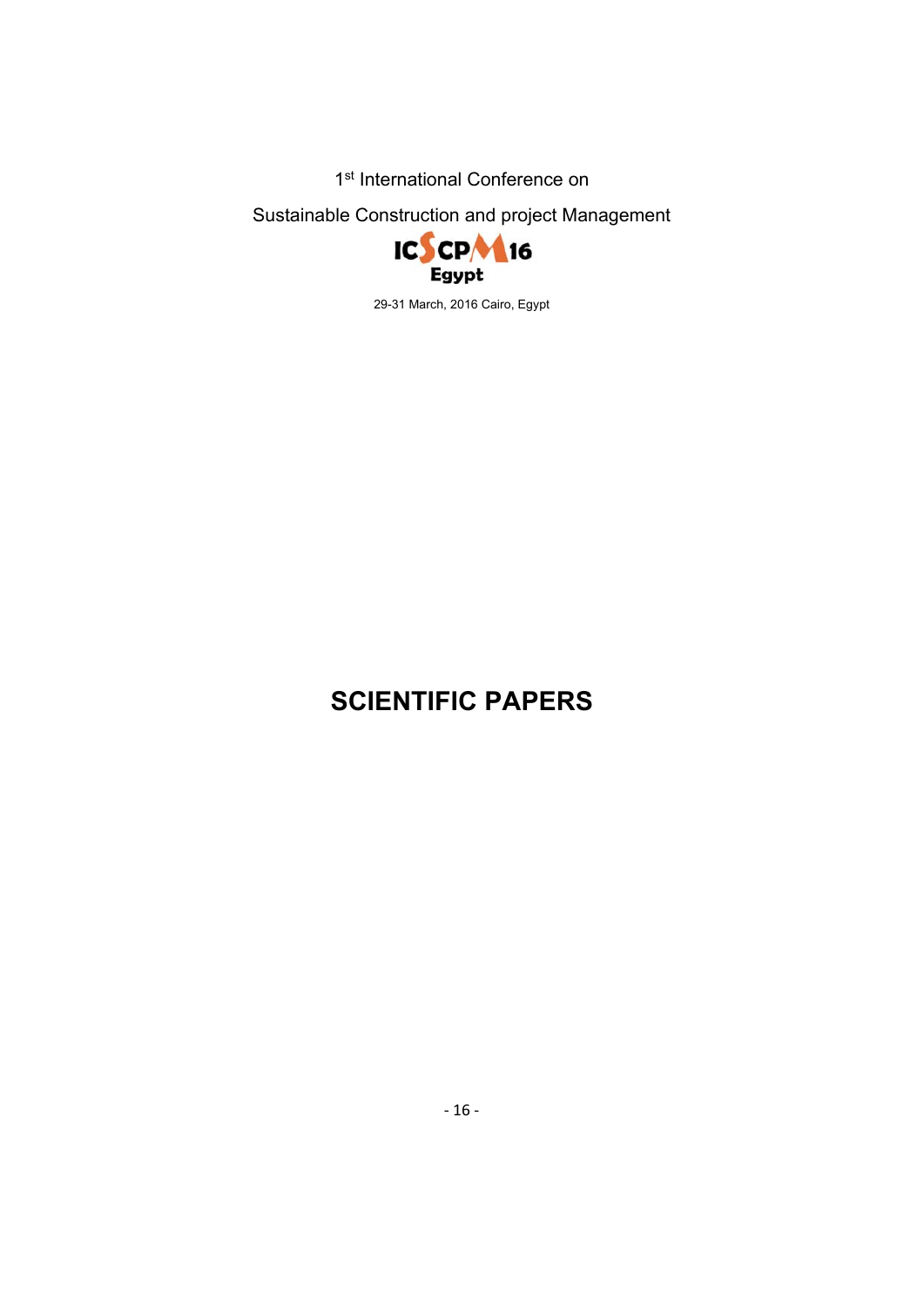

29-31 March, 2016 Cairo, Egypt

**Portfolio, Program and Project Management**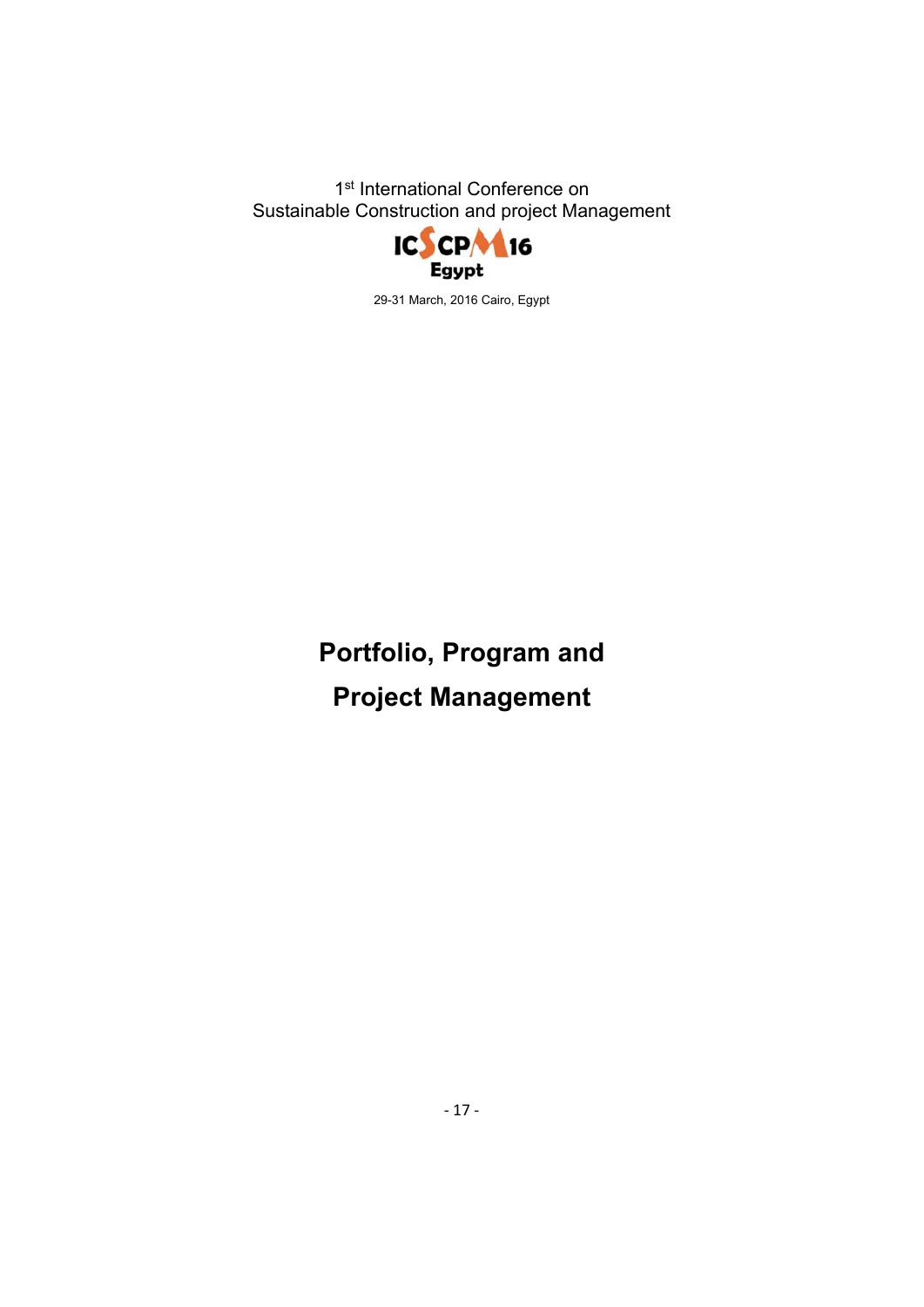

## **IMPROVING THE MANAGEMENT OF PROJECTS AND PROGRAMS USING AGILE PRINCIPLES**

#### **Maged E. Georgy**

*Associate professor, School of Property, Construction and Project Management, RMIT University, Melbourne, Australia Email: maged.georgy@rmit.edu.au*

#### **ABSTRACT**

Historically, the traditional principles of project management were first applied in the defense and construction industries, and then propagated into the rest of industries that typically ran projects. In the 1990s, the application of these principles in the technology-driven industries, e.g. software and research and development (R&D), had encountered difficulties. This led to calls for adopting other means and more innovative paradigms for managing projects and programs in the latter industries. The paper reviews the agile principles that provided the basis for such new paradigm, which is characterized by continual change and uncertainty. The agile approach adopts incremental planning throughout the project/program execution stage. As such, the project/program plan evolves as project progresses further into execution. Afterwards, the paper introduces a popular application of the agile principle via the Scrum methodology. While agile and Scrum gained acceptance in a number of industries, the construction industry has been hesitant due to contractual constraints, amongst other reasons. Nonetheless, some of the more notable projects in the construction industry had practices that align with the known agile principles. The paper reviews Heathrow Airport Terminal 5 as an example of a project where some of the agile principles were employed. A discussion follows with the limitations of applying agile principles in construction projects and/or programs and instances where they can contribute to more efficient job delivery.

**Keywords:** Contemporary Project Management, Agile Project Management, Uncertainty, Change Management.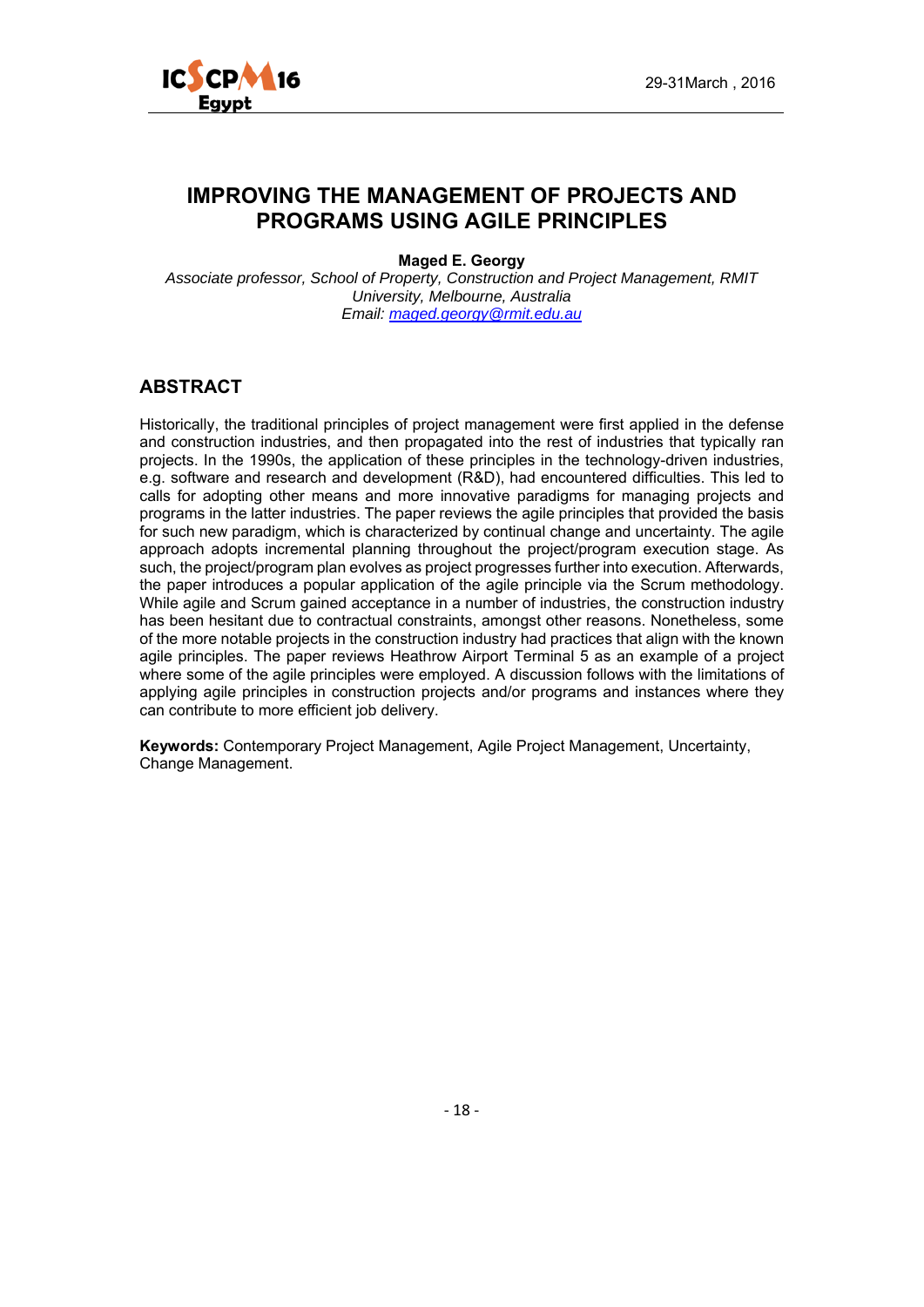

## **CRTICAL CHIAN PROJICT MANAGEMENT- A CRITIQUE**

Salah El-Din F. Taher<sup>1</sup>, Tamer M. El-Korany<sup>2</sup>

**<sup>1</sup>***Professor, Structural Engineering Dept., Faculty of Engineering, Tanta University, Tanta, Egypt , Email:sftaher@yahoo.com* **<sup>2</sup>***Assistant Professor, Structural Engineering Dept., Faculty of Engineering, Tanta University, Tanta* **,** *Email: tamerelkorany@yahoo.com*

#### **ABSTRACT**

Theory of Constraints in Goldratt's international best seller "The Goal" identified the Critical Chain as "The sequence of dependent events that prevents the project from completing in a shorter interval. Resource dependencies determine the critical chain as much as do task dependencies." Such a criterion derived the salient notion of the Critical Chain Project Management (CCM). This approach was advocated to compete with the Critical Path Method (CPM). In this paper, an in-depth review is performed to outline the main Pros and Cons of CCM and a comparative scheme is made among the refinements proposed by various investigators with a focus on buffer sizing. A light is then shed on such practice in Location-Based Scheduling (LBS) on the local region with emphasis to national projects. The New Suez Canal project is selected as a case study for applying CCM. Based on stochastic approach, the current study finally presumes the Best Unbiased Logical Estimate (BLUE) for buffer distribution in Location-Based Scheduling that provides a reliable guideline for sizing process with acceptable confidence level.

**Keywords:** Project management, Critical Chain; Critical Path Method, Time Buffers; Theory of Constraints; Location-Based Scheduling.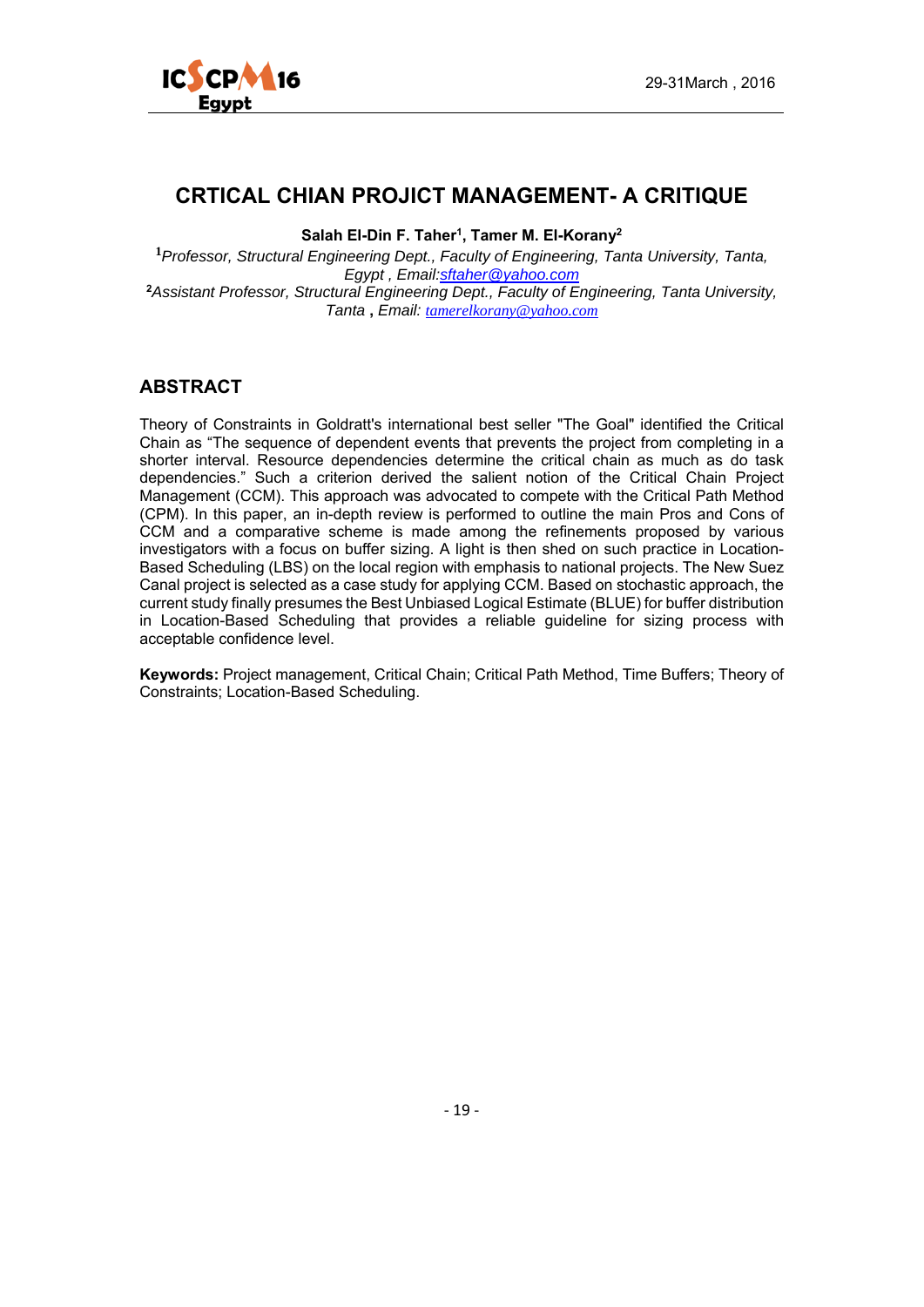

## **RISK ASSESSMENT AND MITIGATION FOR CONSTRUCTION PROJECTS IN EGYPT**

#### Adel Abo-Elyazeed El-Samadony<sup>1</sup>, Ahmed Mohamed Abdel-Alim<sup>2</sup>, **Alaa A. Elharony3**,

*Professor, Faculty of Engineering at Mataria, Helwan University, Cairo, Egypt Assistant professor, Faculty of Engineering at Mataria, Helwan University, Cairo, Egypt M.Sc. candidate, Faculty of Engineering at Mataria, Helwan University, Cairo, Egypt Email:dr.ahmed.abdelalim@gmail.com* 

#### **ABSTRACT**

Due to the massive risk factors and the wide spread changes in the Egyptian construction sector over the last decade, risk in construction has been the object of great attention. The main objective of this paper is to identify and assess the significant risks in Egypt construction industry based on their risk rating (impact and probability). The paper also compares effective risk management techniques to cope with risks associated with construction activities and to implement the projects in accordance with project objectives. Using a carefully-selected set of 77 attributes, this research first identified the key factors impacting delay in Egyptian construction industry and then established the relationship between the critical attributes for developing prediction models for assessing the impacts of these factors. A questionnaire was spread then extensive personal interviews were conducted to form the basis of this research. Factor analysis technique is used to examine the significance of the risk factors. From the factor analysis, most critical factors of construction risk were identified as (1) lack of experience; (2) lack of owners' commitment; (3) lack of clarity in project scope; (4) Egyptian economic crises; (5) lack of contractor's commitment; and (6) Inefficient site management. These findings are expected to be significant contributions to the Egyptian construction industry in controlling the expected risks. The paper also suggests the risk response strategies appropriate for each type of identified risk.

**Keywords:** Risk Management, Construction Projects, Factor Analysis, Egypt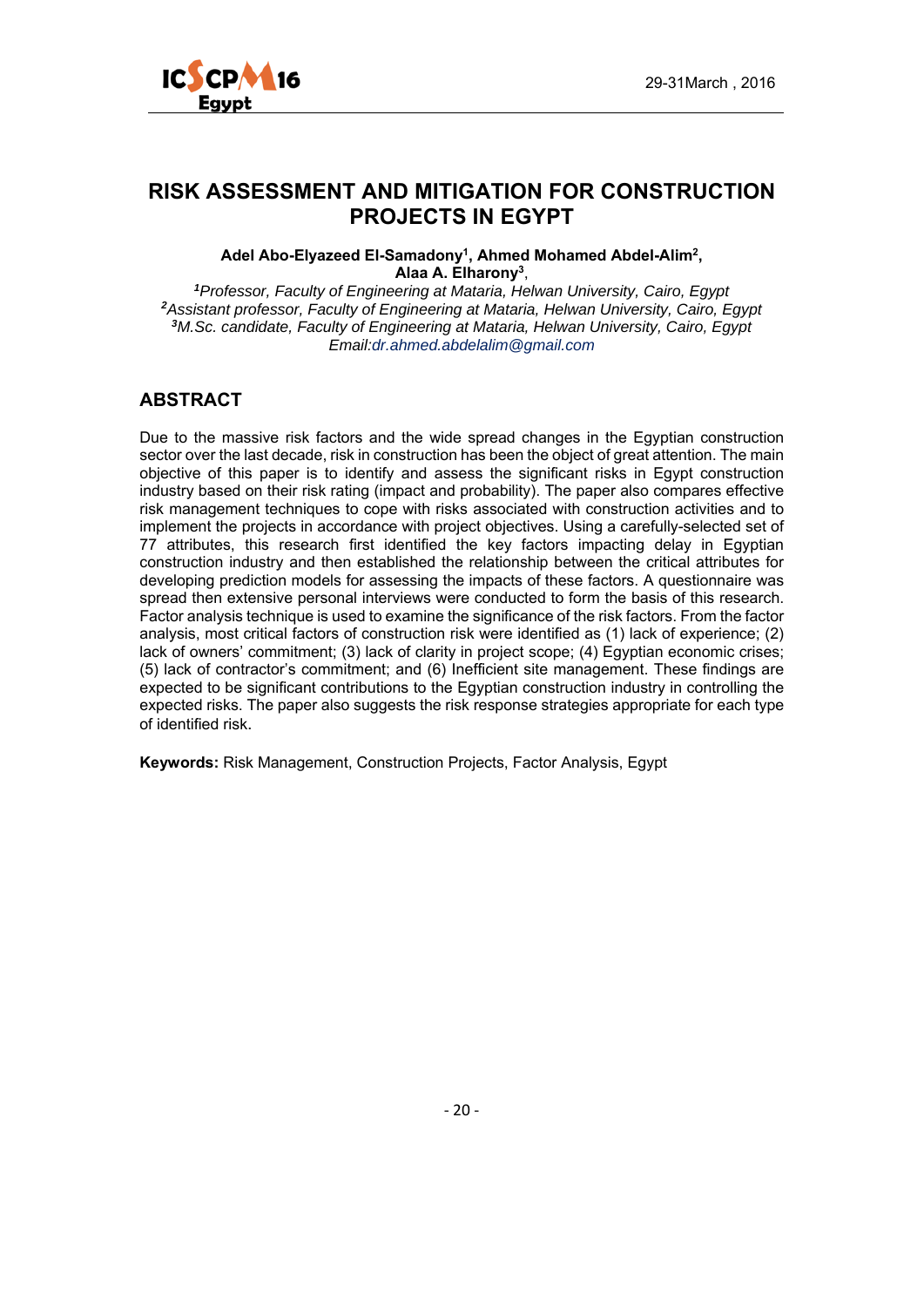

#### **MANAGEMENT AND ASSESSMENT MODEL FOR SUSTAINABLE CONSTRUCTION PROJECT DURING FEASIBILITY STAGE**

Sahar Sh. Hasan<sup>1</sup>, Manal Abd El Hamid<sup>2</sup>, Ibrahim Abd El- Rashied<sup>3</sup>, Samia Ali<sup>4</sup>

*1Assistant Lecturer , Construction Project Management, Housing and Building National Research Center, Egypt, E-mail:* eng\_sahar5@yahoo.com *2 Professor, Construction Project Management, Housing and Building National Research Center, Egypt, E-mail:* hamidmanal@yahoo.com *3Professor, Faculty of Engineering- Ain Shams University, Egypt, E-mail:* ibrahim.sama@gmail.com *4Lecturer, Faculty of Engineering (Shoubra) - Benha University, Egypt, E-mail:* samia*\_aly*@hotmail.com

#### **ABSTRACT**

Going towards sustainable construction (SC); the feasibility stage (FS) will be the initial gate where the project developers are going to identify the purposes of their project. At sustainable FS, the project developers are looking for achieving the clients' needs in sustainable method, to be accredited as sustainable project. Also, they are looking forward to enhancing their market reputation and attracting new clients who encourage this new trend. This paper proposed a model for managing the feasibility stage of sustainable construction project (MFSCP); based on comprehensive theoretical and field study. This model identifies the management processes of the sustainable feasibility stage of construction project, which justifying thepotentialincreasedof upfront costs because of sustainable practices; later it will help in controlling these costs when the project starts. There are two main goals of this model as following: 1) identifying the main enablers and drivers for managing sustainable FS to cover the sustainability gaps in traditional processes. And 2) Embedding the SC principles at the heart of decision making processes during the feasibility stage (FS); in order to cope with the Egyptian Green Pyramid Rating Systems(GPRS) criteria to pave the way for achieving the SC in Egypt as processes and final product. This model is designed to be used by project consultant / owner as a management and assessment tool.

**Keywords:** Sustainable Construction, Feasibility Stage, Project Management, Green Rating Systems, Models of Sustainable Construction Management.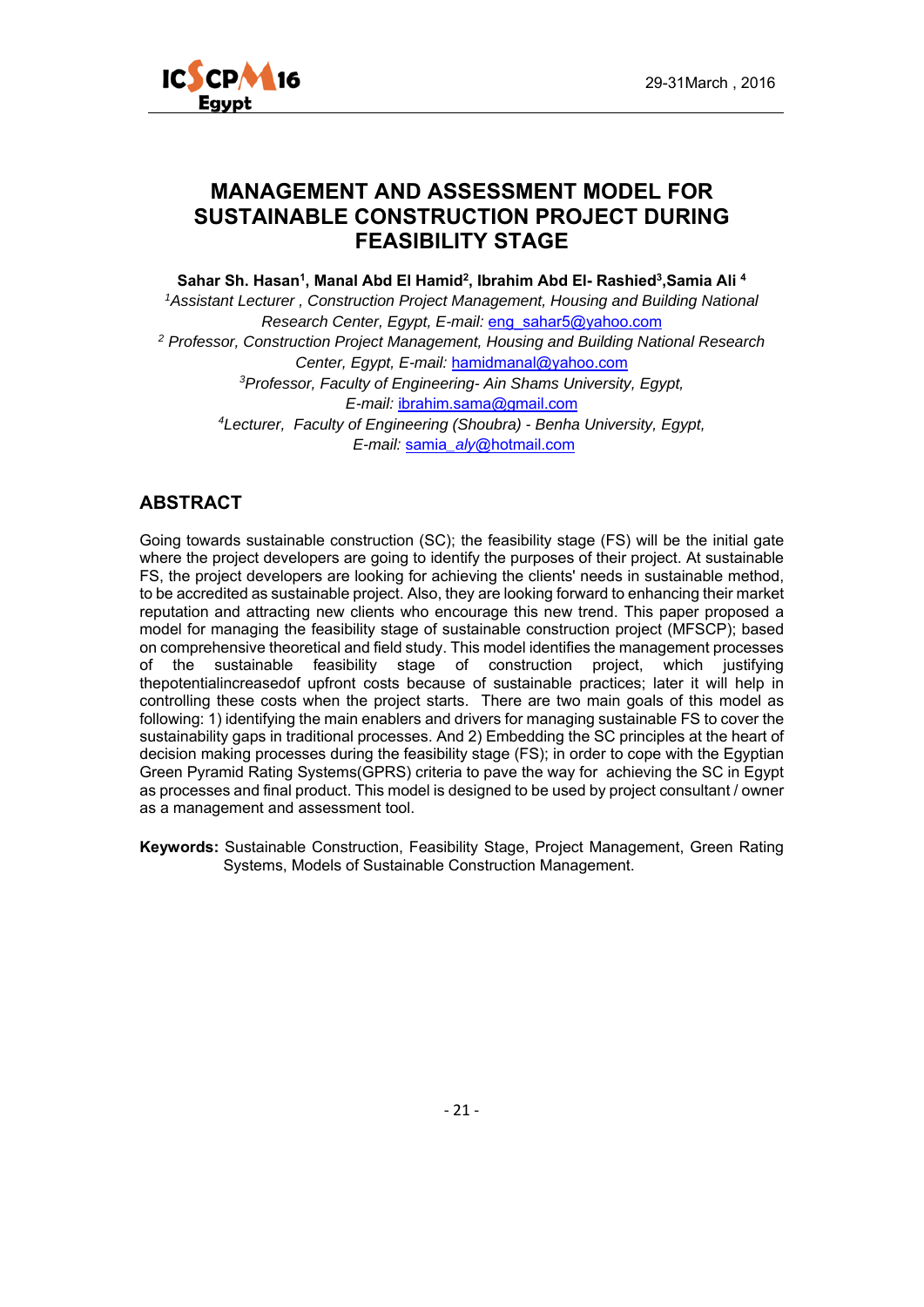



## **CONTRACT PRACTICES FOR SUSTAINABLE CONSTRUCTION PROJECTS**

**Mohamed M. Enaba1, Azza M. Abouzeid2, and Mohamed M. Marzouk3**

*<sup>1</sup> PhD Candidate, Structural Engineering Department, Faculty of Engineering, Cairo University, Giza, Egypt ,Email: moh.enaba@gmail.com* **<sup>2</sup>***Associate Professor, Structural Engineering Department, Faculty of Engineering, Cairo University, Giza, Egypt , Email: azzaabouzeid@yahoo.com* **<sup>3</sup>** *Professor , Construction Engineering and Management, Structural Engineering Department, Faculty of Engineering, Cairo University, Giza, Egypt Email: mm\_mmarzouk@yahoo.com*

#### **ABSTRACT**

Over the last two decades, sustainability has risen up the social and political agenda. The demand of constructing green buildings is increasing. A lot of economic, environmental and social direct and indirect benefits are achieved by pursuing constructing sustainable projects. Developing sustainable project results in energy saving, waste reduction, noise control and air pollution control. Construction processes and practice are not sustainable by nature, due to the characteristics of construction industry. It is vital to investigate critical success factors to achieve sustainable construction projects. Construction contracts set the scope and liabilities of involved parties. Therefore, including green clauses in the contract is crucial to achieve sustainable project. This paper argues that identifying green clauses in the construction project contracts is necessary to achieve successful sustainable project. This research demonstrates the requirements of green contracts which is required to achieve sustainable construction projects. These aspects of Green contracts essential requirements are: 1) shareholders engagement to strength the concept of sharing common goal, 2) choosing the appropriate form of contract, 3) identifying sustainability targets, and 4) carefully considering sustainability concerns in the contract conditions (i.e., specifications, preliminaries and schedule).

**Keywords:** Construction Contracts, Sustainability, Green Contracts, NEC3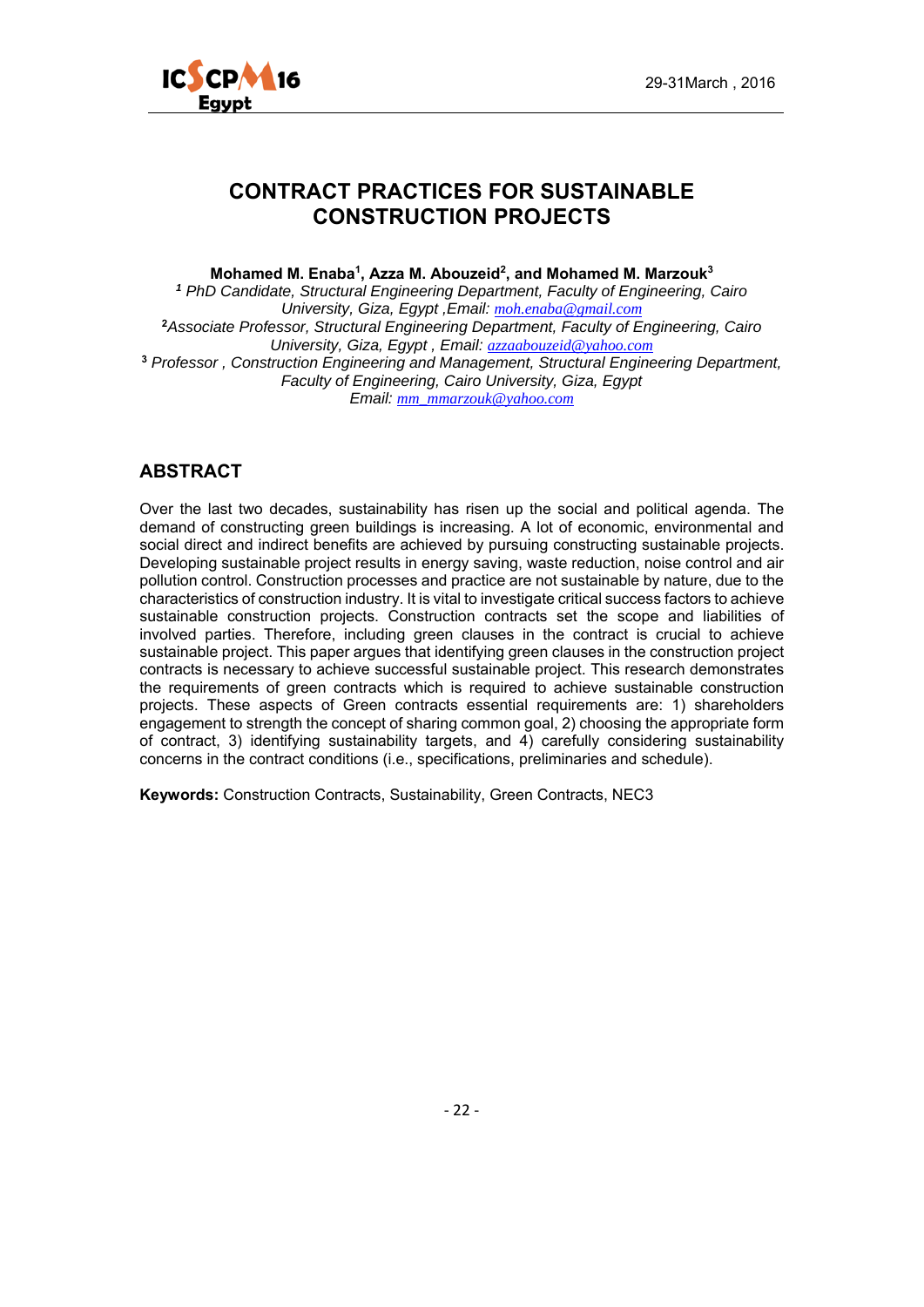

## **COMPETITION ABILITY CRITERIA FOR EGYPTIAN CONSTRUCTION COMPANIES IN INFRASTURCTURE PROJECTS**

**Ibrahim A. Nosair1, Manal S. Abdelhamid2 , Ahmed A. Elsaid3**

**<sup>1</sup>** *Professor, Faculty of Engineering Ain shames University, Egypt. Email:ibrahim\_sama@hotmail.com* **<sup>2</sup>** *Professor, Housing and Building National Research Center (HBRC), Egypt. Email: manalhaly@gmail.com* **<sup>3</sup>** *Lecturer Assistant, Housing and Building National Research Center (HBRC), Egypt. Email: ahmed1\_afify@yahoo.com*

#### **ABSTRACT**

The Egyptian construction companies that work on infrastructure projects are facing increasing challenges due to the increasing competition from foreign contractors. These challenges urge the need for evaluation of the competition ability of Egyptian construction companies. Reviewing the literature we found that there are thirteen criteria that must be taken into consideration when evaluating the competition ability (i) Financial ;(ii) Health and Safety ;(iii) Technical; ;(iv) Quality;(v) Organization ;(vi) Relationship ;(vii) Past Experience ;(viii) Past Performance ;(ix) Resources ;(x) Environmental ;(xi) Management ; (xii) Present workload ;( (xiii) Tendering price. The thirteen criteria have twenty seven sub-criteria that are collected from previous studies that influence the competition ability. This paper identifies the most important sub criteria such as the Size of past project completed, Type of past project completed ,Adequacy of labor resources ,QA/QC programs, Adequacy of plant &equipment's, Present workload, Construction program, Construction method and Environmental plan which affect the competition ability. The data applied in this study are collected through a survey distributed to 23 experts in construction industry to determine the score of each sub criteria, statistical analysis is carried out on respondents of the survey. By using SPSS software the mean score of each sub criteria and standard deviation were determined. Then a Framework for contractor selection was developed to evaluate and rank the bidders in infrastructure tenders based on sub criteria weights.

**Keywords:** Competition, Construction, Infrastructure, Egypt, Criteria, Companies.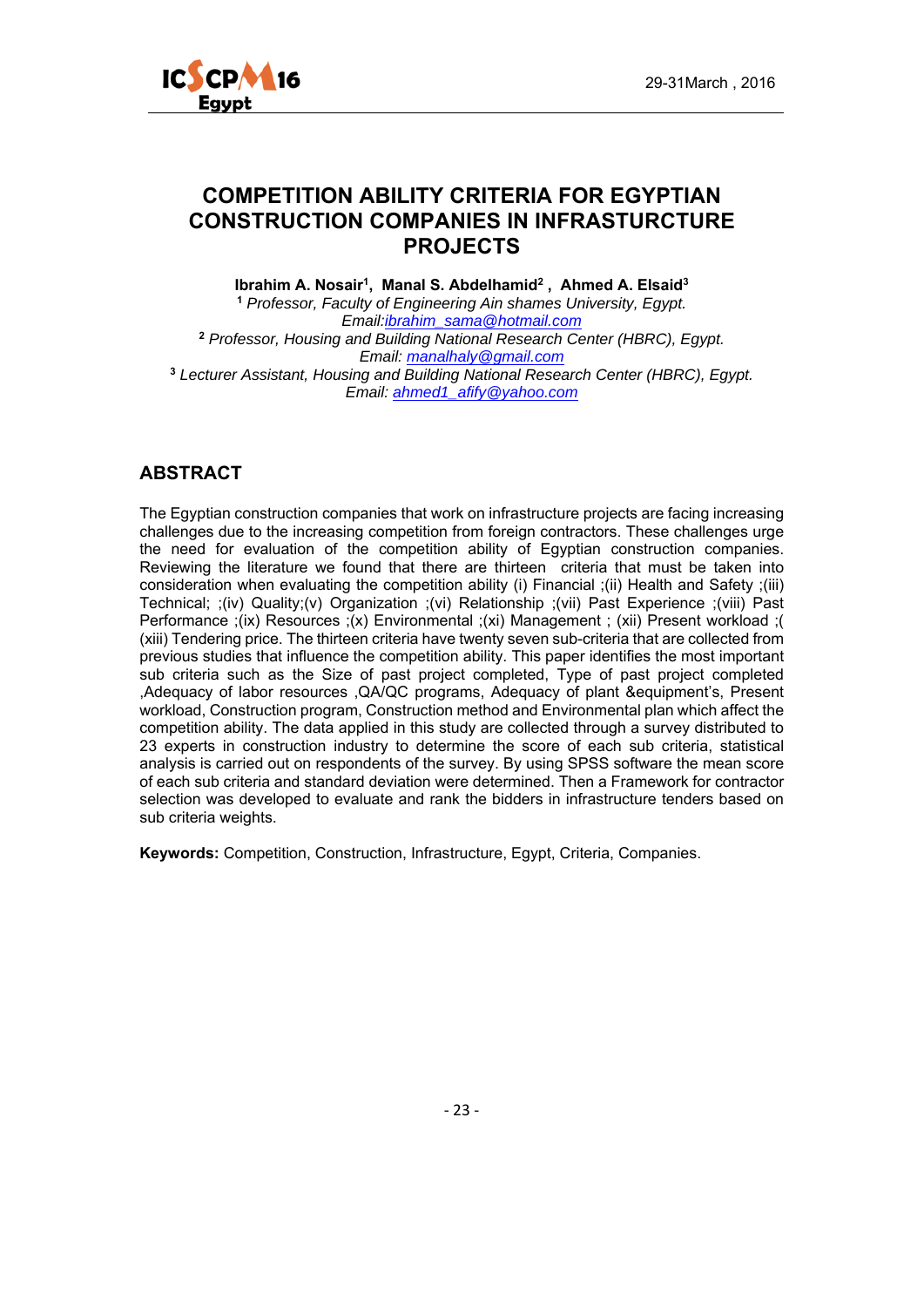

## **EFFICIENCY IMPROVEMENT OF CONSTRUCTION PROJECTS USING LEAN SIX SIGMA METHODOLOGY**

#### Khaled A. Hussein<sup>1</sup>, Moheeb El-Said<sup>2</sup>

**<sup>1</sup>***PMP, RMP, LSSBB ,Deputy Audit Director, Orascom Construction Industries, Cairo, Egypt Email: khaled.aboulata@orascom.com*

**<sup>2</sup>***Professor of Construction Engineering & Management, Structural Engineering Department, Faculty of Engineering, Cairo University, Email: moheeb@elsaidconsult.com*

#### **ABSTRACT**

Lean manufacturing is a well-known concept, which may be applied at any process for increasing the efficiency by eliminating non-added value (waste) activities.

On the other hand, Six Sigma is a process improvement methodology that aims to reduce defects to a rate of 3.4 defects per million defect opportunities. This study aims to apply Lean Six Sigma through the famous DMAIC approach to improve the efficiency of construction activities. Six ideas were proposed to improve the efficiency before the selection of "Reduce waste in reinforcement steel" to be the main objective of this study. Ten factors were considered as potential influencing factors affecting the high percentage of waste in reinforcement steel. Out of the ten proposed factors, "Engineers Experience" has the significant impact on "Percentage of Waste in Reinforcement Steel" at construction projects. After handling all reinforcement steel in the centralized steel workshop instead of processing at site, the following results were achieved:

- Waste percentage in reinforcement steel decreased from 16.73% to 5.64%.
- Process sigma level increased from 2.48 to 3.09.
- Average productivity rate increased from 54.6 to 78.7 (ton / hour)
- Average quality control comments reduced from 8.24 to 0.92 (comment / day).
- Process capability index decreased from 0.34 to 0.27, however long term process capability increased from -0.91 to 0.08.

**Keywords:** Construction Management, Waste Reduction, Lean, Six Sigma, Efficiency Improvement, DMAIC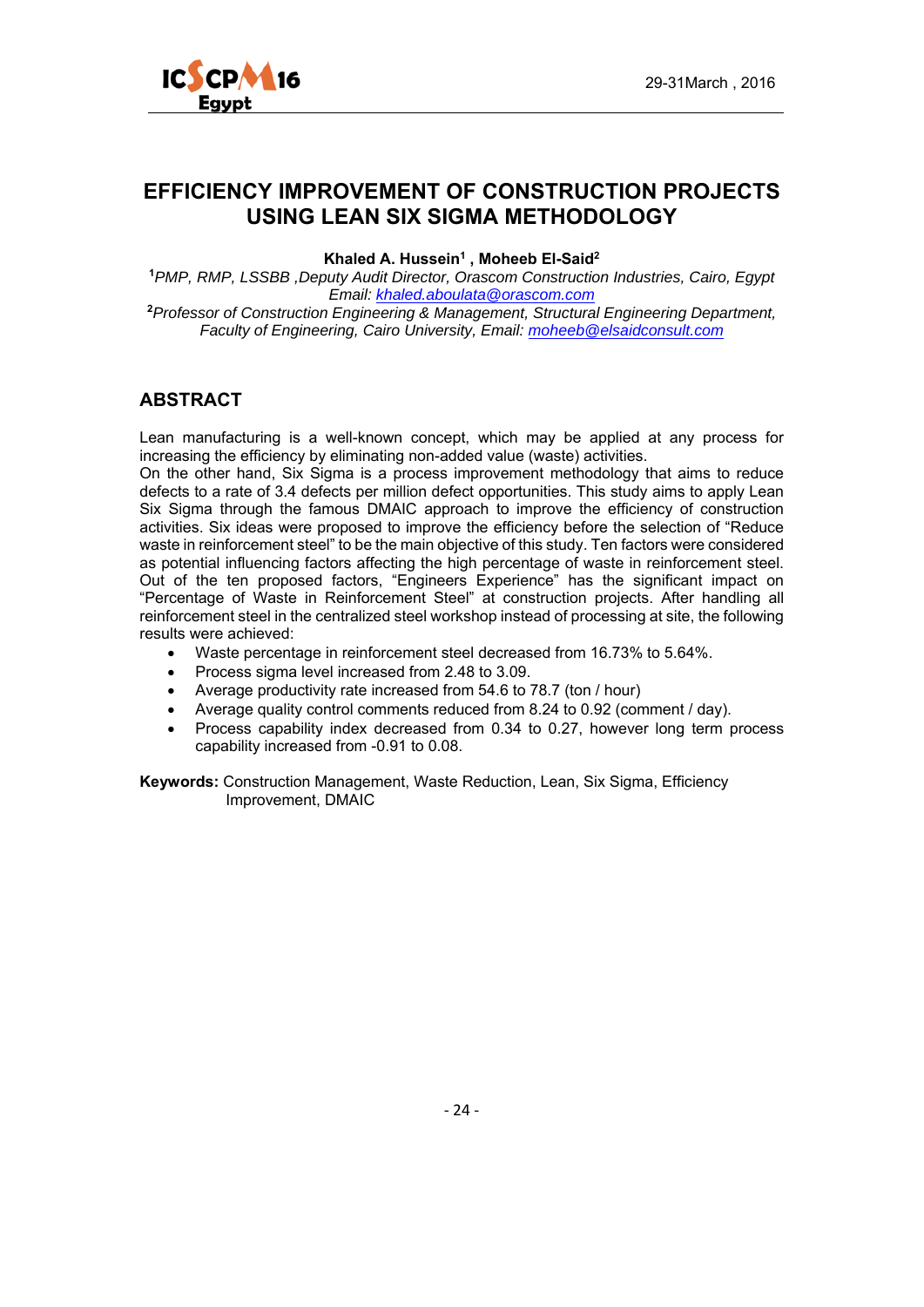

## **TOWARDS APPRISAL AND IMPROVEMENT OF MANAGEMENT PRACTICS FOR EGYPTIAN CONTRACTING ORGANIZATIONS**

**Mohamed H. Moutawei1, Ahmed S. Mohamed2, Mohamed A. Bakry3 and Moheeb E. Ibrahim4**

*1. Senior Commercial Manager, Orascom Construction Industries, Cairo, Egypt. 2. Associate Professor of Construction Engineering & Management, Structural Engineering Department, Faculty of Engineering, Cairo University.* 

*3. Director of Strategic Management Department, Social Fund for Development, Egypt. 4. Professor of Construction Engineering & Management, Structural Engineering Department, Faculty of Engineering, Cairo University. Email: mohamed.hassan@orascom.com;* 

#### **ABSTRACT**

Project Management has evolved and emerged by several organizations not only to gain competitive advantage; but also as a crucial factor that determines the success of the organization. In this regard, there is a global growing interest and attention for organizations to evaluate and improve the level of their project management practices. The past decade has shown a dramatic increase in the attention, research and practice of the project management maturity and the maturity models. These models are used to evaluate the current project management capabilities of an organization and to ensure its efficiency and uniformity in delivering projects successfully. Moreover, these models are used to further enhance the performance of organizations. Although the maturity models has evolved during the last decade as one of the tools for achieving project management excellence on the organization level; however, the excessive variety of maturity models has made the choice between those models difficult and need careful attention and consideration in both the model choice and its practical implementation in the business. For developed countries (such as USA, Canada, UK, Europe, etc…) several maturity models have been proposed and commonly implemented successfully. In Egypt, there is a lack of documentation available on the current status and use of maturity models in the contracting organizations working in the construction industry. This paper constitutes a part of a larger research project aims to fill this gap. To achieve this, an extensive literature review has been conducted on the predominant existing maturity models, a market survey to assess the current status of maturity awareness in the construction contracting organizations has been developed and the basis of integrated framework for appraisal and improvement of project management practices for the contracting organizations working in the Egyptian construction industry have been proposed.

**Keywords:** Construction Industry, Egypt, Project Management**.**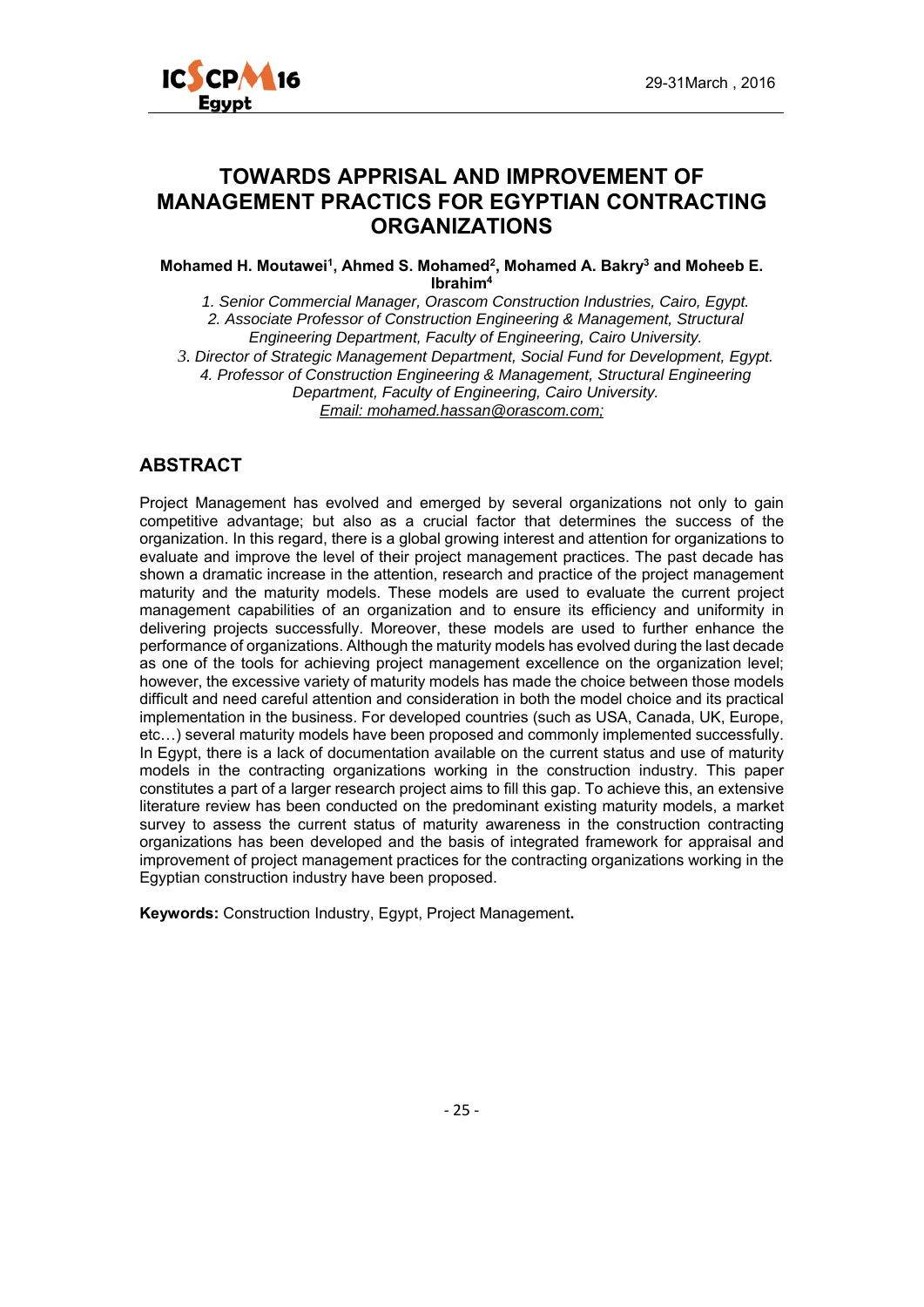

29-31 March, 2016 Cairo, Egypt

**Sustainable Design and Construction Techniques**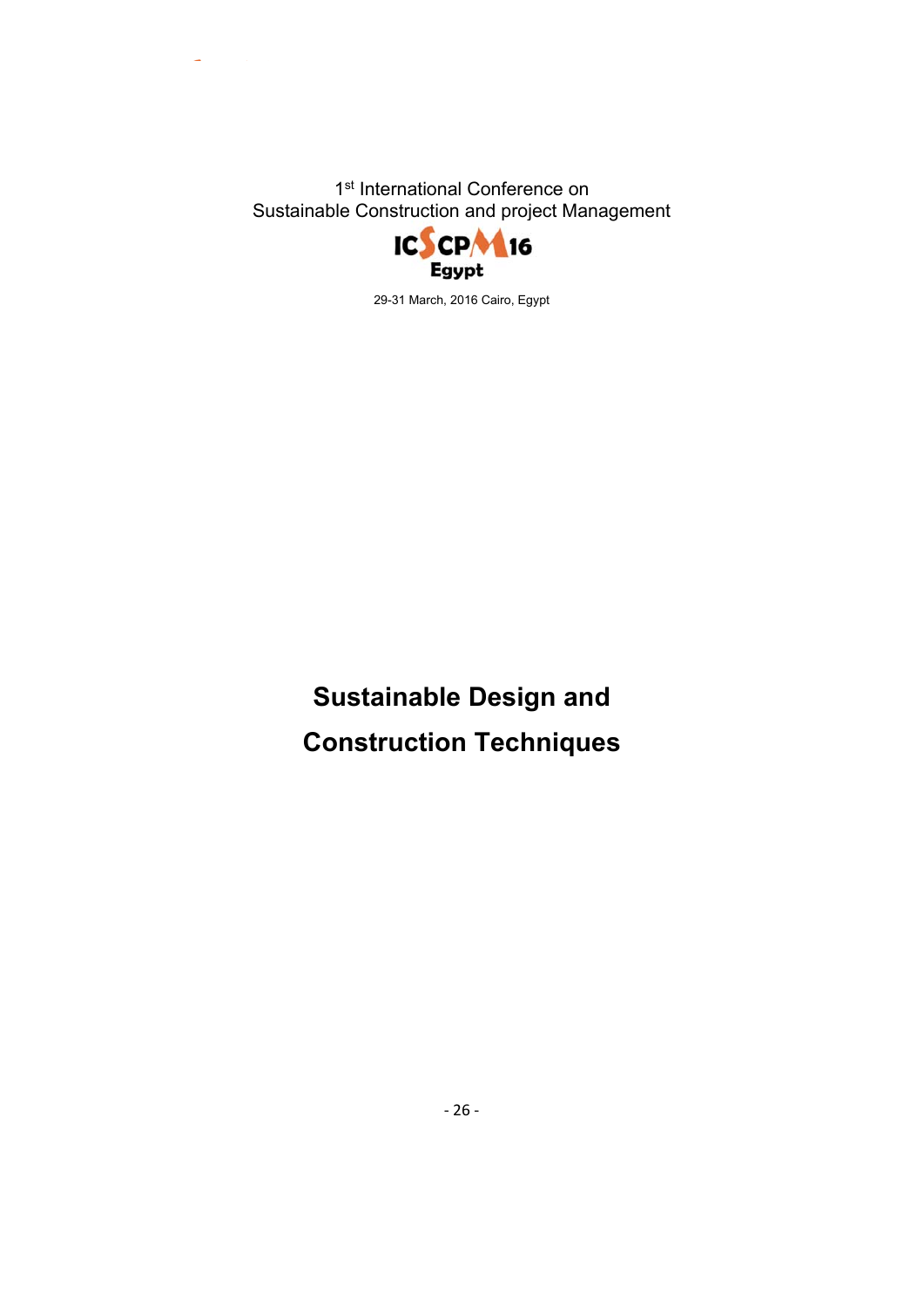

## **TOWARDS SUSTAINABLE BUILDINGS IN EGYPT**

**Sameh A. El-Betar** 

*Associate Professor, Housing and Building National Research Center, Cairo, Egypt Email: Sameh\_elbetar@yahoo.com* 

#### **ABSTRACT**

The energy consumption in construction sector consumes a large part of the total energy produced in Egypt. The energy is consumed into the material's manufacturing process, transportation of materials & construction of buildings and operation of buildings. The rise in energy prices and its impact on the environment increase the need to study how to save the consumed energy in the construction sector. To achieve such a purpose, new building techniques are used in order to save energy in material's manufacturing process by decreasing the weight of the construction materials and reducing energy for heating and air conditioning by using materials with high thermal insulation. Moreover, the energy can be saved through using local building materials to reduce the consumed energy of manufacturing and transporting. In this paper, the light is shed on the important types of sustainable building systems that are available recently in Egypt. In addition, it provides an evaluation of these systems in terms of their advantages and disadvantages in order to attain the suitable structural systems in Egypt.

**Keywords:** Sustainable, Green Reinforced, Concrete, Buildings, Bricks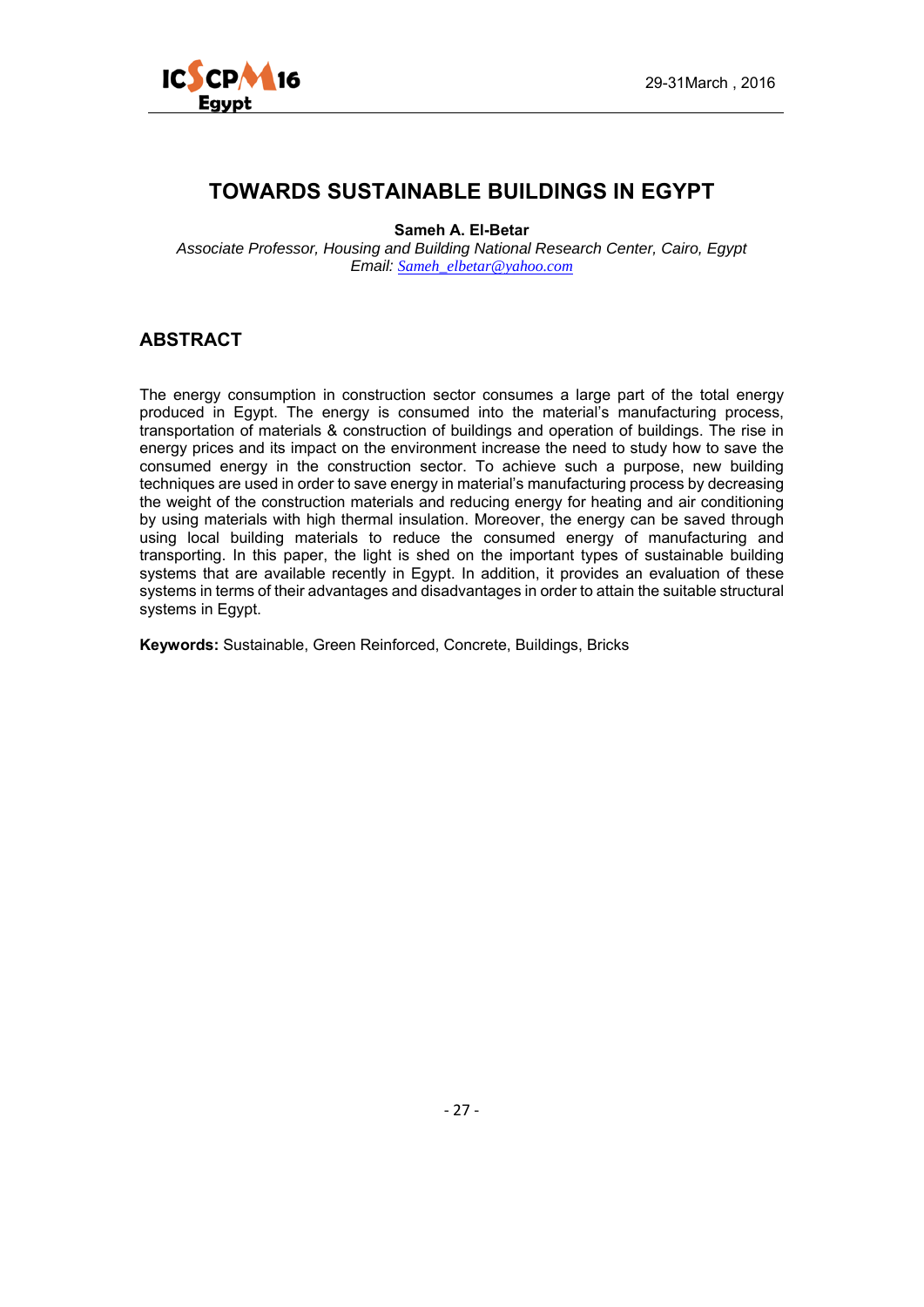



## **APPLIED GREEN TECHNOLOGY FOR SUSTAINABLE DESERT BUILDINGS (CASE STUDY MASDAR CITY)**

**Yasmine S. El-Ashaby** 

*Interior architectural designer, Housing and Building National Research Center- Architecture and Housing Institute, Cairo, Egypt Email: jasminesaif@gmail.com*

#### **ABSTRACT**

Green technology or clean technology is the application of one or more of environmental sciences to conserve the natural environment and resources. It has been applied over the last years through many subject areas for instance: energy, green building, green nanotechnology, and green chemistry. This kind of technology has a great influence and constantly being developed to complement current practices in creating greener structures and to create distinction design for the buildings in the desert cities suitable to its sensitive condition. The application of "green technology" encompasses the choice of building, the location as well as a continuously evolving group of methods and materials, techniques for generating energy to non-toxic products. Green technology designed to reduce the overall impact of the built environment on human health and the natural environment by depending on utilization desert natural resources such as energy, wind, and water treatment. All this will provide good atmosphere protecting occupant health and improve employee productivity, also reducing waste, pollution, and environmental degradation. The present expectation is that this field will bring innovation and changes in daily life. This paper will illustrate the impact of using green technology through the desert building such as Masdar city.

**Keywords**: Green Building, Green Technology, Desert Buildings and Masdar City.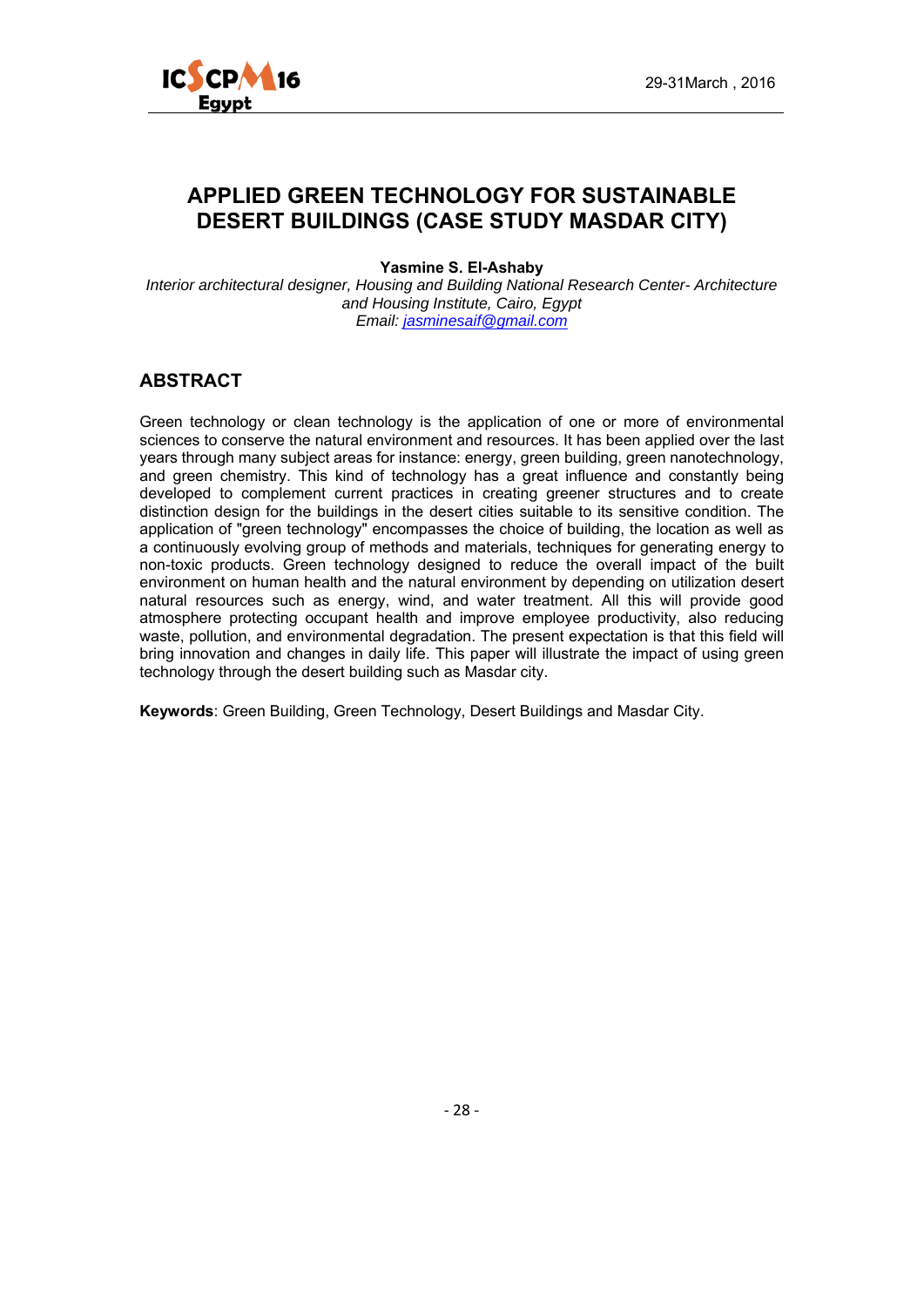

## **PASSIVE AND HYBRID TECHNIQUES FOR LOW COST ENERGY EFFECIENT HOUSING IN HOT DRY CLIMATE**

**Hend Farouh1 , Lubna, E. Amer2**

**<sup>1</sup>***Associate Professor, Housing and Building National Research Center, Cairo, Egypt Email: hendfarouh@gmail.com* **<sup>2</sup>***Cairo University, Giza, Egypt , Email: Cairomakka@yahoo.com*

#### **ABSTRACT**

The main consumer of electricity in Egypt is the residential sector which accounts for 42% of the total consumption, followed by the industrial sector (28%). The consumption of the residential sector has been steadily increasing in the recent years. According to the Ministry of Electricity and Energy, this is due to two factors: the expansion of residential compounds and new communities as well as the use of domestic appliances, air conditioners in particular, during hot weather. Egypt is in a real need to change the "business-as-usual" approach in housing projects to overcome the major challenge of the hot dry climate while respecting the economic factors taking into consideration that increasing population and housing projects will affect negatively the energy demand in the coming few years. This paper will explore the main passive and hybrid design techniques for low cost energy efficient housing in hot arid climate. It will review six international case studies worldwide showing their energy efficiency practice and their methods to overcome climate and cost challenges using passive and hybrid techniques along with using local materials and renewable energy. The paper will recommend some of these techniques to be implemented in Egypt.

**Keywords:** Low cost Housing, Sustainable Design, Passive Design and Hybrid Techniques.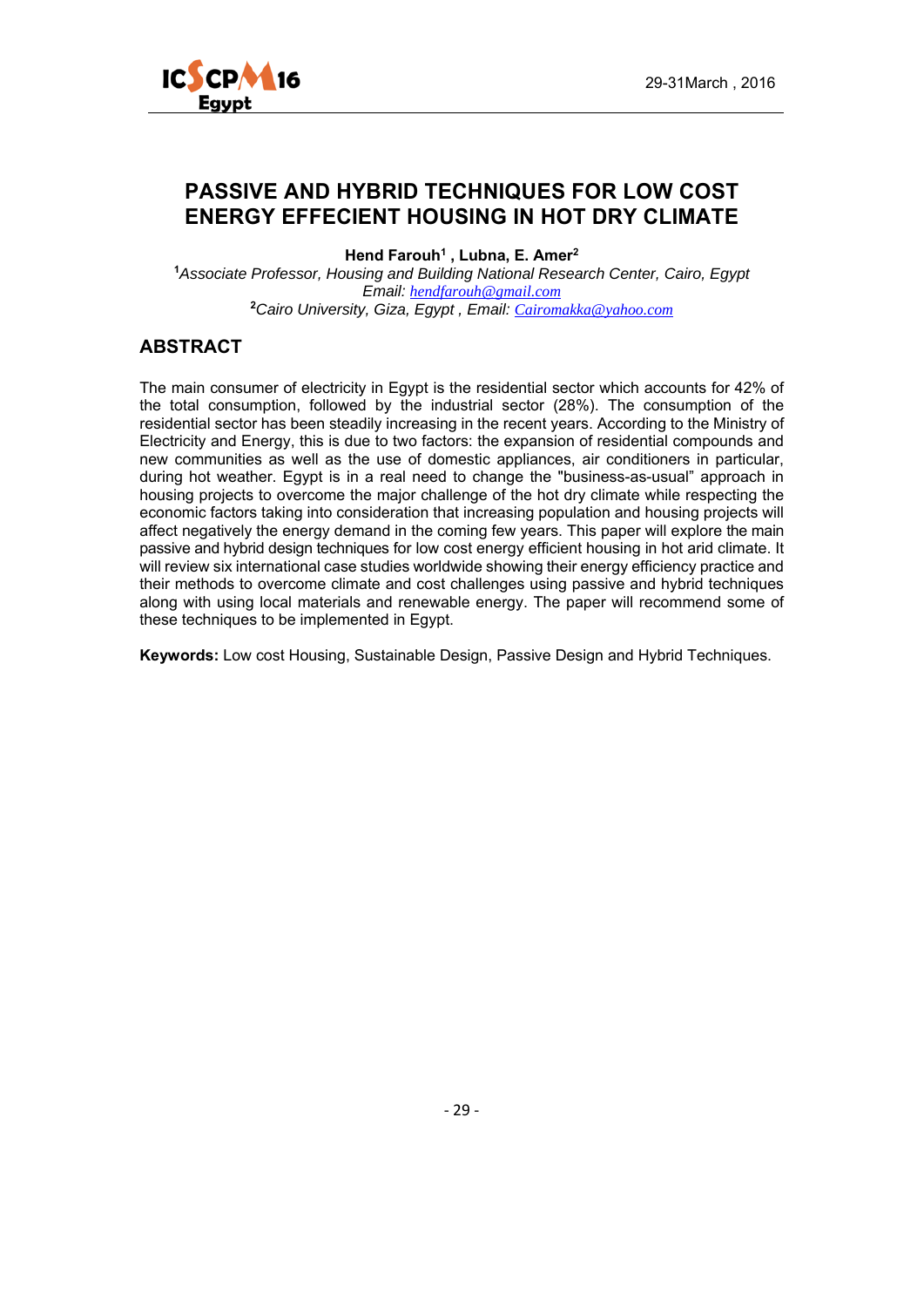

## **PERFORMANCE CRITERIA EVALUATION FOR SUSTAINABILITY PLANS OF HERITAGE PRESERVATION PROJECTS**

**Huda Magdy Mohamed El-Sayed1, Sobhy Amin Mohamed El-Ashmawy2, Hamed Salama Hamed3**

> *<sup>1</sup>Housing and Building National Research Center, Cairo, Egypt , Email: arch\_hudadodoo@hotmail.com <sup>2</sup>Housing and Building National Research Center, Cairo, Egypt Email: sobhyobab3@yahoo.com <sup>3</sup>Housing and Building National Research Center, Cairo, Egypt Email: ddtmessi@yahoo.com*

#### **Abstract**

Architectural heritage is all that man built: towns, neighborhoods and buildings with the Provisions of the spaces and facilities have architectural or historic or scientific or cultural or national value. As the architecture heritage is a the product of civilization and the pot of the nations cultures and the experience which accumulated through the ages and distinguished its identity, Therefore it is necessary to enhance heritage reservation programs which can grantee sustainability plans adding more decades to the long age of the heritage. This paper aims to evaluate the performance criteria of the sustainability plans for the architecture heritage reservation by studying different Egyptian and Arabic reservation projects and comparing sustainable plans designed at the beginning of the reservation project and the current situation to extrapolate the positives and the negatives at the sustainable plans which can be useful to plan for another reservation projects.

**Keywords:** Reservation Programs, Sustainability Plans, Performance Criteria, and Efficiency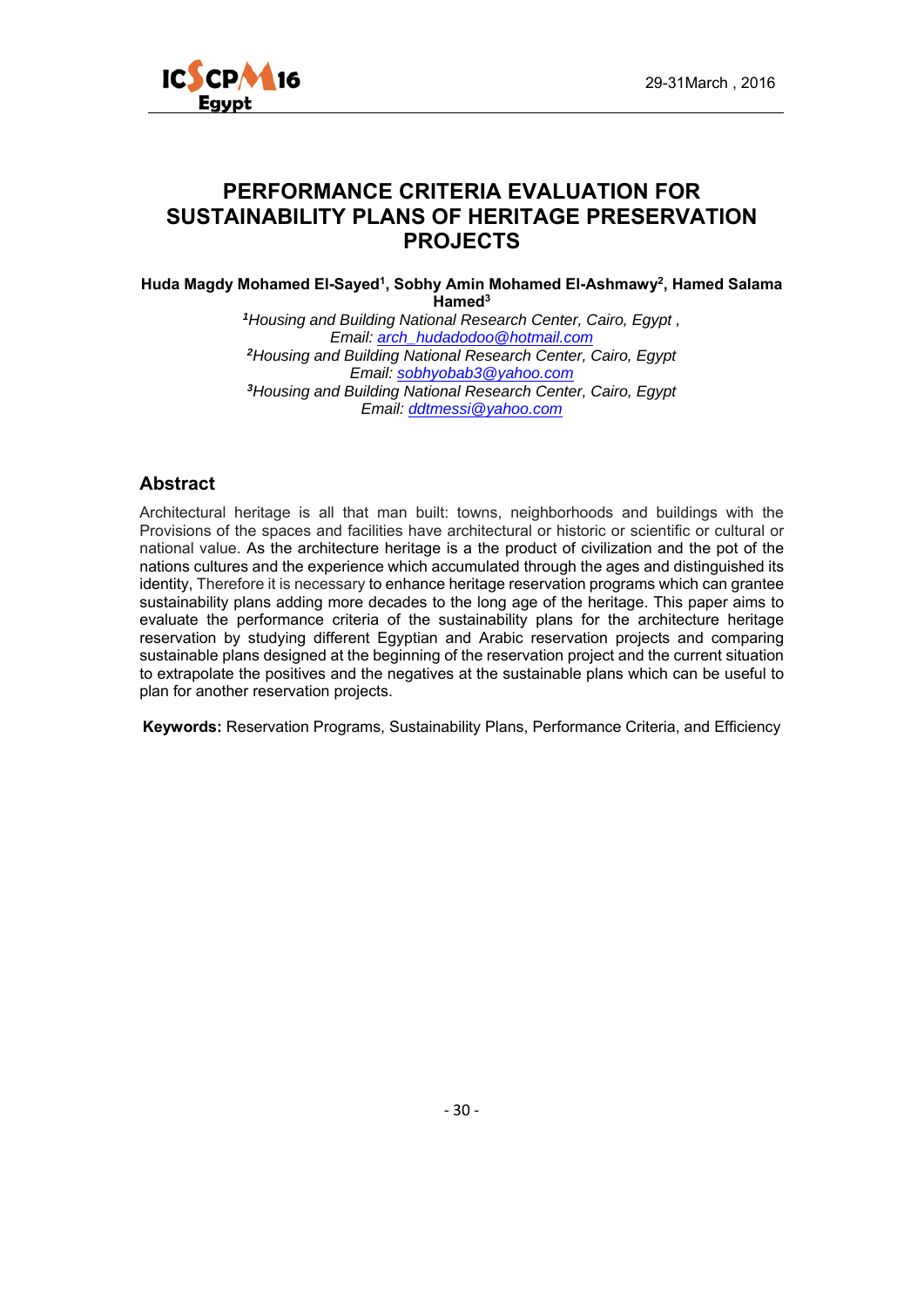

## **SYSTEMS ENGINEERING APPROACH TO MEASURINGTHE ENVIRONMENTAL IMPACTS OF OPEN TRENCHING CONSTRUCTION OPERATIONS**

**Mohamed M. Matar1, Hesham M. Osman2, Maged E. Georgy3, Azza M. Abou-Zeid4, MoheebElsaid5**

**<sup>1</sup>** *Assisstant Professor, Structural Engineering Department, Faculty of Engineering, Cairo University, Giza, Egypt, Email: emmatar\_business@yahoo.com*

**<sup>2</sup>** *Associate Professor, Structural Engineering Department, Faculty of Engineering, Cairo University, Giza, Egypt, Email: hesham.osman@gmail.com*

**<sup>3</sup>** *Associate Professor, School of Property, Construction and Project Management, RMIT University, Melbourne, Australia* 

**<sup>3</sup>** *Associate Professor, Structural Engineering Department, Faculty of Engineering, Cairo University, Giza, Egypt, Email: magedgeorgy@yahoo.com*

**<sup>4</sup>** *Associate Professor, Structural Engineering Department, Faculty of Engineering, Cairo University, Giza, Egypt, Email: azzaabouzeid@yahoo.com*

**<sup>5</sup>** *Professor, Structural Engineering Department, Faculty of Engineering, Cairo University, Giza, Egypt, Email: elsaid1204@yahoo.com*

#### **ABSTRACT**

Open trenching is still common in various construction projects that involve underground utility lines. Due to the disturbance of the soil and the use of heavy machinery, environmental impacts can be of a concern. The paper introduces a holistic systems engineering approach to measuring the environmental impacts of open trenching operations. Exemplification is carried out for pipe laying activities. The systems engineering approach employs the Systems Modeling Language (SysML) for the abstraction of the open trenching construction operation and its various environmental impacts. SysML is utilized in this context to depict the environment, the construction product, and the construction technique as three interacting systems that exchange key system flows of materials and energy. The building blocks of the systems are presented using block definition diagrams (BDDs) whereas the flow of materials and energy is presented via internal block diagrams. The system is illustrated using an example pipe laying job that was part of the New Cairo Water Pipeline Project. Example shows how the various environmental impacts can be measured.

**Keywords:** Systems Engineering, Sustainability, Environmental Impact Assessment, Pipeline Construction, Open Trenching, SysML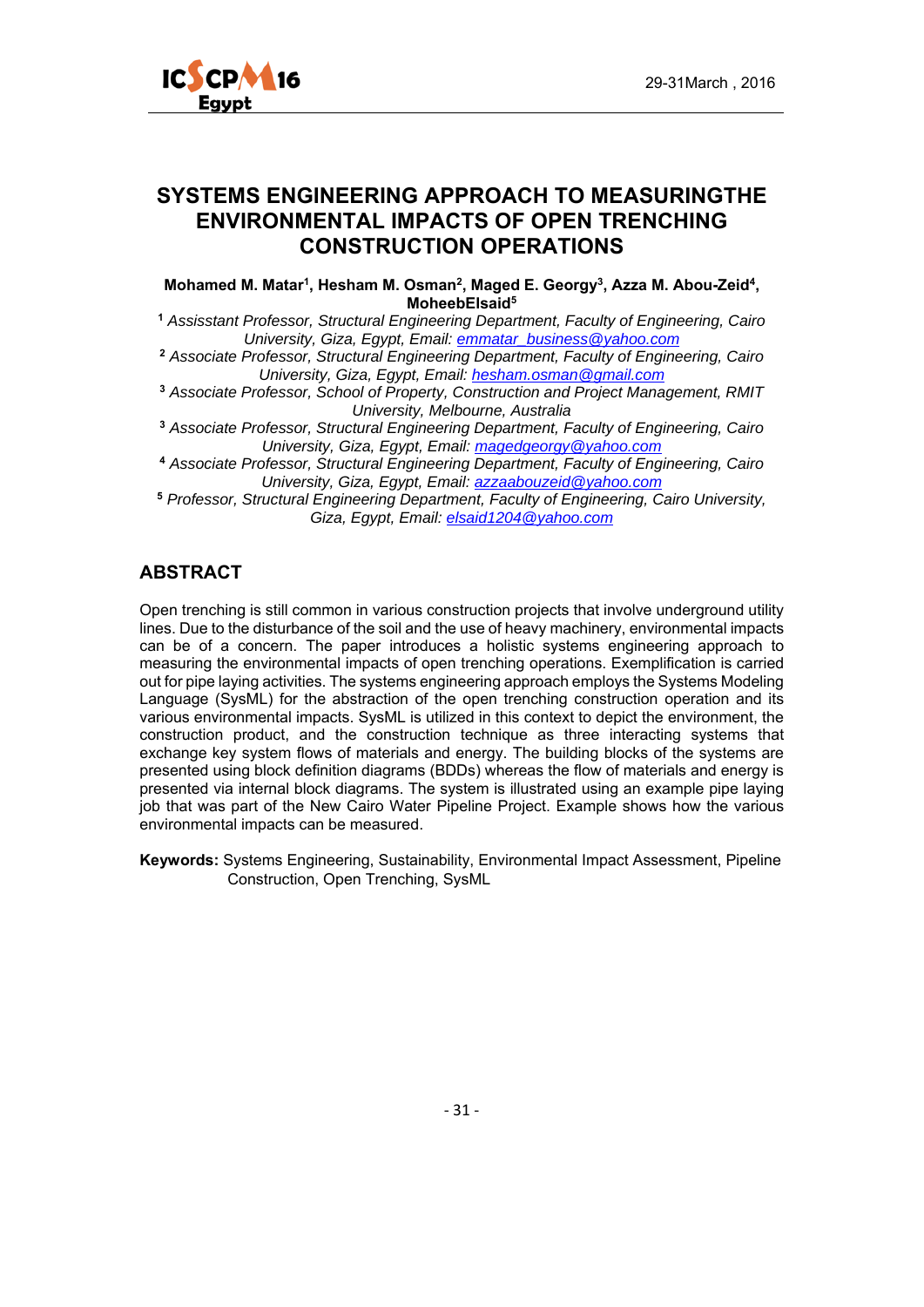

#### **THE EFFECT OF SUSTAINABLE PRACTICES ON THE ECONOMIC PERFORMANCE OF CONSTRUCTION FIRMS**

#### **Nor'AiniYusof1, , Mohammad Iranmanesh2**

*1Professor, Department of Architecture, College of Architecture and Design,Effat University, P.O.Box 34689, Jeddah 21478, Saudi Arabia,Email:noyusof@effatuniversity.edu.sa 1Professor, School of Housing Building and Planning, Universiti of Sains Malaysia, 11800 USM, Penang, Email: ynoraini@usm.my*

*2 PhD, Faculty of Business and Accountancy, University of Malaya, 50603 UM, Kuala-Lumpur, Email:iranmanesh.mohammad@gmail.com*

#### **ABSTRACT**

Construction activities generate large amounts of waste and use lots of energy,both of which havecaused significant impacts on the environment and created growing pressure toimplement sustainable practices in this sector.The present study aims to determineempirically the effect of sustainable practices at firm level (firm integrative practices, supplier management, and subcontractor management) and project level (project integrative practices, waste reduction, and waste management) on economic performance of construction firms from members of construction firms' point of view. Data were gathered through a survey involving 210 firms in the Malaysian construction industry. The partial least squares (PLS) technique was used to analyse the data. The results show that, although sustainable practices at both firm and project level have a positive effect on the economic performance of construction firms, the effects of project sustainable practices are higher.This study extends our knowledge of the outcome of sustainable practices. This information may motivate managers of construction firms to implement sustainable practices.

**Keywords:** Sustainable Practices; Construction Industry; Economic Performance; Malaysia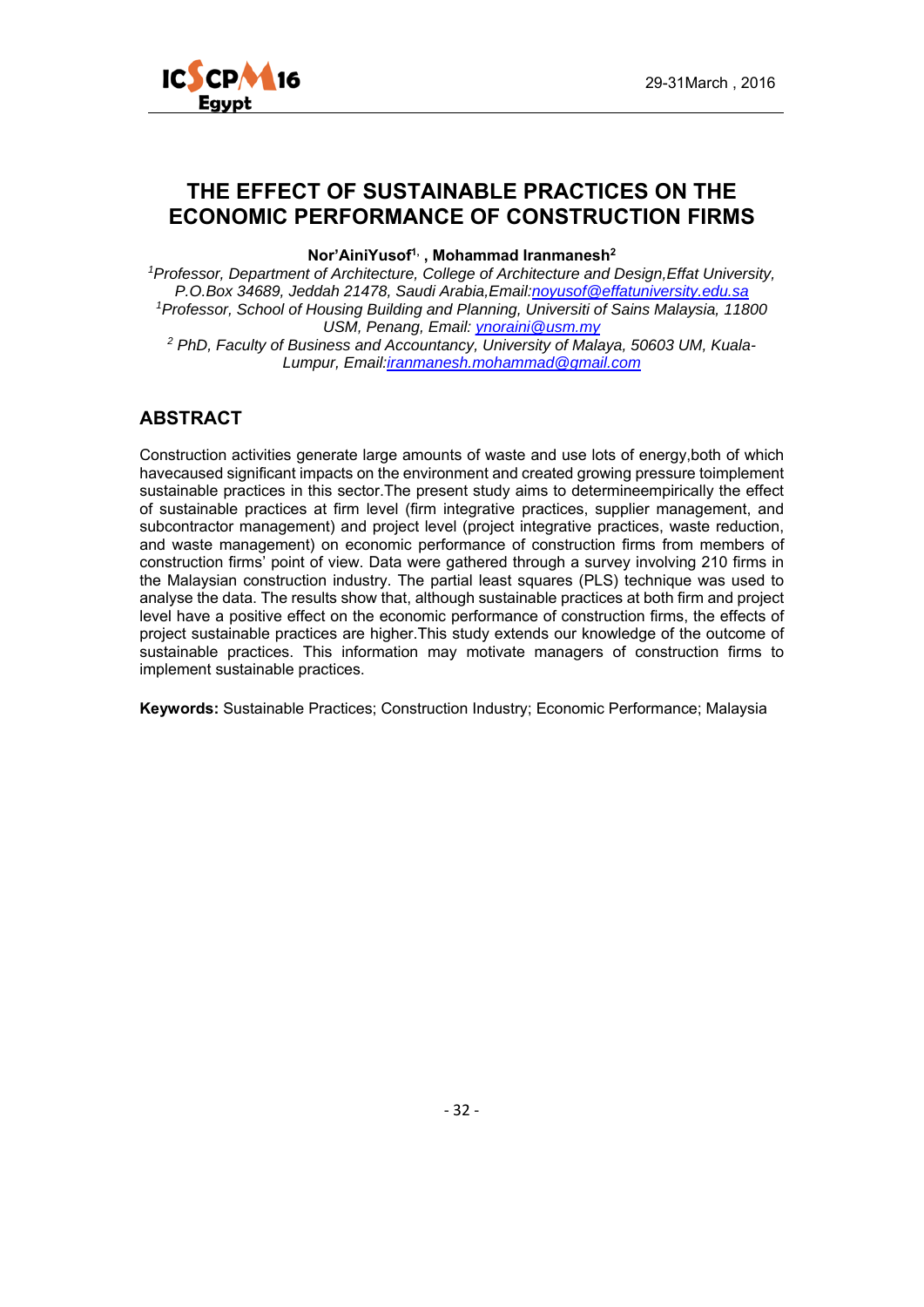

#### **EFFICIENCY PROJECTS IN EGYPT: A COMPARATIVE ANALYSIS BETWEEN LEED AND GPRS**

**Tarek Mahfouz1, Ahmed M Abdel-Salam2 , Amr Kandil3**

**<sup>1</sup>***Associate Professor, Department of Technology, Ball State University, Muncie, USA Email: tmahfouz@bsu.edu* **<sup>2</sup>***Research Assistant, Division of Construction Engineering and Management, Purdue University, West Laffayette, USA ,Email: aabdels@purdue.edu* **<sup>3</sup>***Associate Professor, Division of Construction Engineering and Management, Purdue University, West Laffayette, USA ,Email: akandil@purdue.edu*

#### **ABSTRACT**

The construction industry is a complex and rapidly evolving environment. However, with this complexity, there is a much needed emphasis for contractors to have a cutting edge and pioneering efforts in new business sectors. The U.S. Bureau of Economic Analysis estimates that 3.4% and 3.73% of the U.S. gross domestic product (GDP) was generated by the construction industry in 2011 and 2013 respectively. Despite this contribution, the world as a whole, and the construction industry in specific, face multitude of challenges to cope with energy and resource scarcity. In an effort to alleviate the effects of such dilemma, governmental funds in energy efficiency projects has been estimated, by the US Department of Energy, to have reached \$34.3 billion in 2014. Specific to the construction industry, building high performance projects has become of great importance in an effort to mitigate such problem. Consequently, over the years multitude of green construction rating systems have evolved. These include the International Green Construction Code, LEED for Homes, and the Green Pyramid Rating System (GPRS) among others. To that end, the purpose of this paper is to provide a comparative assessment between LEED and GPRS in regards to their focus, comprehensiveness, development, and applicability to the Egyptian market. The outcomes of this research will provide decision and policy makers with better understanding of the outcomes of their decisions.

**Keywords:** Efficiency Projects, Green Construction, LEED, GPRS, Construction Rating Systems.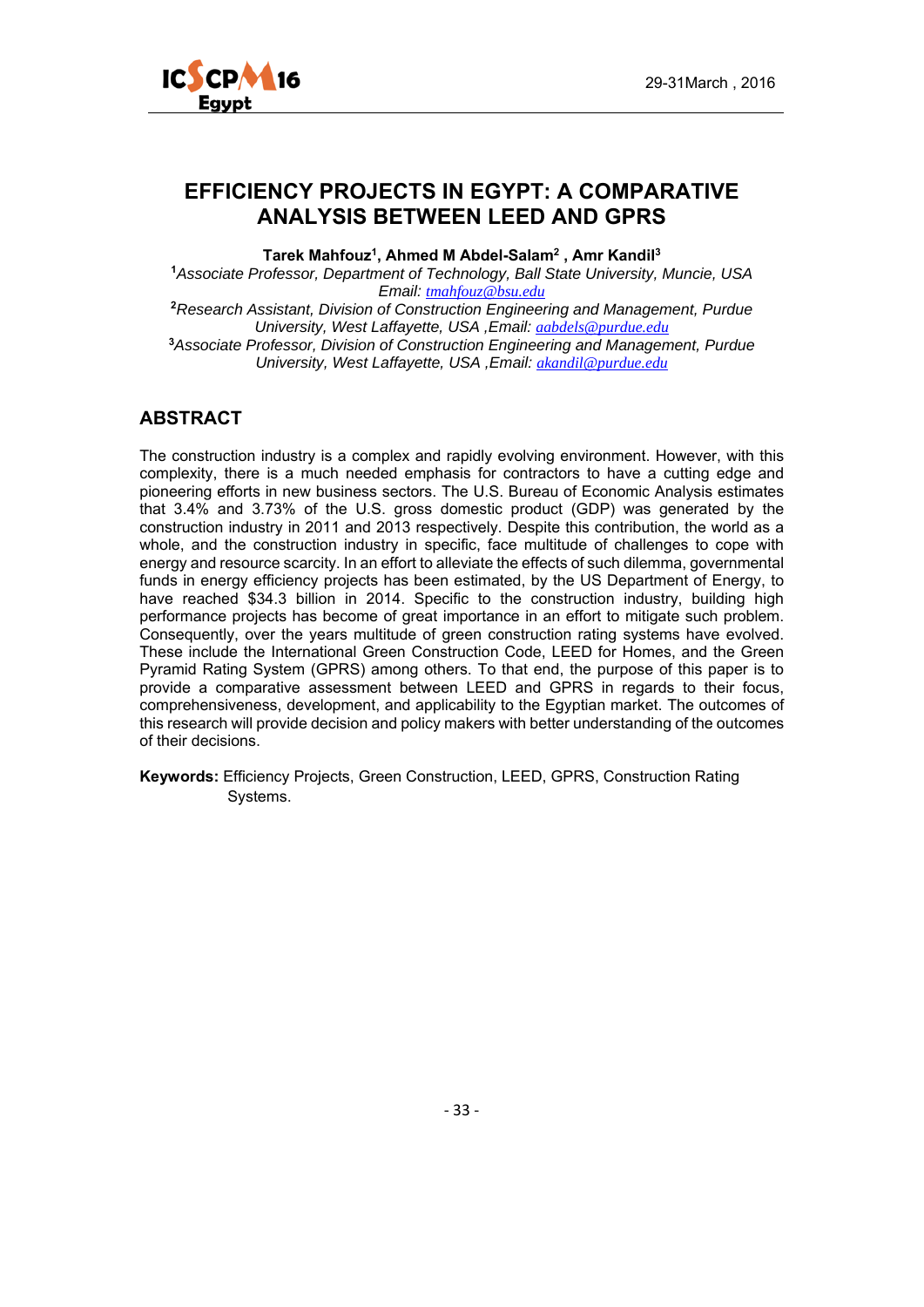

#### **TOWARD SUSTAINABLE BRIDGES: GEOTECHNICAL ASPECTS REGARDING DESIGN OF JOINTLESS BRIDGES**

**Mohamed T. Abdel-Fattah1, Tarek T. Abdel-Fattah2 , Amr A. Hemada3 <sup>1</sup>***Associated Consulting Engineers—ACE International, Beirut, Lebanon 11-3446.*  **2,3***Geotechnical Engineering Institute, Housing and Building National Research Center, Giza, Egypt , Email: hemada2002@yahoo.com*

#### **ABSTRACT**

In Egypt, designing bridges with expansion joints is a common practice. In most cases, the performance of these expansion joints is unsatisfactory, and therefore substantial maintenance works are frequently required. This makes jointless bridges an attractive option since they represent a more sustainable construction technique. Although construction of these bridges might be slightly costly, their life cycle costs are dramatically reduced by eliminating the maintenance costs. This paper introduces a finite-element (FE) investigation into the behavior of bridge integral abutments under alternate cycles of expansion and contraction of the bridge due to seasonal temperature variations. An example multiple-span reinforced concrete solidslab bridge is proposed and analyzed using an elasto-plastic two-dimensional FE model. The bridge abutment is supported on steel H-piles. The proposed FE model has the capability of simulating both the construction of the bridge, and backfilling process using a multi-stage numerical technique. The mobilized earth pressures and the changes in these pressures due to the thermal effects are predicted for different bridge lengths. The results of analyses have shown that the design earth pressures are notably affected by the bridge length, the number of temperature increase cycles, and stiffness of the backfill material relative to that of the abutment.

**Keywords:** Integral Bridge, Soil-Structure interaction, Elasto-plastic analysis, Temperature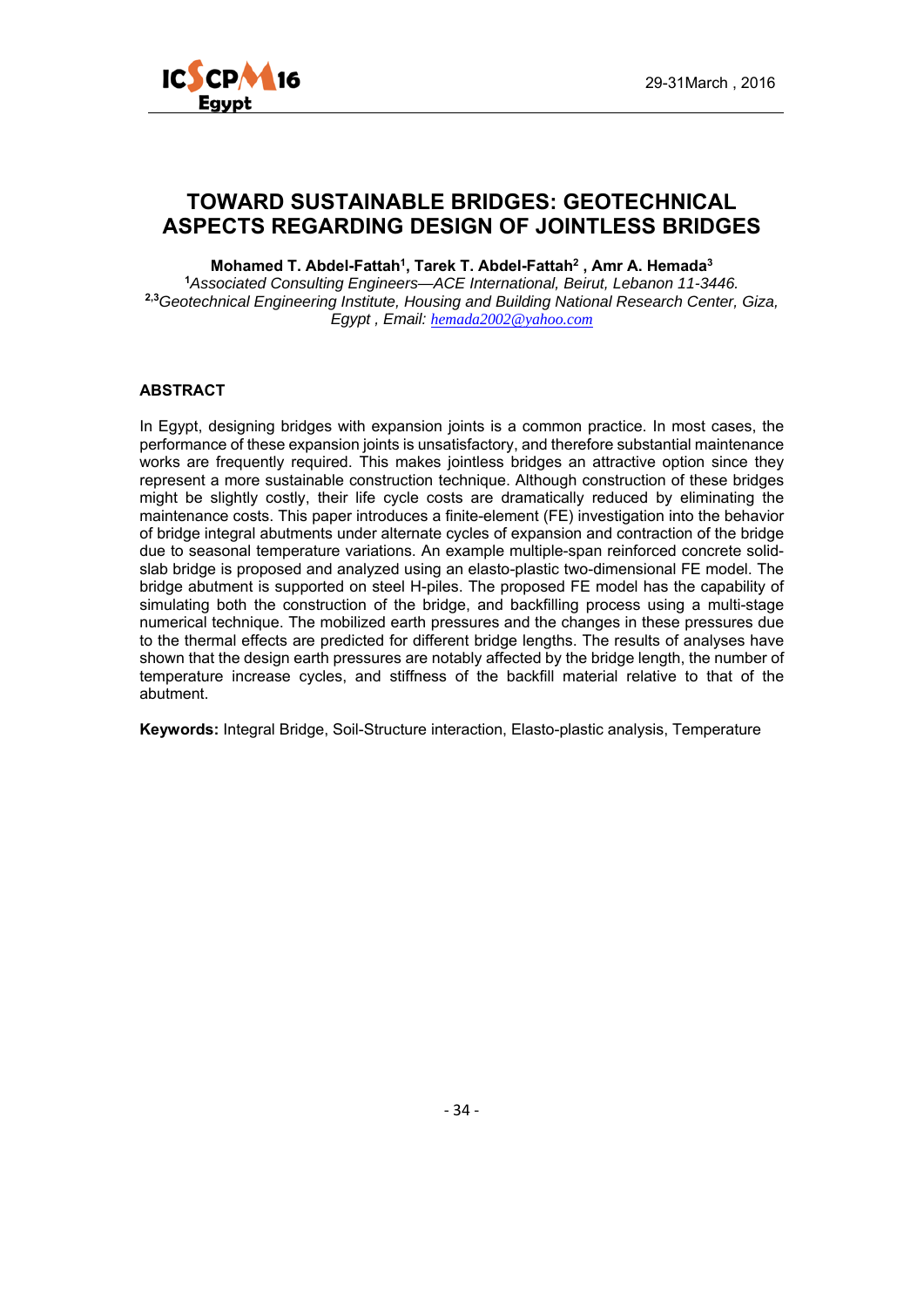

## **REDUCE ENERGY DEMAND FOR COOLING A NEW OFFICE BUILDING THROUGH THE DESIGN RENOVATION**

#### Asmaa M. Hassan<sup>1</sup>, Mohamed A. Yusuf<sup>2</sup>

**<sup>1</sup>***Doctor, Consultant of Environmental Engineering, Sector Head & Environment Agency Manager of The Arab Contractors Company. Email: asmaamh@hotmail.com* **<sup>2</sup>***Doctor, Former Minister of Technical Education and Training, Counselor to CEO of The Arab Contractors. Email: cvmyoussef@gmail.com*

#### **ABSTRACT**

The growth in energy consumption and the rise in fuel price are critical issues in Egypt. Buildings are one of the most energy consumers and significant contributors to greenhouse gas emissions. In Egypt, more than 60% of the total electricity consumption is attributed to residential, commercial, and institutional buildings. Artificial lighting is estimated to account for 36% of the electricity used in the nonresidential sector and 35% of the electricity used for HVAC system. A significant increase in electricity demand is expected over the next few years with a growth rate of 8%.This paper aims to explore sustainable measures to improving energy efficiency for buildings. The objective is to reduce energy demand for cooling a new office building through efficient thermal protection measures, taken into consideration the technical, economic and environmental aspects. Data was gathered through studying the drawings of the new building, previous studies and the applications which were concerned with the energy efficiency. In this research studies the effect of using double glazing windows instead of single glazing windows, external double walls instead of single walls, external shading for windows and improvement of roof insulation. The proposed measures reduce the annual electricity requirements and the CO2 emissions by more than 53%. The optimization costs payback period is 5 years.

**Keywords:** Optimization Measures, U-Value Calculation, Heat Load, Thermal Insulation, Solar Gains, and Energy Saving.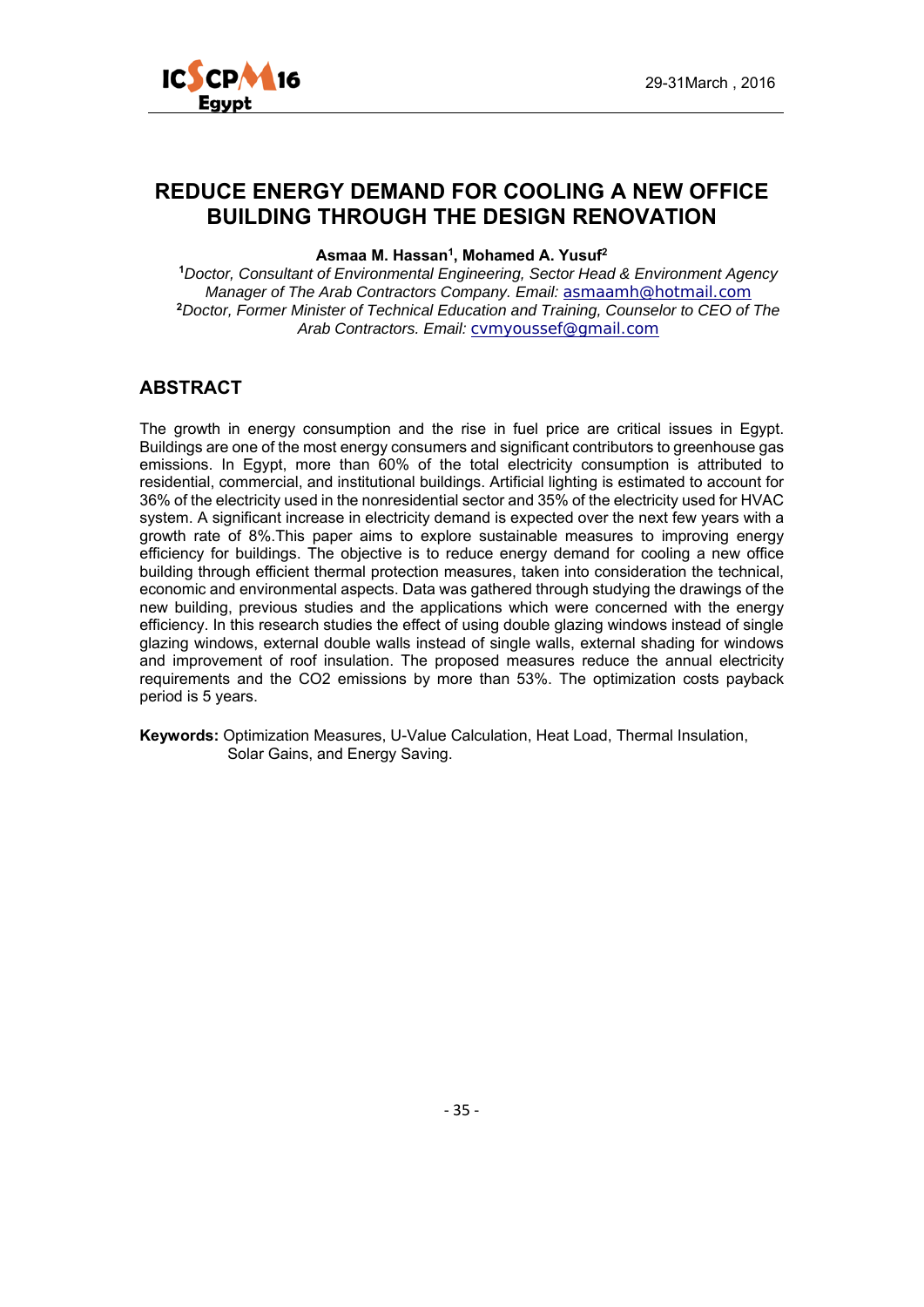

29-31 March, 2016 Cairo, Egypt

# **Information Technology In Construction**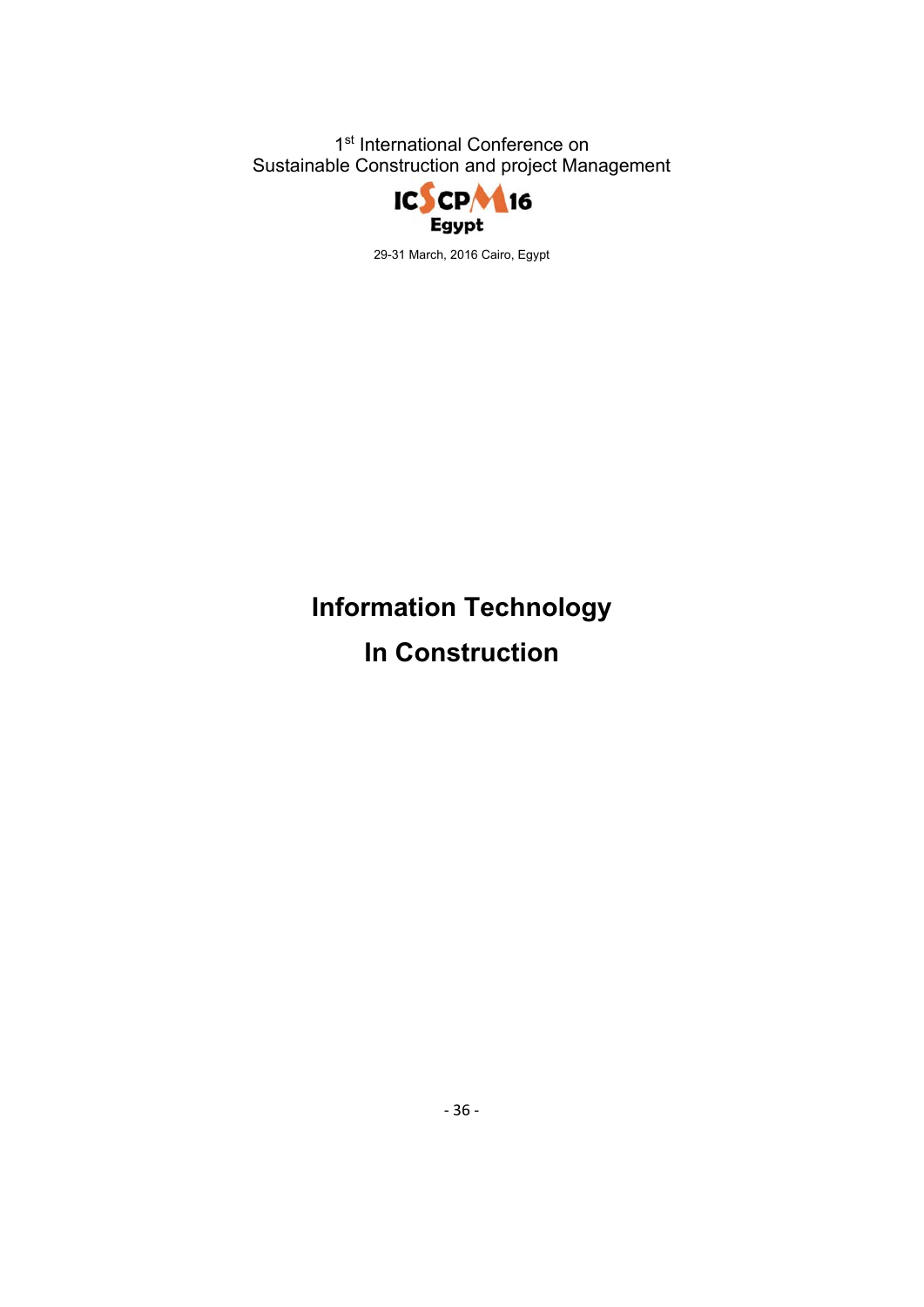

## **RISK AND UNCERTAINTY ASSESSMENT MODEL IN CONSTRUCTION PROJECTS USING FUZZY LOGIC**

**Hesham Abd El Khalek1, Remon F. Aziz 2, Hamada Kamel3** 

<sup>1</sup> Professor of Construction Engineering and Management, Faculty of Engineering, Alexandria University, Email:*heshamkhaleq@gmail.com* <sup>2</sup> Associate Professor of Construction Engineering and Management, Faculty of Engineering,

Alexandria University, Email: *remon\_fayek@hotmail.com* 3 PhD Candidate, Faculty of Engineering, Alexandria University,

Email:*hamadakamel1974@gmail.com*

#### **ABSTRACT**

In the global construction market, most construction companies are willing to undertake international projects in order to maximize their profitability by taking advantage of attractive emerging markets and minimize dependence on local market. Due to the nature of construction works, there are lots of risks and uncertainties associated with the company and project conditions. Therefore, how the profitability of the project changes with occurrence of various risk events, in other words, the sensitivity of project costs to risk events, should be estimated realistically. This paper offers a comprehensive risk assessment methodology that provides a decision support tool, which can be utilized through the bidding decisions for international construction projects introducing a risk model that facilitates this assessment procedure, prioritize these projects and evaluates risk contingency value. The risk models is developed using the analytic hierarchy process (AHP) to evaluate risk factors weights (likelihood) and FUZZY LOGIC approach to evaluate risk factors impact (Risk consequences) using software aids such as EXCEL and MATLAB software. The reliability of the developed software has been tested by applications on a real construction projects. The proposed methodology and decision support tool have been proved to be reliable for the estimation of cost overrun due to risk while giving bidding decisions in international markets. Therefore, the developed model can be used to sort projects based upon risk, which facilitates company's decision of which project can be pursued. The developed risk model is validated, which prove its robustness in risk assessment (97%) in company level and (105%) in project level. It can also be used to sort construction projects based upon risk. The developed contingency risk model demonstrates the ability to evaluate risk contingency value by aggregating rules combining company risk index and project risk index using fuzzy logic approach and MATLAB software.

**Keywords**: Risk Management, International construction, Risk Factors, Analytic Hierarchy Process (AHP), FUZZY LOGIC Approach, MATLAB software and Validation process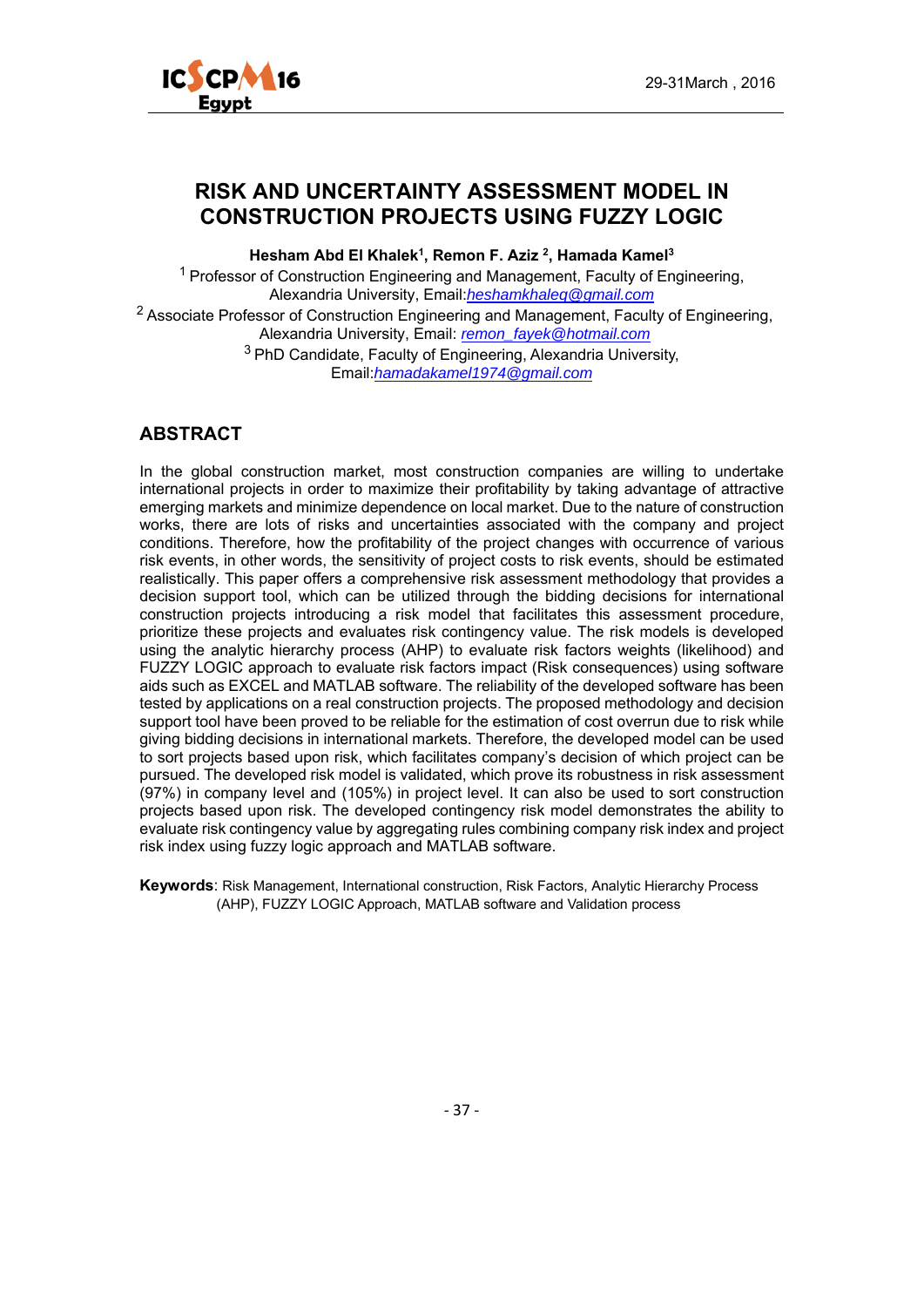

#### **A FUZZY RATING METHOD FOR THE BID/NO-BID DECISION IN ROAD CONSTRUCTION PROJECTS**

**Rania R. Shams-Eldin1 , Maged E. Georgy2**

**<sup>1</sup>***Phd Candidate, Holding Company for Roads, Bridges and Land Transportation Projects, Cairo, Egypt , Email: rraafat00@yahoo.com* **<sup>2</sup>***Associate professor, School of Property, Construction and Project Management, RMIT University, Melbourne, Australia*  **<sup>2</sup>** *Associate professor, Structural Engineering Department, Faculty of Engineering, Cairo University, Giza, Egypt, Email: maged.georgy@rmit.edu.au*

#### **ABSTRACT**

Contractors realize the importance of making the right decisions during the tendering stage. Failing to be clear about project suitability at this stage could lead to significant monetary losses in the future or losing good opportunities when contractor retreats from bidding on one of the better projects. The literature has investigated the bidding decision-making process; however a gap is frequently pointed out in regards to having an easy-to-use rating scheme that can measure project suitability/attractiveness and help with the final bid/no-bid decision. The paper attempts to provide such facility for the road construction sector in Egypt. Based on an in-depth study of this sector and a survey of the most critical factors that are typically accounted for in the bid/no-bid decision, a modified version of a fuzzy linguistic rating model that was previously presented in the literature is utilized. The fuzzy approach was adopted due to the uncertainty that characterizes the bid/no-bid decision problem. Through these critical factors, the model determines the level of attractiveness of the bid opportunity and helps with recommending the bid/no bid decision. A large road construction company – classified as First Class in the category Roads, Bridges, Railways, Airports and Tunnels by the Egyptian Federation for Construction and Building Contractors (EFCBC) – was chosen for demonstrating system usage as well as validation. The results show the potential of this model in determining the level of attractiveness of bid opportunities of road projects and recommending the bid/ no bid decisions as well.

**Keywords:** Road construction, Bidding, Decision-making, Fuzzy models.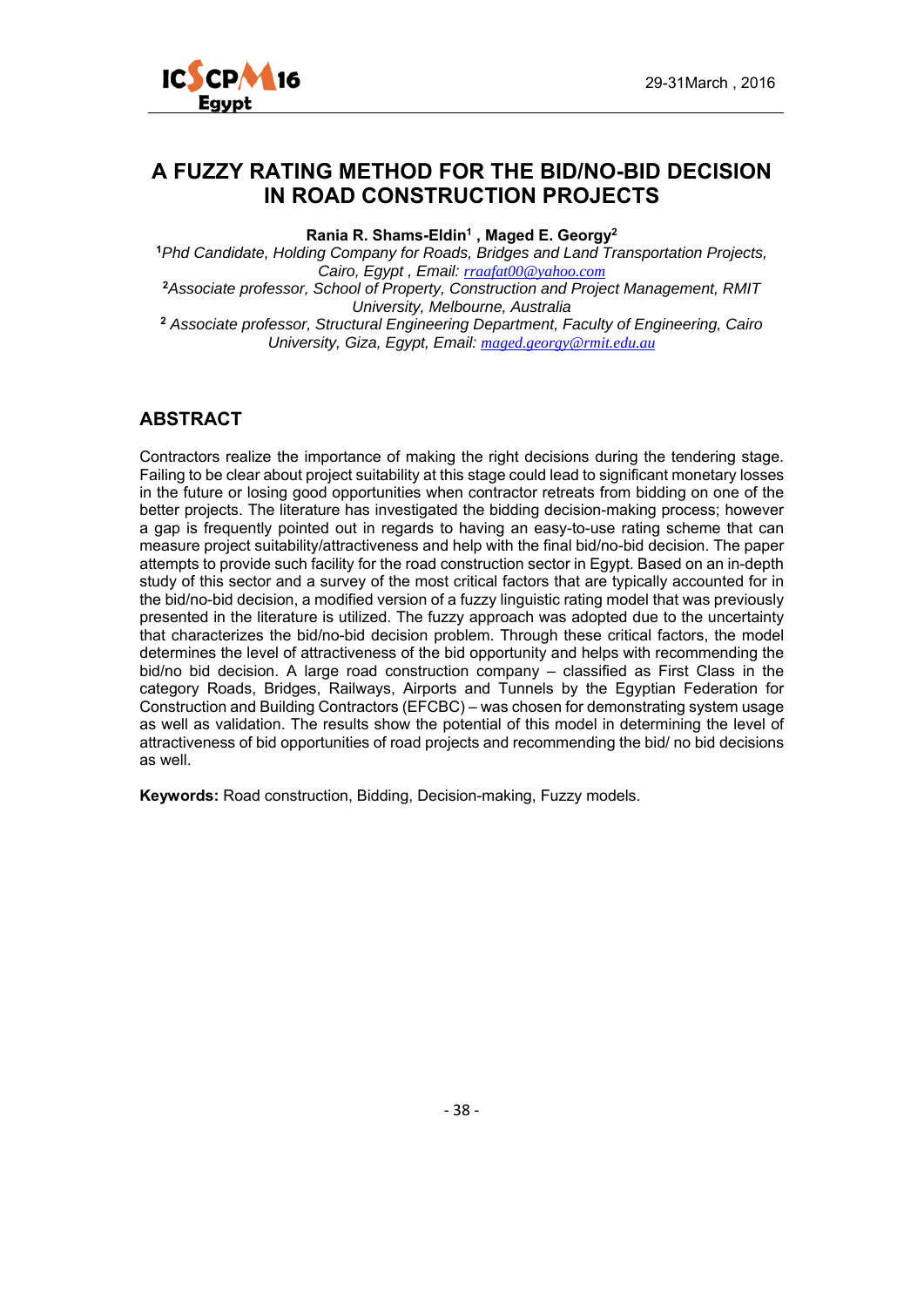

## **DEVELOPMENT OF FUND ALLOCATION OPTIMIZATION MODEL FOR PAVEMENT MAINTENANCE MANAGEMENT FOR EGYPTIAN HIGHWAY NETWORK**

**Hesham Abdel Khalek**<sup>1</sup>**, Sherif Hafez**<sup>2</sup>**, Wael Bekheet**<sup>3</sup>**, Sherif El Tahan**<sup>4</sup> *1 Professor, Faculty of Engineering, Alexandria University Email: heshamkhaleq@gmail.com 2 Professor, Faculty of Engineering, Alexandria University Email: Hafez@consultant.com 3Associate Professor ,Faculty of Engineering, Alexandria University Email: wael.bekheet@alexu.edu.eg 4 PhD Candidate, Faculty of Engineering, Alexandria University Email: Sherif.Eltahan@te.eg*

#### **ABSTRACT**

Available funds are, typically, not adequate to satisfy all the required maintenance projects for highways and roads networks in most countries, including Egypt. Under current policies and funding levels, further deterioration in pavement conditions can be expected, since the budget needed for highway maintenance is greater that the funding levels available. As a result, highway agencies must seek more cost effective methods for highway network preservation. The development of fund allocation optimization model of pavement management is essential to manage and allocate the available budget for maintenance of highways and roads networks in Egypt. In this paper, a Fund Allocation Optimization Model (FAOM) for highways in Egypt is developed using a genetic algorithms optimization application, designed as an add-in for MS Excel™. Markov chain theory is used to generate the Transition Probability Matrices (TPM) for each type of maintenance activities. The models used in FAOM are developed using the available data at the General Authority for Road Bridges and Land Transport (GARBLT) in Egypt for two major highways, which are Cairo-Alexandria agricultural highway and Alexandria-Matrouh north coast highway, representing the agricultural roads and coastal roads conditions in Egypt, respectively. FAOM was developed for a planning horizon of 5 years. Seven optimization budget and performance constraint scenarios were demonstrated in this paper. The results show that the model is sensitive enough to allocate the available fund for different maintenance strategies, and to reflect the differences of optimization analysis constraints on the analysis results, also can provide an effective tool for planning maintenance activities under different budget and/or performance optimization constraints.

**Keywords:** Pavement Management, Optimization Model, Markov Chains, Transition Probability Matrix, Pavement Condition, Fund Allocation.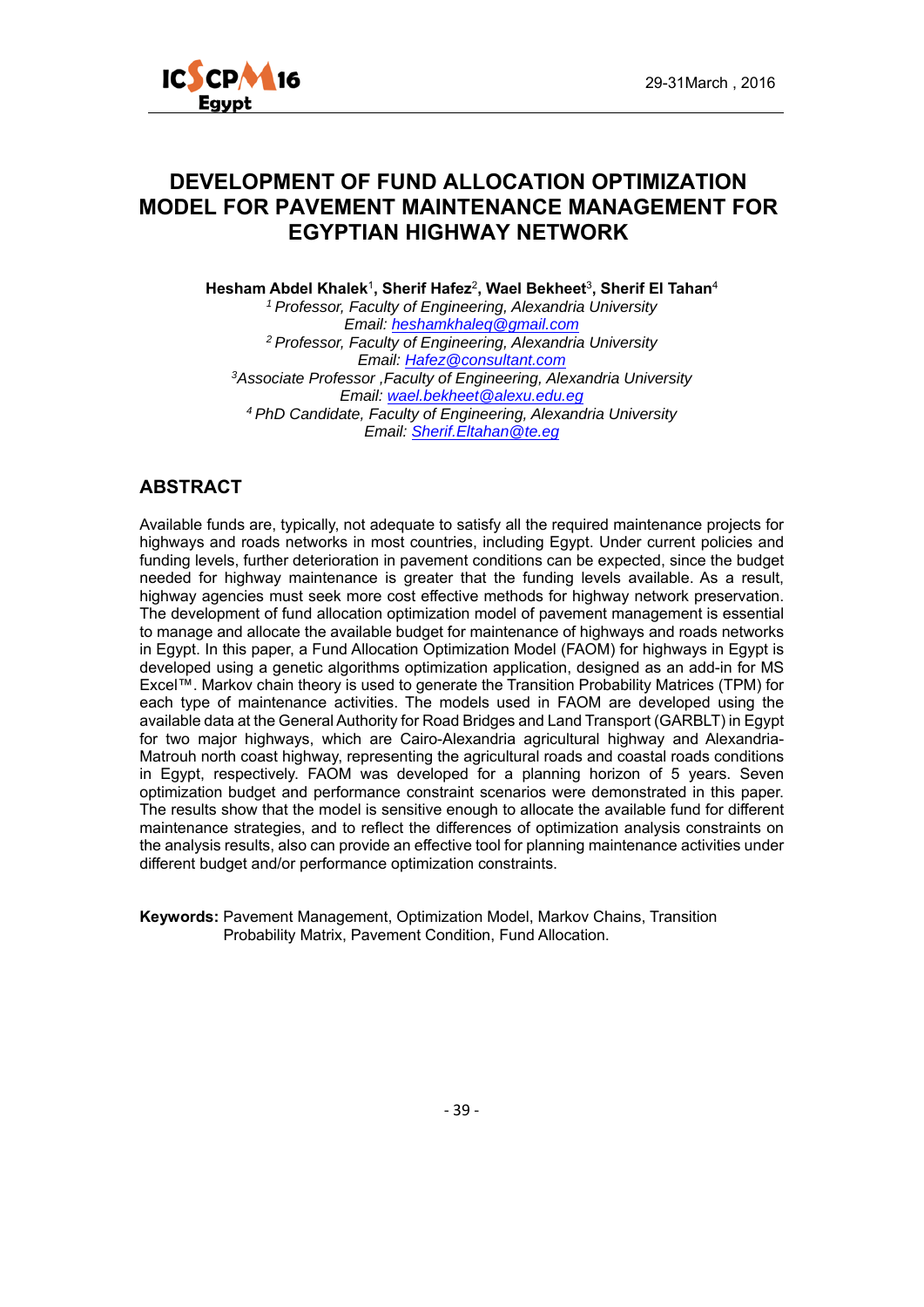

## **DECISION SUPPORTING SYSTEM FOR RISK ASSESSMENT IN CONSTRUCTION PROJECTS: AHP-SIMULATION BASED TECHNIQUE**

**Omar A. El-Nawawy1, Ahmed M. Abdelalim2, M.S. Bassiony3**

*Professor of Reinforced Concrete Structure, Faculty of Engineering, Ain Shams University Assistant Professor, Civil Engineering Dept., Faculty of Engineering at Mataria, Helwan University*, *Egypt. E-mail: dr.ahmed.abdelalim@gmail.com Ph.D. Candidate , Ain Shams University-*

#### **ABSTRACT**

Unpredicted risk factors may occur through project execution, which lead to increase in the overall budget and duration. These risk factors may be due to site conditions, resources, project parties…etc. Some researchers developed their researches concerning the time contingency or cost contingency or both of them. This paper presents a model for assessing cost and time contingencies. The model presented here depends on Analytical Hierarchy Process (AHP). In the new formulation both cost and schedule overruns, and risk response will be taken into consideration simultaneously to decrease cost and time contingency. Results showed that cost and schedule overruns can be defined as normal probability distribution with a mean value of 34.5% and 37.9%, respectively. On the other hand, if risk response taken into consideration these values are reduced to 15.4% and 9.1%, respectively. A Sensitivity analysis was carried out to investigate the impact of changing input: attributes and sub-criterions on the model output values (% change in schedule and cost overruns).The main contributions were: the two attributes, management strategy and unexpected surface conditions have 16.51%, and 13.83% impact on cost overrun and schedule overrun for best case scenario when risk response considered. On the other hand, for sub-criterions: owner, and site location these values are 9.86% and -9.47% on cost overrun for best case scenario and on schedule overrun for worst case scenario when risk response considered. Validation of the developed model using three case study projects revealed that the model assess cost and schedule overruns with an accuracy of 91%. This value demonstrates that the obtained results are fairly good and acceptable.

**Keywords**: Cost Overrun, Schedule Overrun, Probability, AHP, Analytic Hierarchy Process, Score, Weight.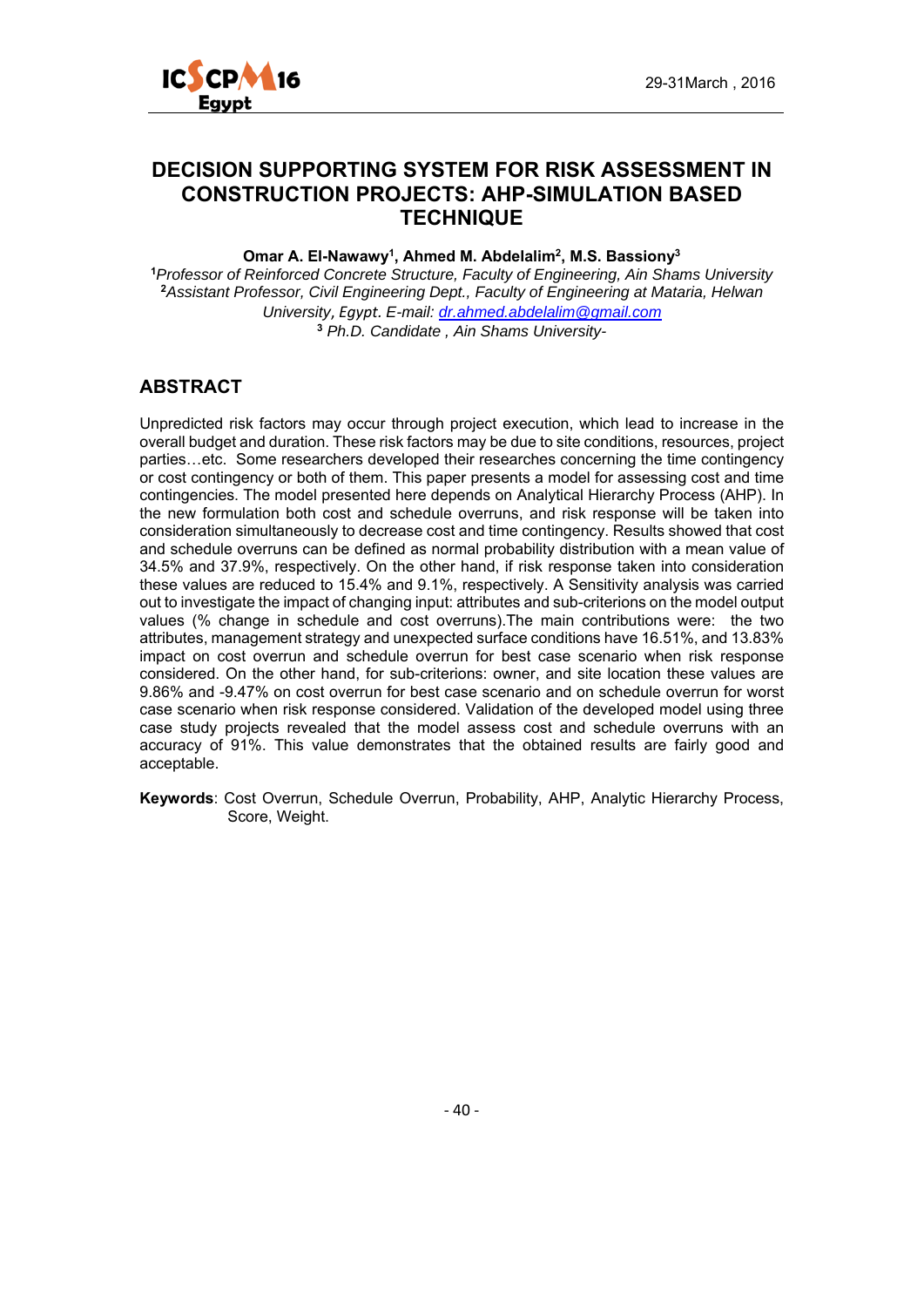

#### **PLANNING OF HUMAN RESOURCES IN CONSTRUCTION COMPANIES IN EGYPT**

Mohamed M. Askar<sup>1</sup>, Tarek M. Attia<sup>2</sup>, Samia A. Ali<sup>3</sup>, Ahmed A. Elsaid<sup>4</sup> **<sup>1</sup>** *Professor, Faculty of Engineering Zagazing University, Egypt. Email: mmaskar@hotmail.com* **<sup>2</sup>***Associate Professor, Housing and Building National Research Center (HBRC), Egypt. Email: tarek\_attia@yahoo.com* **<sup>3</sup>***Assistant Professor, Civil Dept.Shobra Faculty of Engineering Banha University, Egypt. Email: Samia277@hotmail.com* **<sup>4</sup>** *Lecturer Assistant, Housing and Building National Research Center (HBRC), Egypt. Email: ahmed1\_afify@yahoo.com*

#### **ABSTRACT**

The Egyptian construction industry is facing increasing challenges due to privatization and increasing competition from foreign contractors. These challenges imply the need to control costs and make more precise estimates. Labor costs are main cost items that should be accurately estimated during the initial project phases and controlled during construction. Currently, there is no formal method to estimate the required supervision and service work force in construction project in Egypt. This leads to inaccurate estimates of project costs in addition to understaffing or overstaffing during construction. The main objective of this study is to put standard rates of the most suitable size of both supervision and service work force in different construction project types (such as bridges, water treatment plants, power stations and buildings).Average production rates for productive workers are common and documented in different sources. Therefore, the scope of work on this study is to consider only the supervision and service work force. Data from 34 recent construction projects of various types for public and private sectors was collected to evaluate the average rates of supervision work force (engineers, foremen) and service work force (technical office, surveying staff, accountant, storekeeper, safety staff and quality staff) for project types and Predict supervision work force (engineers, foremen) and service work force (technical office staff, surveying staff, accountant, storekeeper, safety staff, quality staff) for projects of a given type and cost. Egyptian construction companies can use these results as a base for human resources planning in different types of projects.

**Keywords:** Planning; Human Resources; Construction Companies; Egypt.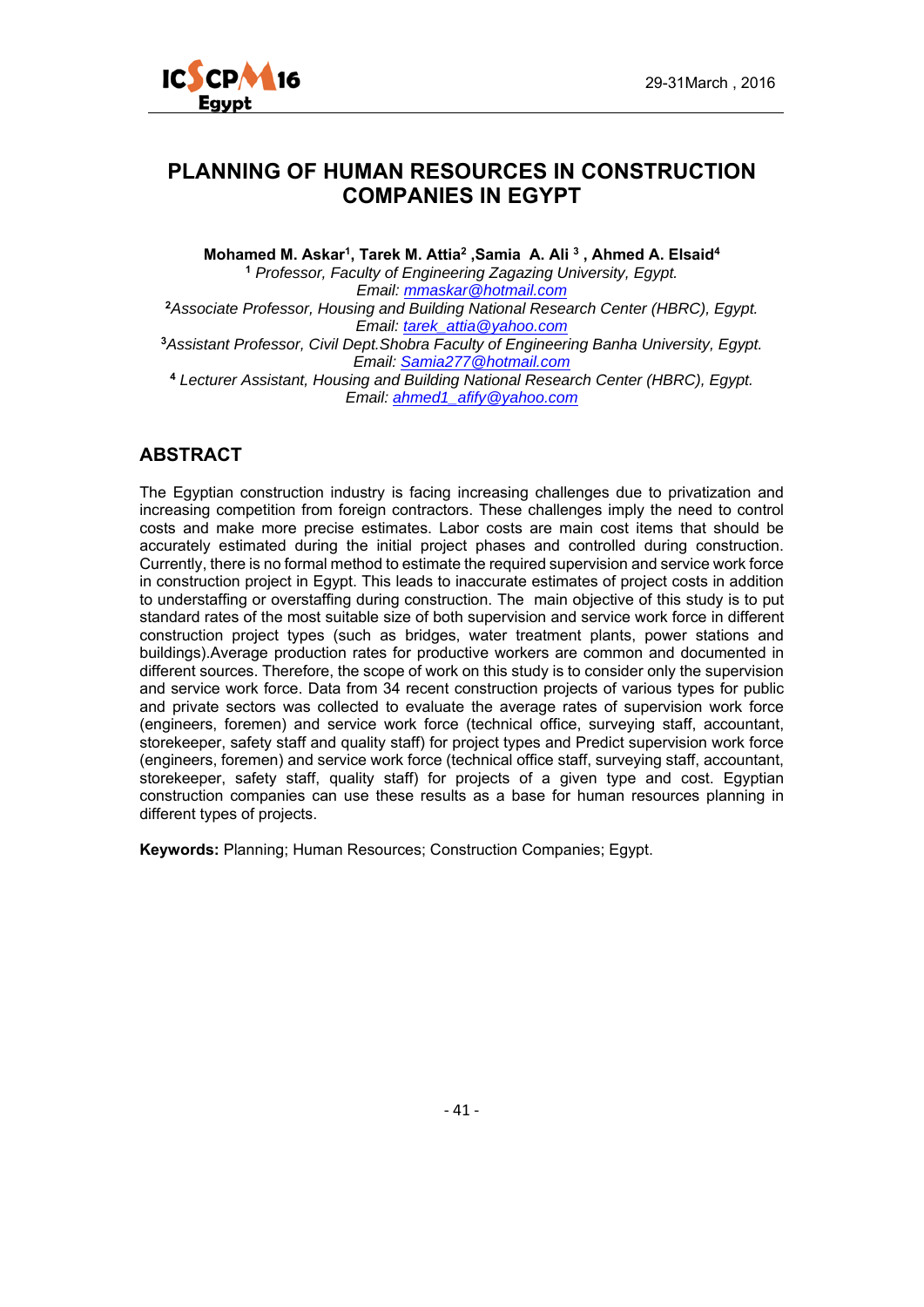



## **ADAPTIVE OPTIMIZATION OF BRIDGES MAINTENANCE UNDER BUDGET CONSTRAINTS IN EGYPT**

**Hesham Abd Elkhalek 1, Sherif Mohamed Hafez 2, Yasser El Fahham 3** 

*1 Professor , construction Management, Structural Engineering Dep., Alexandria University Email: heshamkhaleq@gmail.com*

*2 Professor , construction Management, Structural Engineering Dep., Alexandria University Email: hafez0124027024@googlemail.com*

*3 Teaching assistant, Structural Engineering Dep., Alexandria University Email: yelfahham@yahoo.com* 

#### **ABSTRACT**

The traditional approaches for bridges maintenance is proven to be inefficient as they lead to random way of spending maintenance budget and deteriorating bridge conditions. In many cases, maintenance activities are performed due to user complaints. The objective of this paper is to develop a practical and reliable framework to manage the rehabilitation activities of Bridges network and could be operated within the available data in Egypt. The model solves an optimization problem that maximizes the average condition of the network given the limited budget using Genetic Algorithm (GA). The system provides bridge inventory, condition assessment, repair cost calculation, deterioration prediction, and budget optimization. The developed model takes into account multiple parameters including serviceability requirements, budget allocation, element importance on structural safety and serviceability, bridge impact on network, and traffic. A questionnaire is conducted to complete the research scope. The proposed model is implemented in software. The results of the framework are multi – year maintenance plan for the entire network for up to five years. A case study is presented for validating and testing the model with Data collected from "General Authority for Roads, Bridges and Land Transport" in Egypt.

**Keywords:** Bridge Management Systems (BMS), condition assessment, deterioration, cost optimization, fund allocation.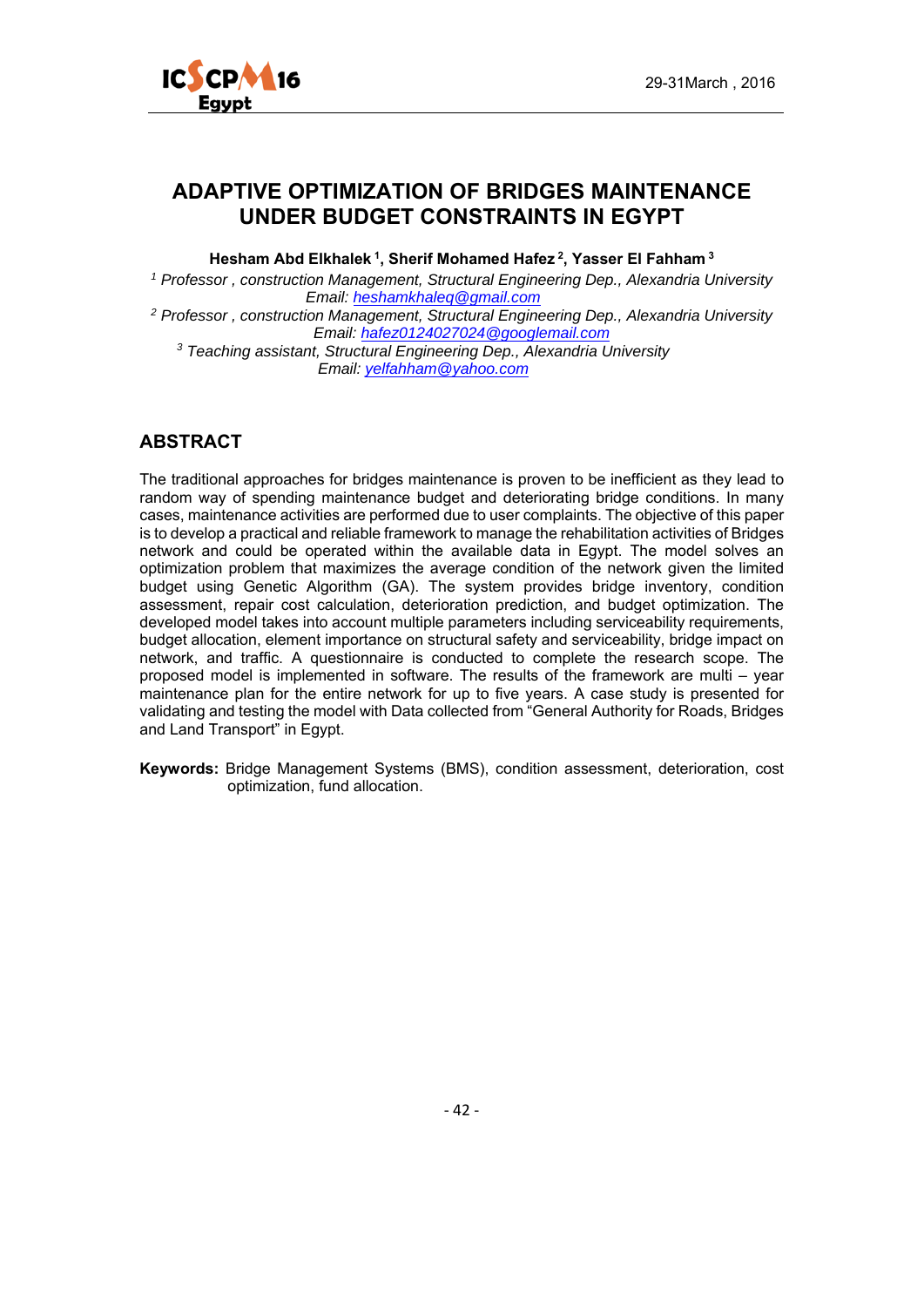

## **A FRAMEWORK FOR MANUAL LIGHTING CONTROL IN COMMERCIAL BUILDINGS USING FUZZY HIERARCHICAL EXPERT APPROACH**

**Dalia Salem1, Emad Elwakil2, Tarek Attia3** 

*1&2 School of Construction Management, Purdue University, West Lafayette, IN, USA, 47907*  <sup>3</sup> *Associate Professor, Housing and Building National Research Center (HBRC), Egypt. Email: tarek\_attia@yahoo.com*

#### **ABSTRACT**

Lighting energy consumption accounts for one of the largest energy users in the US commercial buildings. In this context, most research works in simulating energy consumption in buildings have been developed focused on predicting personal action of artificial lighting. However, most of these models were limited to few factors, such as illuminance, time of arrivals, and user attitudes. The objective of this paper is to develop a model that predicts the lighting intensity depending on the environmental, and the physical factors in the workplace. Furthermore, this model predicts the manual switching patterns of the artificial lighting that influenced by different user attitudes, High, medium and low artificial lighting consumer. A new methodology is developed based on hierarchical fuzzy expert system approach. The data was collected from using a questionnaire sent to occupants in different institutional buildings. The model starts with valuating the performance of various factors; environmental, physical, and users' attitudes. Afterwards, the fuzzy expert system determines weight for each factor, and aggregate all the previous factors into one single crisp output. Finally, fuzzy logic technique allows the aggregation of all previous indicators into one lighting performance scale that depict the personal action of the lighting switching patterns. Occupants' presence and behavior in buildings as well as environmental, physical, have large impact on electric lighting usage. The developed research/model will help architects and practitioners to design an efficient workplace day lighting, and reduce artificial lighting energy use.

**Keywords**: occupant preferences, lighting manual control model, lighting electricity consumption fuzzy Logic, institutional buildings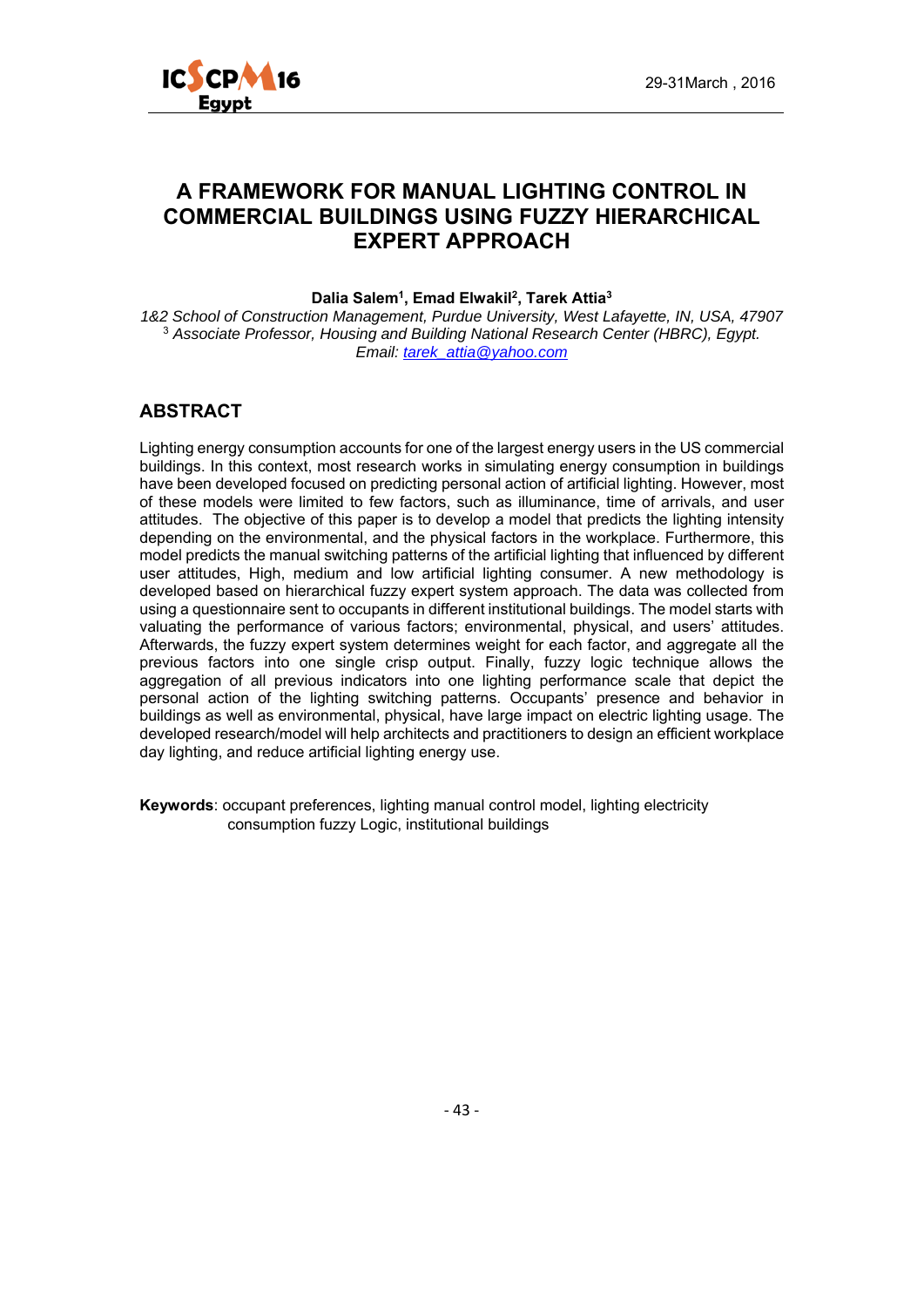

## **QUANTIFICATION OF RISKS: COMPARISON BASED ON AHP/ ANP –SIMULATION TEQNIQUES**

**Ahmed M. Abdelalim** 

*Assistant Professor, Civil Engineering Dept., Faculty of Engineering at Mataria, Helwan University*, *Egypt , E-mail:* dr.ahmed.abdelalim@gmail.com

#### **ABSTRCT**

Cost saving and time performance are usually essential to all parties who are involved in a construction project, i.e. owner, contractor, subcontractor, etc. The main causes of disputes in construction projects involve delay and failure to complete the work in the specified cost and period. An effective risk management process encourages the construction companies to identify and quantify risks. Construction companies that manage risk effectively and efficiently realizes financial stability, greater productivity and higher performance rates. This work aims at comparing two decision-supporting systems for quantifying the risk especially for construction projects in Egypt.

**Keywords**: Risk Assessment; Cost Overrun; Probability; AHP; ANP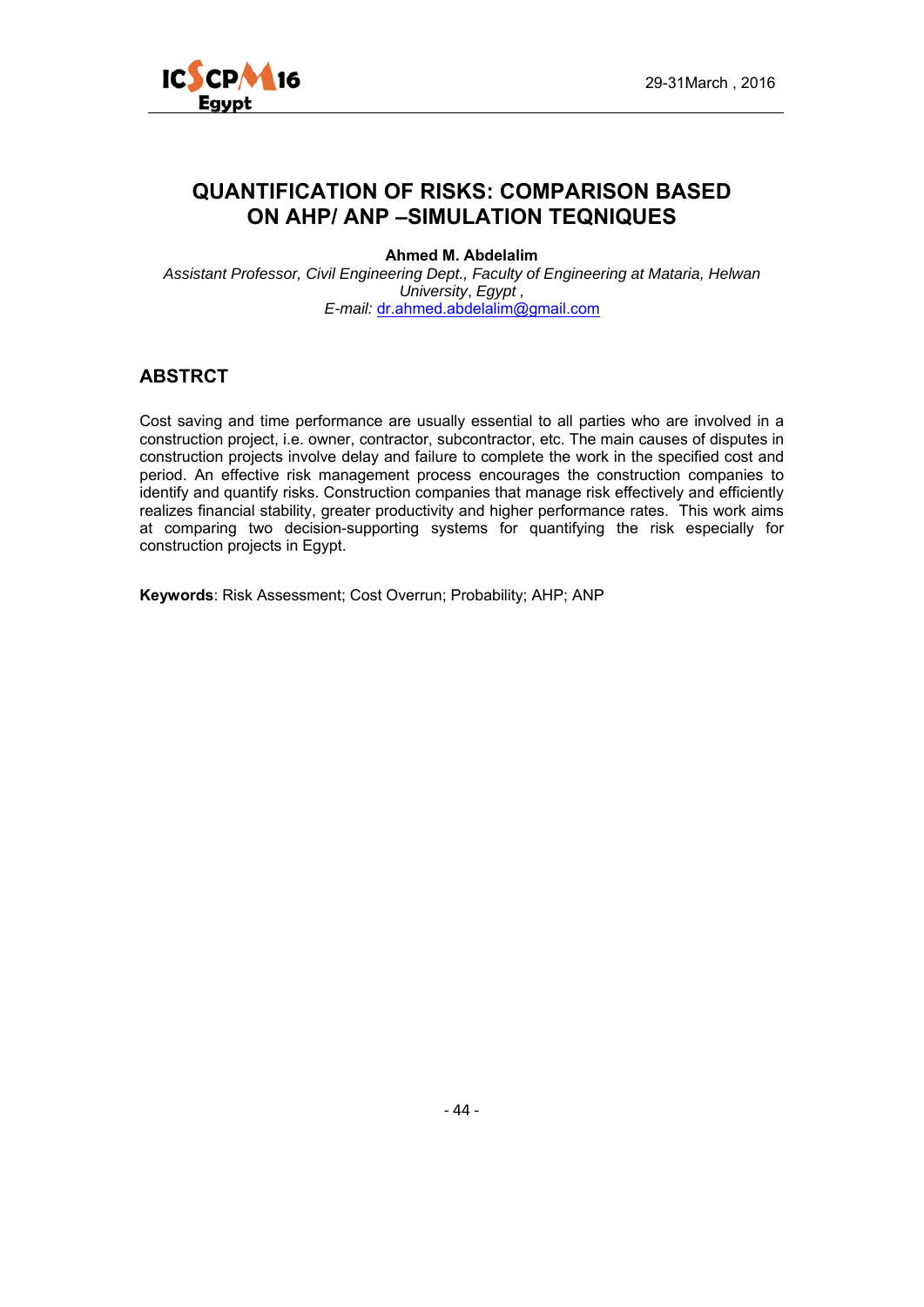

## **UNCERTAINTY AND RISK FACTORS ASSESSMENT FOR CROSS-COUNTRY PIPELINES PROJECTS USING AHP**

**Hesham Abdel Khalek1, Remon F. Aziz 2, Hamada Kamel3**

*1Professor , Construction Engineering and Management, Faculty of Engineering, Alexandria University. Email: heshamkhaleq@gmail.com 2Associate Professor , Construction Engineering and Management, Faculty of Engineering, Alexandria University. Email: remon\_fayek@hotmail.com 3PhD Candidate, Faculty of Engineering, Alexandria University, Email: hamadakamel1974@gmail.com*

#### **ABSTRACT**

Infrastructure cross-country pipelines projects carry out higher risk than traditional because they entail high capital outlays and intricate site conditions. The high-risk exposure associated with infrastructure cross-country pipelines projects needs special attention from contractors to analyze and manage their risks. They cannot be eliminated but can be minimized or transferred from one project stakeholder to another. Therefore, current research aims for identifying the risk factors that affect infrastructure cross-country pipelines projects based on experts experience and company's point of view which participated in similar projects. The risk factors classified under two categories to company level risks and project level risks. The risk factors were assessed using risk assessment models that facilitate this assessment procedure, prioritize these projects based upon its risk indexes and evaluate risk contingency value. Analytical hierarchy process (AHP) used to evaluate risk factors weights (likelihood) and FUZZY LOGIC approach to evaluate risk factors impact (Risk consequences) using software aids such as EXCEL and MATLAB software, accordingly risk indexes for both company level and project level evaluated and overall project risk index determined . Five case studies in different countries were selected to determine the highest risk factors and to implement the designed models and test its results. Results show that project no 3 in Iraq conquer the highest risk index (39.75 %); however, project 5 in Egypt has the lowest risk index (5.24%). Results of risk factors in other countries are (32.81%) in Emirates, (17.27%) in Saudi Arabia and (11.67%) in Libya. Therefore, the developed model can be used to sort projects based upon risk, which facilitate company's decision of which project can be pursued.

**Keywords**: Risk Management, International Construction, Risk Factors, Optimization Model, Analytic Hierarchy Process (AHP), FUZZY LOGIC Approach, MATLAB Software and Validation Process.

‐ 45 ‐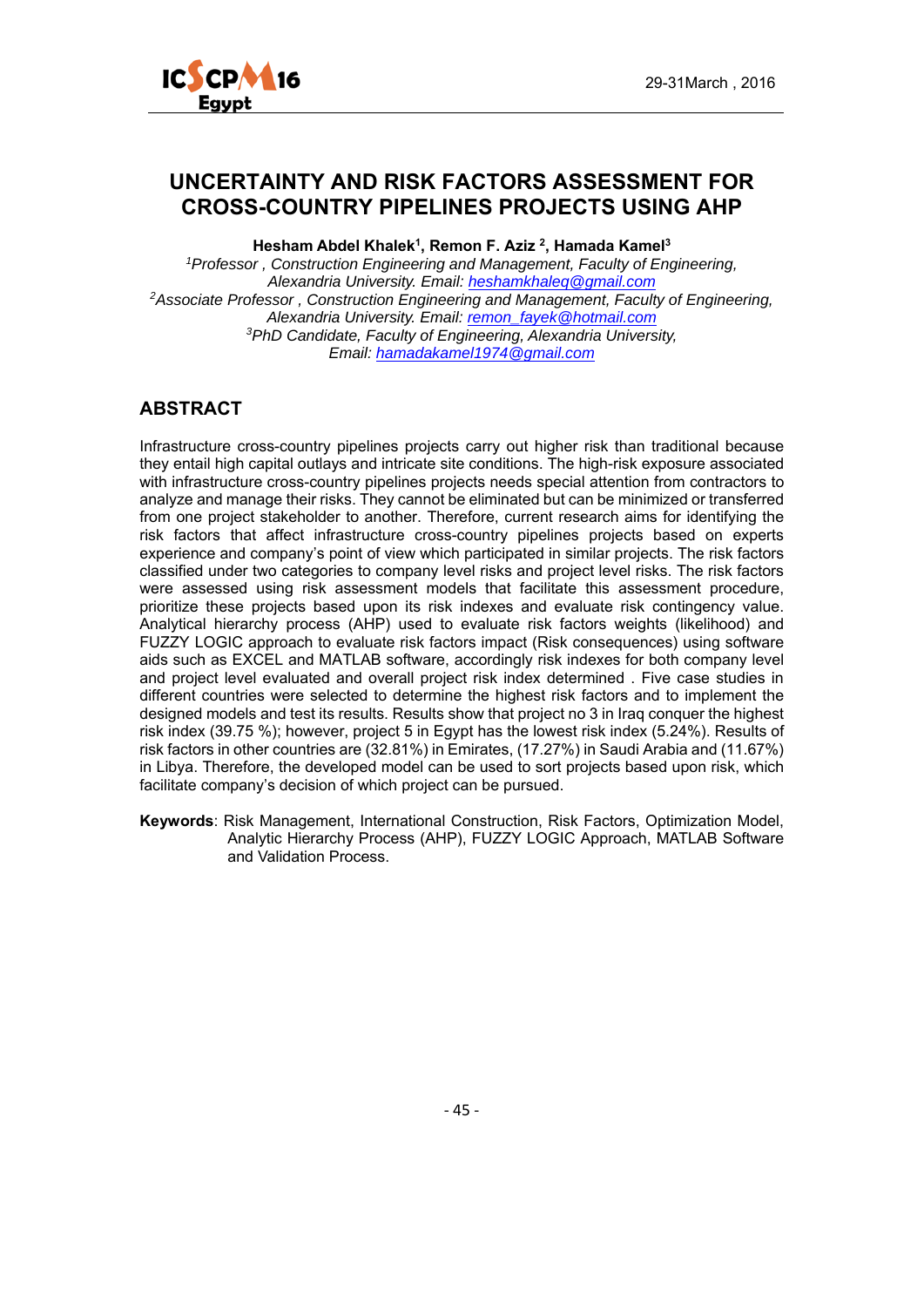

29-31 March, 2016 Cairo, Egypt

# **Building Design, Construction & Operation, and Solid Waste Management**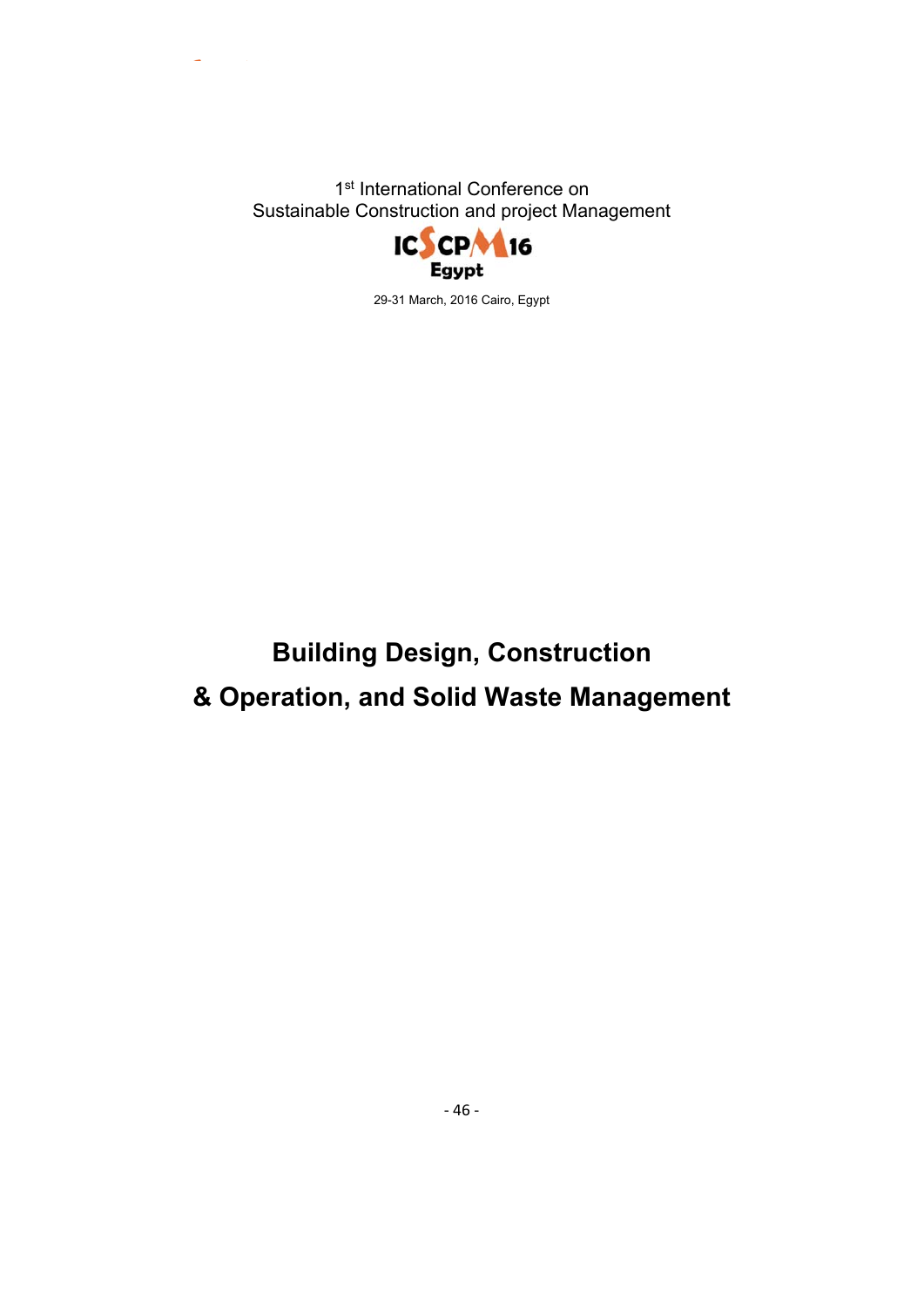

#### **INTEGRATING SOLAR THERMAL TECHNOLOGIES WITH GREEN BUILDINGS IN BIRMINGHAM, ALABAMA**

Mohamed K. Mostafa<sup>1</sup>, Robert W. Peters<sup>2</sup>, HessamTaherian<sup>3</sup>

*1Post doctoral Research Associate, University of Alabama at Birmingham, Birmingham, Alabama, USA, Email: mkhaled@uab.edu 2Professor, University of Alabama at Birmingham, Birmingham, Alabama, USA Email: rwpeters@uab.edu 3Assistant Professor, University of Alabama at Birmingham, Birmingham, Alabama, USA Email: taherian@uab.edu*

#### **ABSTRACT**

Birmingham, Alabama has a humid subtropical climate with a mean annual temperature of 17.35°C, and receives annual total radiation exceeding 10,900 MJ/m<sup>2</sup> with approximately 2660 hours of sunshine. An experimental approach will be described to assess the effect of integrating a solar energy system with green buildings in Birmingham. Besides its advantages of providing natural ventilation, cooling, heating, and hot water supply, solar panels may increase the plant diversity instead of solely relying on drought tolerant species, which enables the use of a mixture of other plant species. The solar panels on rooftops can also be used to power the rooftop irrigation systems. The integrated solar energy system normally consists of two solar collecting pumps, two silica gel-water adsorption chillers, a hot water pump, a cooling tower, a cooling water pump, finned tube heat exchangers, floor heating pipes, and circulating pumps. A hot water storage tank can be used to collect solar heat and provide hot water to the solar energy system. This presentation addresses the runtime of the solar floor heating system, the average supply and return water temperature, and the average heating capacity. The normal floor and air temperature for a non-heating room will also be addressed. In this research, some energy savings features, such as air conditioners with water-cooled condensers, energy saving lights, high performance windows, high R-value attic, highly-insulated roofs, and the photovoltaic (PV) tiles, will also be addressed.

**Keywords:** Green Building, Solar Energy, Solar Thermal Technology, Natural Ventilation, Heating, Air-Conditioning.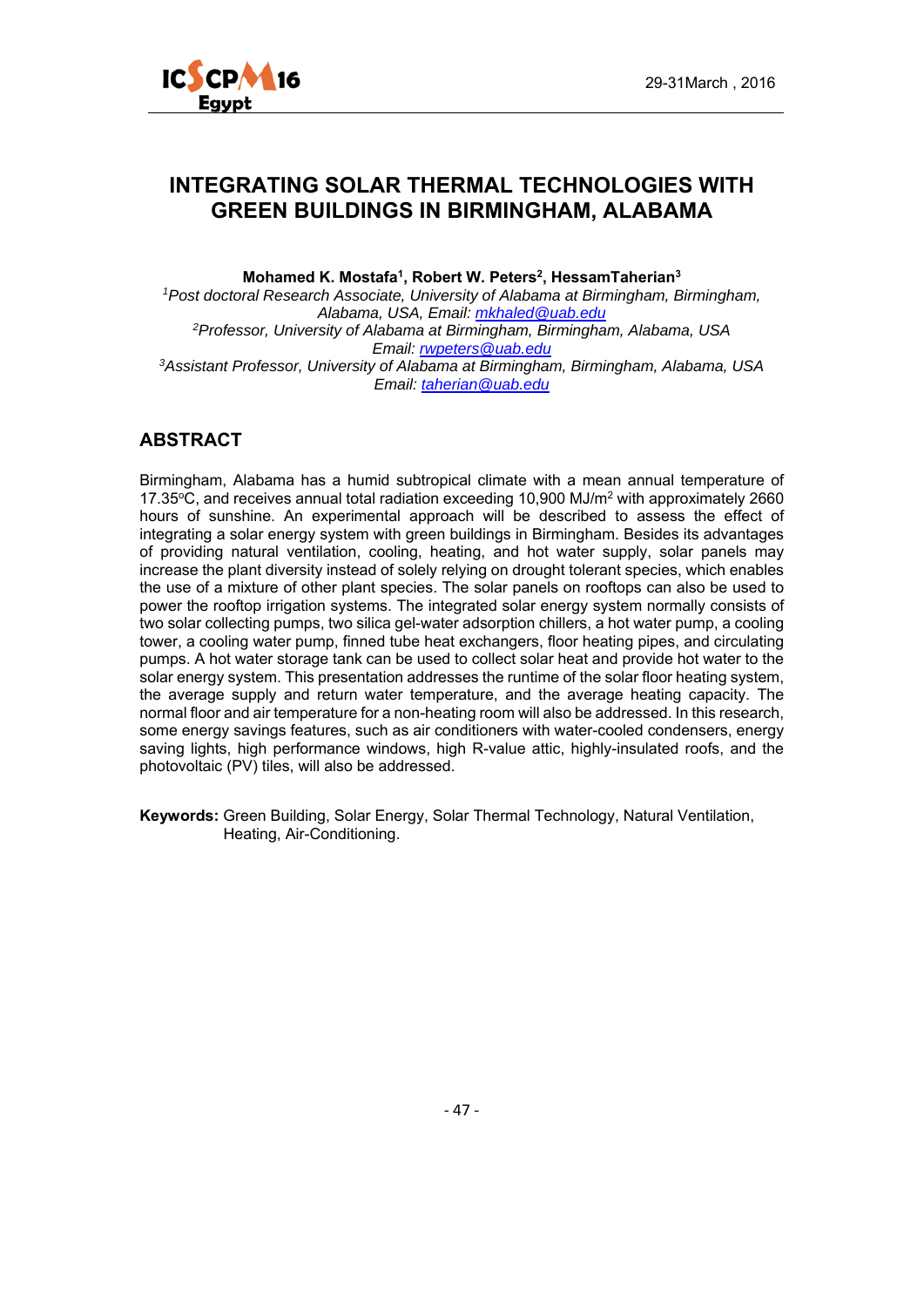

## **'MICRO-COMMUNITIES' INITITATIVE EGYPT's WINNING CARD TOWARDS DEVELOPMENT AND AGAINST DISASTERS**

#### **Adham Mohamed Hany Abulnour**

*Associate Professor, Arab Academy for Science, Technology & Maritime Transport, Alex., Egypt, Email: adhamabulnour.devco@gmail.com*

#### **ABSTRACT**

At this critical moment in Egypt's history, micro-communities (based on small and interrelated populations' clusters) present themselves as an efficient counteraction to the myriad of challenges facing the country. The catastrophic urban sprawl and probable disastrous events fuel the search for better organizational initiatives that enable Egyptians to achieve and sustain high quality of living standards and, in doing so, enhance the capacity to resist and overcome the aftermath of disasters. The aim of this paper is to investigate possible routes to the successful implementation of a 'micro-communities' initiative in Egypt. The paper follows an investigatory research methodology in order to examine the logic and benefits attributed to the initiative. Urban and architectural considerations are discussed and references to relevant development initiatives are made. The paper's ultimate goal is to recommend a series of steps that bring the whole 'micro-communities' initiative from theory to application.

**Keywords:** Micro-communities, Taskforces, Disaster Preparedness, Urban Patterns, Archetypes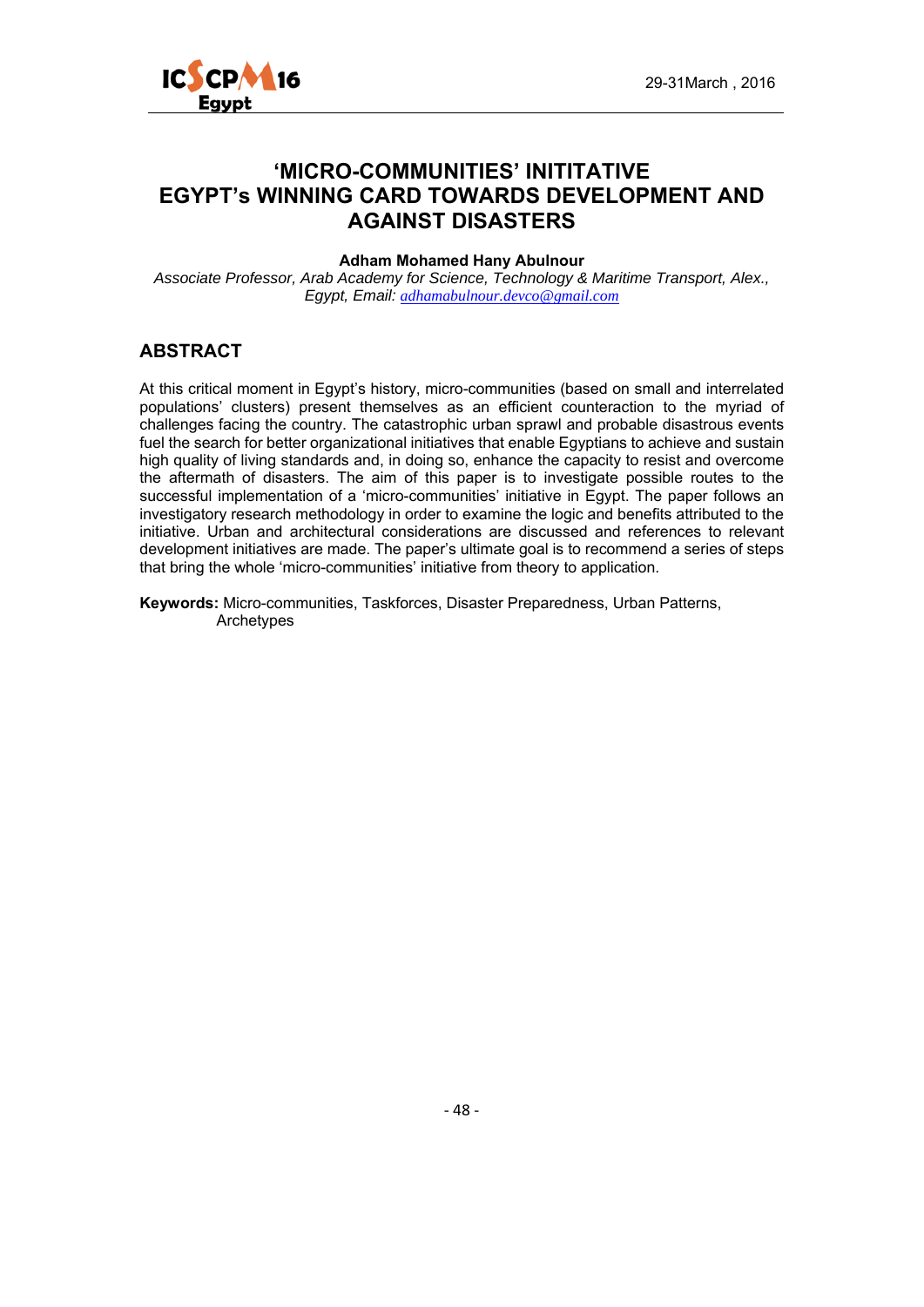

## **SUSTAINABLE CONSTRUCTION WASTE MANAGEMENT FOR SUSTAINABLE BUILDINGS**

**S.M. Elgizawy1, S.M. El-Haggar2, K. Nassar3** 

*1Department of Construction Engineering, The American University in Cairo, Cairo, Egypt; Email: sallygizawy@aucegypt.edu 2Department of Mechanical Engineering, The American University in Cairo, Cairo, Egypt 3The American University in Cairo, Cairo, Egypt* 

#### **ABSTRACT**

One of the main modules in any sustainable building rating system is recycling of construction waste. Construction waste constitutes a huge part of the solid waste management system and is continuously on the rise because of the booming housing and building industry. Construction waste accumulation has numerous adverse environmental effects, is considered a burden on the economy and fosters the depletion of natural resources. Researches have been ongoing worldwide to try to reduce as well as mitigate the effects of construction waste accumulation and there has been numerous efforts done in this regard. Green buildings is one of the methods used to incorporate the concept of sustainability in construction industry, it promotes the practice of building in an environmentally responsible way by minimizing waste, decreasing pollution and preventing the depletion of natural resources throughout the building life-cycle. Green buildings efforts add to the contemporary building practice of design for utility, durability, budget and comfort. The study incorporates deeper understanding of construction waste, its classification methods, key components, as well as the end life of each of the components and their reuse or recycling option. Most of construction wastes are being sent to landfills causing health problems as a result of the biodegradation of wastes in the landfill, moreover, it allows for the depletion of natural resources and does not account for energy conservation. Recycling of construction waste is still a costly process in contrast to the cheap price of many of the raw materials used in construction. The objective of the paper is to develop a sustainable construction waste management system as one of the key modules in green buildings.

**Keywords:** Sustainability, Landfill, Green Buildings, Construction waste, Recycling, Waste Management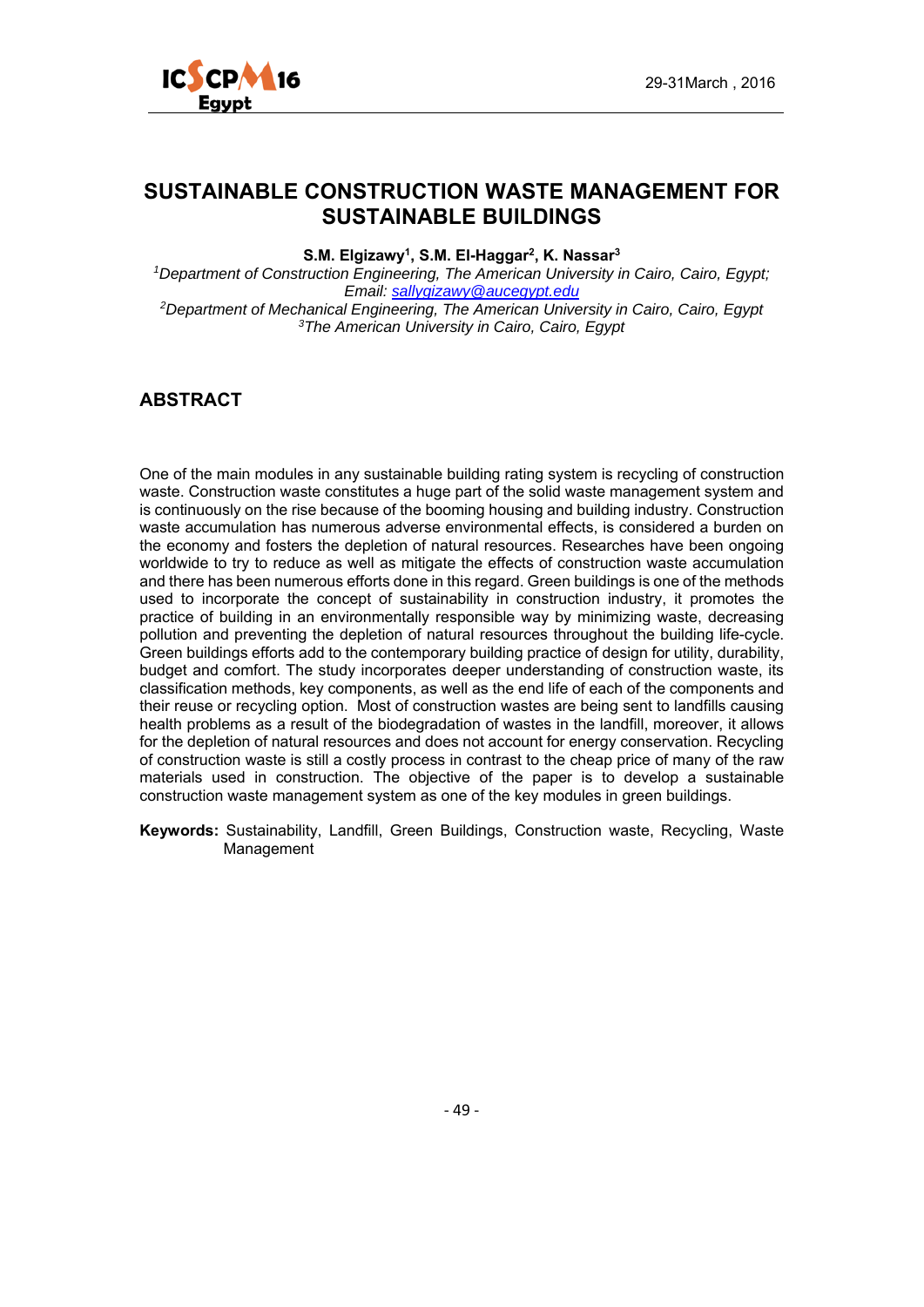

## **SUSTAINABLE WASTE MANAGEMENT FOR CAMPUS CONSTRUCTION PROJECTS - CASE OF UMASS, AMHERST, USA**

#### **Mohamed I. M. Ibrahim**

*Assistant Professor of Architecture, Faculty of Engineering, Menoufiya University, Egypt Visiting Scholar at the Department of Architecture, University of Massachusetts, Amherst, USA Email: mo\_ibrahim@hotmail.com* 

#### **ABSTRACT**

The optimum use of resources and the efficient management of waste are the most vital principles of sustainable building, which significantly reduces the negative impacts of construction on the environment and preserves its natural resources. Several institutions supported by local governments in the United States have acquired the experience and the methodology to develop policies, guides, and demonstration projects to enhance construction waste management of building projects in a sustainable way. Massachusetts has specifically presented several green building initiatives with particular regard to construction waste management. The University of Massachusetts (UMass- Amherst) is a prominent state institution with a campus classified as "Green". Thus, this study addresses the management of construction waste at UMass as a model by exploring the governing framework, and highlighting the measures that define the process of construction waste management for campus projects. Throughout the study, waste management considerations, guidelines, and policies are reviewed, field visits are conducted, and conclusions are derived in order to improve the management performance of campus construction waste, thereby advising other institutions on better management practices.

**Keywords:** Sustainable Building, Construction Waste Management, University Campus Projects.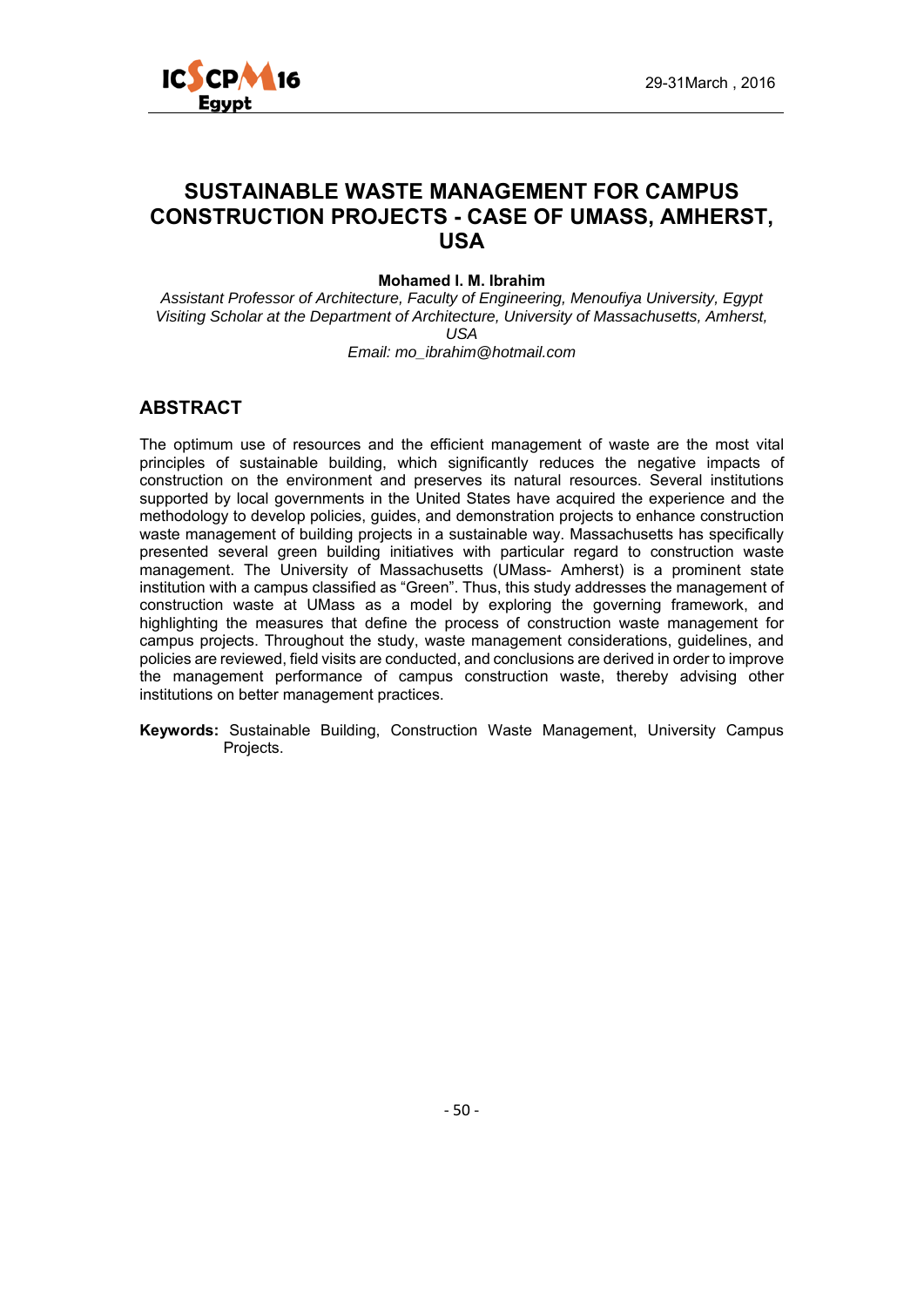

29-31 March, 2016 Cairo, Egypt

**Other Related Topics**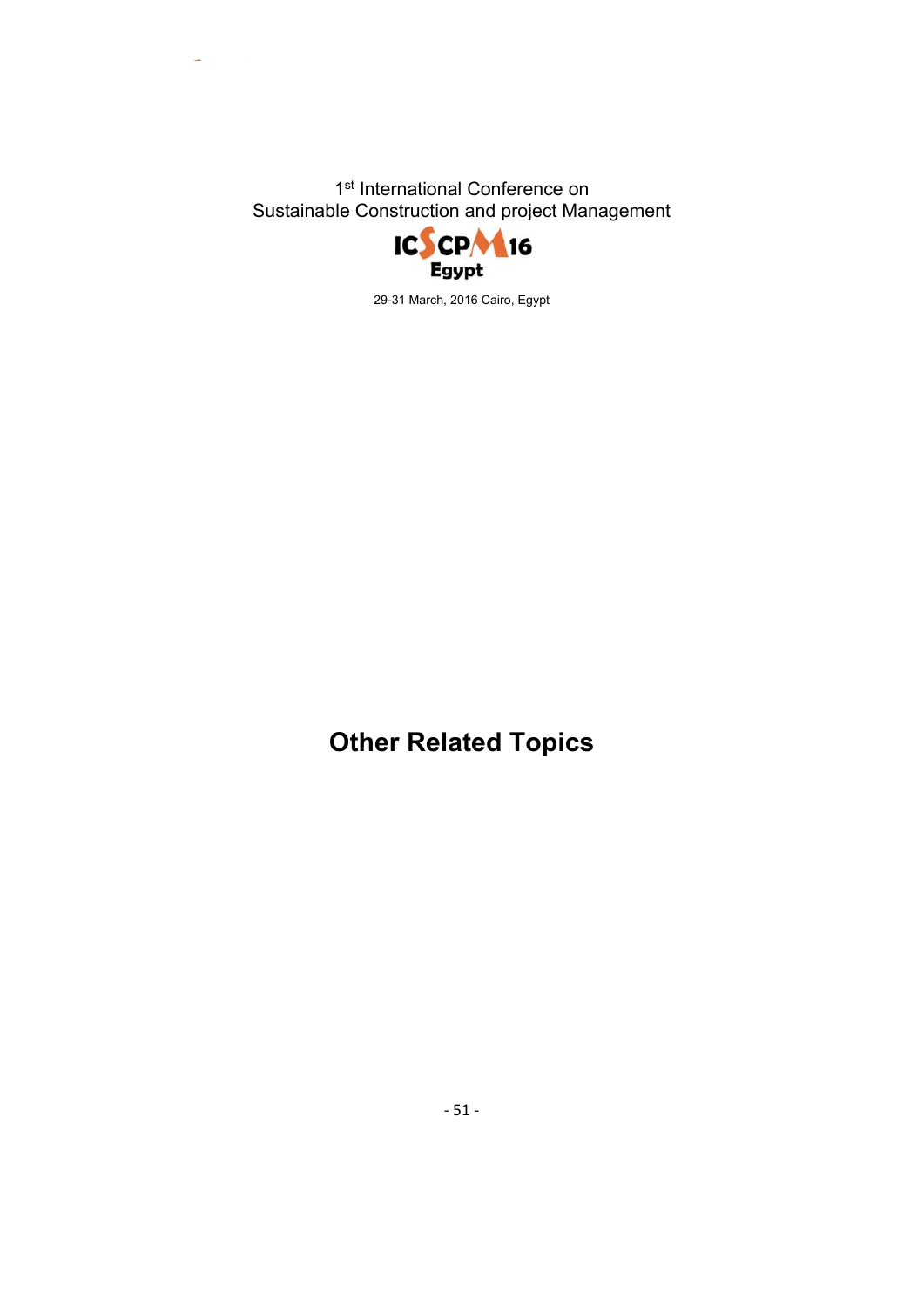

## **A NOVEL METHOD TO PRODUCE DRY GEOPOLYMER CEMENT POWDER**

**H.A. Abdel-Gawwad1, S.A. Abo-El-Enein2**

*1 doctor, Housing and Building National Research Center, Giza, Egypt 2 Faculty of Science, Ain Shams University, Cairo, Egypt \*E-mail*: hamdyabdelgawwad@yahoo.com

#### **ABSTRACT**

Geopolymer cement is the result of reaction of two materials containing aluminosilicate and concentrated alkaline solution to produce an inorganic polymer binder. The alkali solutions are corrosive and often viscous which are not user friendly, and would be difficult to use for bulk production. This work aims to produce one-mix geopolymer (just added water) that could be an alternative to Portland cement by blending with dry activator. Sodium hydroxide (SH) was dissolved in water and added to calcium carbonate (CC) then dried at 80°C for 8 hours followed by pulverization to a fixed particle size to produce the dry activator consisting of calcium hydroxide (CH), sodium carbonate (SC) and pirssonite (P). This increases their commercial availability. The dry activator was blended with granulated blast-furnace slag (GBFS) to produce geopolymer cement powder and by addition of water; the geopolymerization process is started. The effect of W/C and SH/CC ratio on the physico-mechanical properties of slag pastes was studied. The results showed that the optimum percent of activator and CC content are 4 % SH and 5 % CC, by the weight of slag, which give the highest physico-mechanical properties of GBFS. The characterization of the activated slag pastes was carried out using TGA, DTG, IR spectroscopy and SEM techniques.

**Keywords:** Geopolymer Cement Powder, Dry Activator, Granulated Blast-Furnace Slag, Calcite.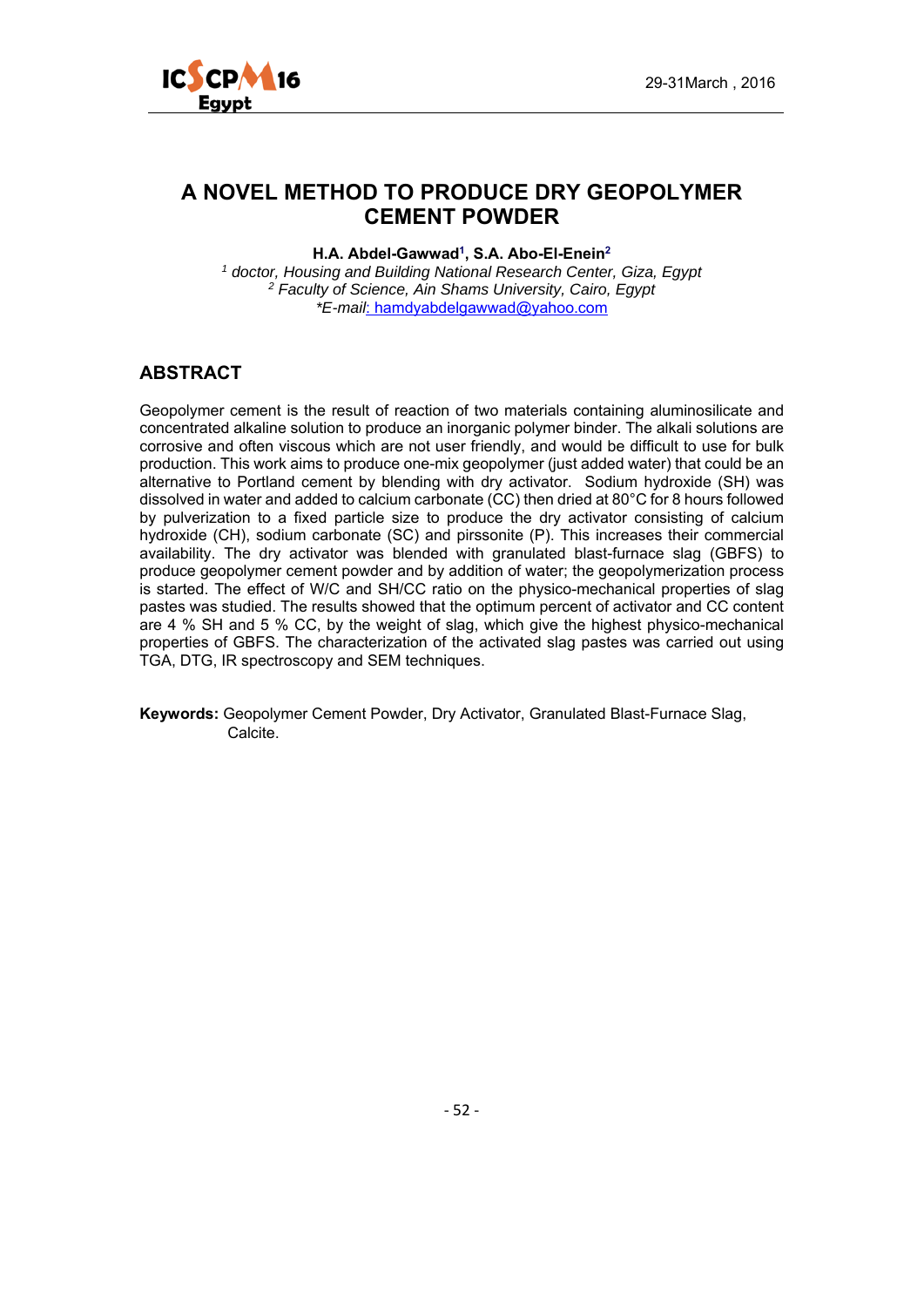

## **STRENGTHENING OF REINFORCED CONCRETE COLUMNS USING ADVANCED COMPOSITE MATERIALS TO RESIST SEISMIC LOADS**

**Mohamed Osama Abd Al Kader**  *Email:mosamahasaan@yahoo.com* 

#### **ABSTRACT**

Recent earthquakes have demonstrated the vulnerability of older reinforced concrete building to fail under the imposed seismic loads. Accordingly, the need to strengthen existing reinforced concrete structures, mainly columns, to resist high seismic loads have increased. Conventional strengthening techniques such as using steel plates, steel angles and concrete overlay are used to achieve the required increase in strength or ductility. However new techniques using advanced composite materials are established. Column' s splice zone is the most critical zone failed under seismic loads. There are three types of splice zone failure can be observed under seismic action namely; Failure of flexural plastic hinge region, shear failure and failure due to short lap splice. A lapped splice transfers the force from one bar to another through the concrete surrounding both bars. At any point along splice force are being transfer from one bar by bond to surrounding concrete and also by bond to the other bar of the pair forming the splice. The integrity of lap splice depends on the development of adequate bond length. The R.C columns built in seismically regions are expected to undergo a large number of inelastic deformation cycles while maintaining overall strength and stability of the structure. This can be ensured by proper confinement of the concrete core. The last type of failure is focused in this research. There are insufficient studies which address the problem of strengthen existing reinforced concrete columns at splice zone through the confinement with "advanced composite materials". Accordingly, more investigation regarding the seismic behavior of strengthened reinforced concrete columns using the new generation of composite materials such as (Carbon fiber polymer), (Glass fiber polymer), (Armiad fiber polymer).

**Keywords:** Confined Concrete, Seismic Loads,(FRP),Computer Program (Atena).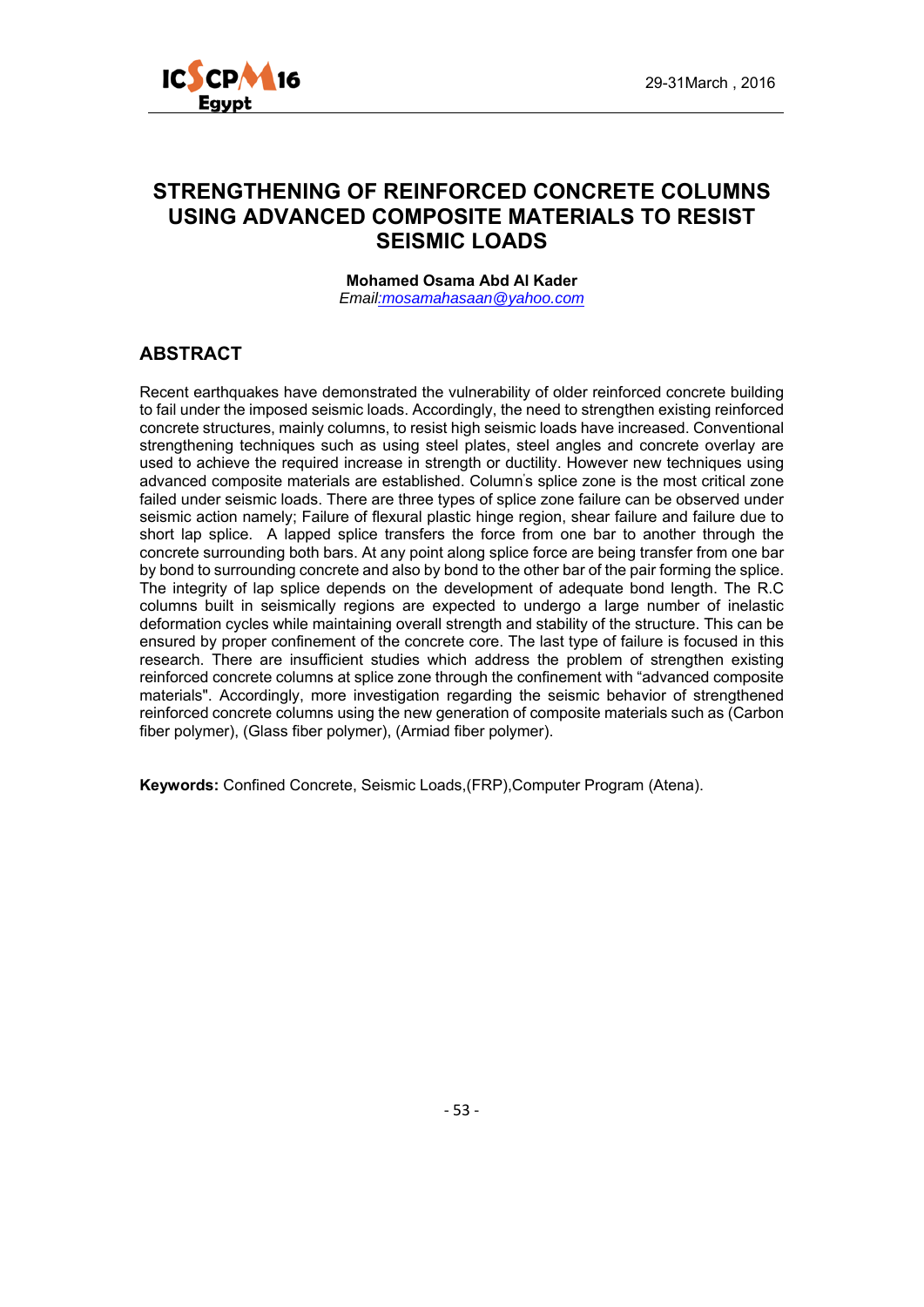

## **PROPERTIES AND FIELDS OF APPLICATION OF CELLULAR CONCRETE**

Mounir M. Kamal<sup>1</sup>, Mohammed A. Safan<sup>2</sup>, Fatma M. Eid<sup>3</sup>, and Soha A. Zedan<sup>4</sup> *3Civil Engineering Department, Menoufia University, Egypt Email: dr.fatmaelzahraa@gmail.com*

#### **ABSTRACT**

Cellular Concrete is a porous lightweight type of concrete which can be composed of cement, lime, aluminum powder, fly ash (or sand) and water. The aluminum powder produces the porous structure in the concrete mass. The final product is obtained as a result of the reactions that occur between the binder containing calcium oxide, the siliceous component, and the cellular structure producing ingredient. This research was conducted to find out the physical and the mechanical properties of the mixes which included different percentages of the different constituents. The physical properties investigated included the unit weight and water absorption. The mechanical properties tested included the compressive strength, the splitting tensile strength, the flexural strength, and the impact resistance. The thermal conductivity, high temperature resistance and sulfate resistance were also investigated. The fields of application were suggested including concrete building bricks and blocks, lightweight non structural units and usage for thermal isolating.

**Keywords:** Cellular concrete, unite weight, compressive strength, thermal conductivity.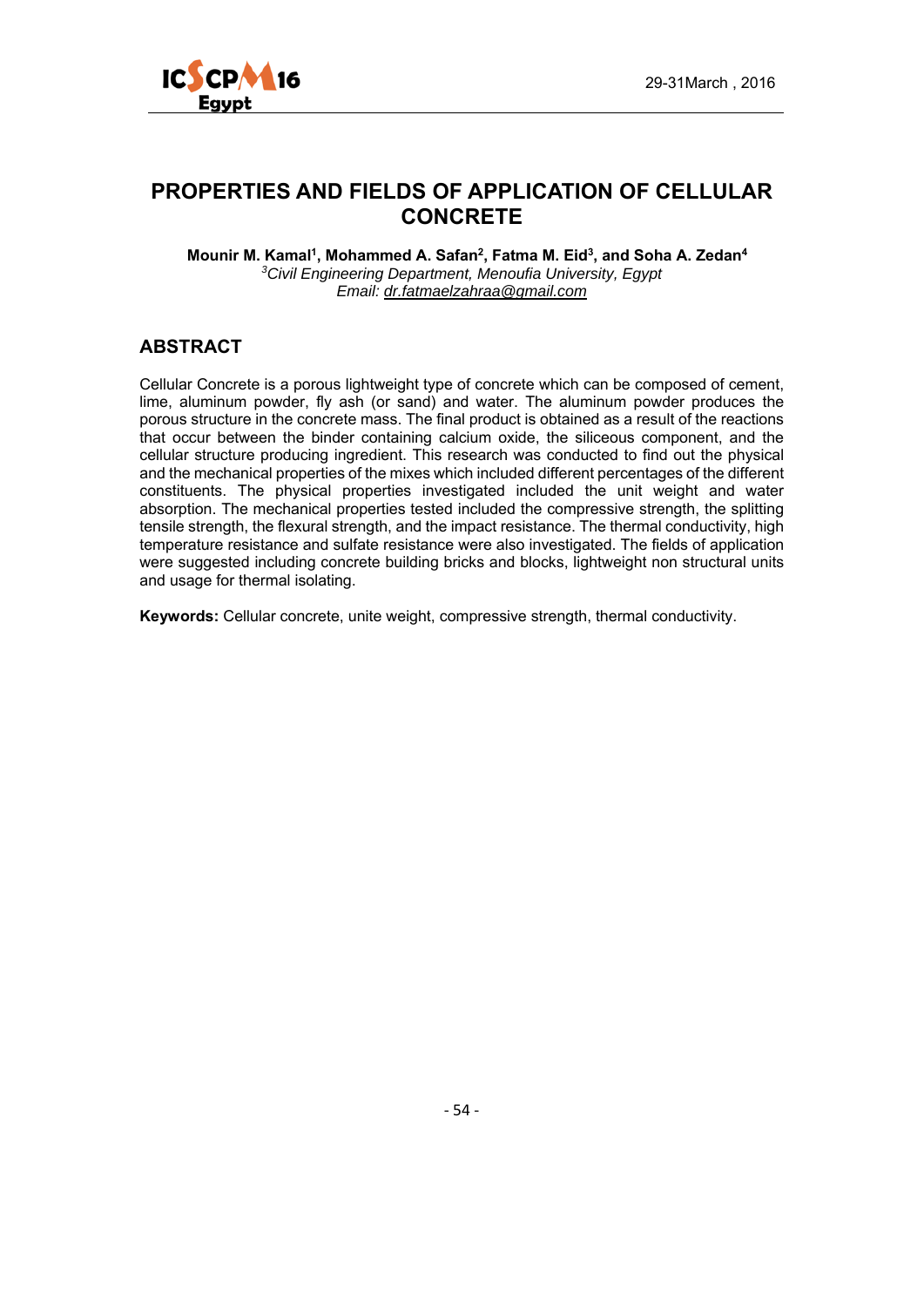

## **RESPONSE OF RETAINING WALL DUE TO EMBANKMENT CONSTRUCTION ON SOFT GROUND**

#### **MOHAMED B. D. ELSAWY<sup>1</sup>**

*1Assistant Professor, Civil Engineering Department, Faculty of Engineering, University of Aswan, Abu Elreesh, 81711 Aswan, Egypt. Assistant Professor, Civil Engineering Department, Faculty of Engineering, University of Tabuk, Deba Road, 71491 Tabuk, Saudi Arabia. E-mail: melsawy@ut.edu.sa*

#### **ABSTRACT**

Construction on soft ground is considered a challenge for geotechnical engineers due to its low shear strength and high compressibility. As known, retaining walls are subjected to lateral loading from soil pressure. In some places in a road or highway, construction of embankments on soft soil retained by a wall should be necessary. This study case needs to be investigated. Hence, in this paper the influence of an embankment construction directly on retaining wall is studied numerically by using Plaxis FEM program. Full scale of an embankment and two diaphragm retaining walls tied with struts are utilized. The Soft Soil Model is used to simulate soft soil. The consolidation analysis is applied to investigate the long term behavior of the soft soil. The stability of the retaining wall is evaluated at different stages of the embankment construction process. The results show that the retaining wall is subjected to significant increases in the lateral displacement, lateral soil pressure and bending moment during and after construction of the embankment. The lateral displacement and the bending moment increase with increasing embankment height due to increasing embankment spreading. As well as the forces in the strut increase with developing embankment. The lateral displacement and the bending moment of the wall, and the strut forces depend on the embankment height and the rate of the embankment construction which should be considered in the design of the retaining wall.

**Keywords:** Soft soil, Consolidation, Lateral displacement, Finite element, Embankment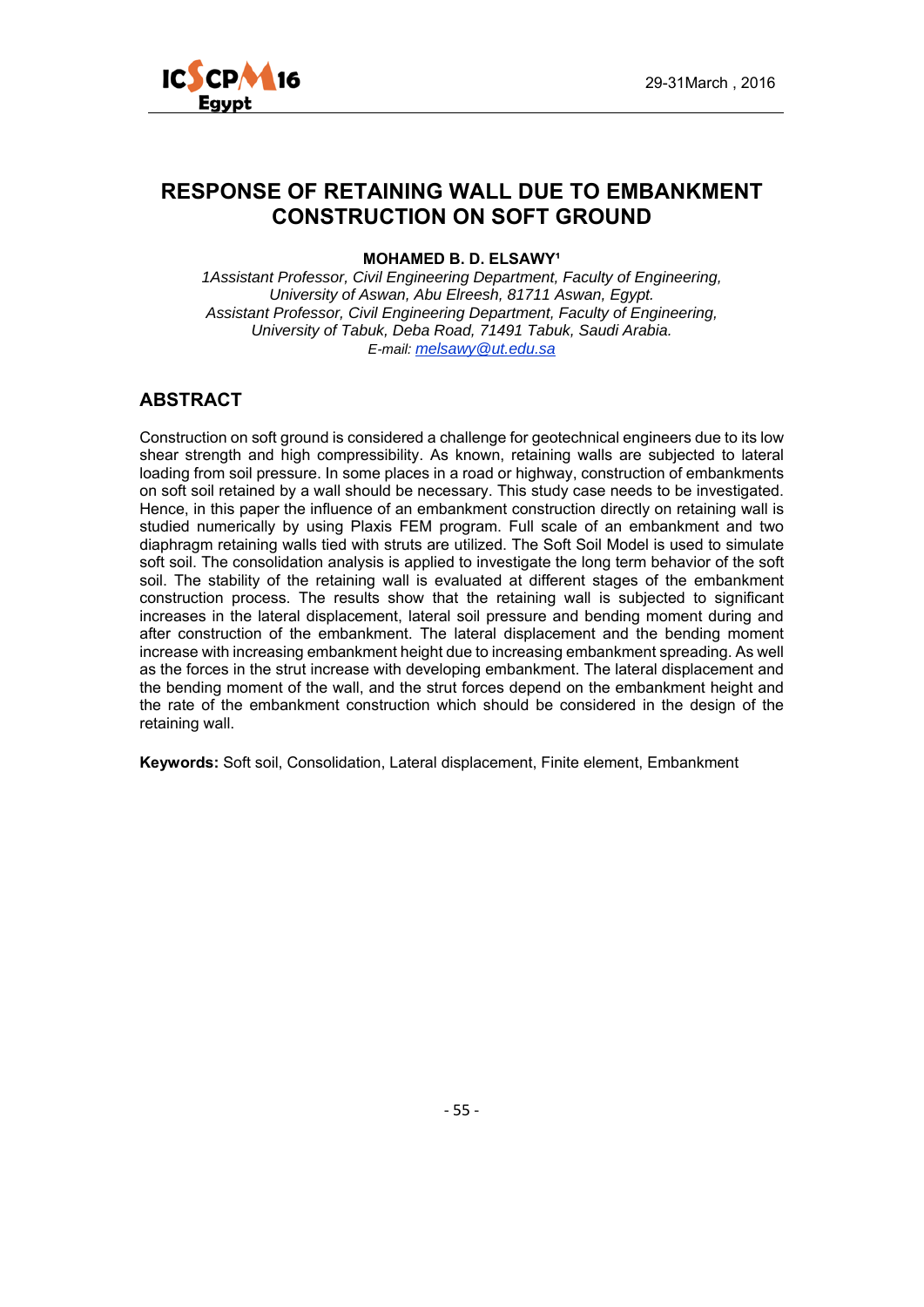

## **EXPERIMENTAL AND NUMERICAL ANALYSIS OF RC BEAMS CAST USING BOTH CONVENTIONAL VIBRATED AND SELF-COMPACTING CONCRETES**

**Nageh N. Melaka1 , El-Sayed K. E. El-Abuoky2**

**<sup>1</sup>***Professor , Concrete Structures, Civil Engineering Department, Faculty of Engineering, Menoufia University , Egypt. Email: Nagehmeleka@hotmail.com* **<sup>2</sup>***Lecturer, Construction and Building Department, Faculty of Engineering, October 6 University, Egypt. Email: elsyedkotb@hotmail.com*

#### **ABSTRACT**

Self-compacting concrete SCC is the sufficient solution to overcome the disadvantages of conventional vibrated concrete CVC fresh and hardened properties. An experimental program contains six reinforced concrete beams was carried out to investigate the effects of using selfcompacting concrete on the structural behavior of beams. Three specimens of reinforced concrete beams were cast using conventional vibrated concrete and the other three specimens were cast using self-compacting concrete. All specimens have the same dimensions and reinforcements. Tested specimens were analyzed using three-dimensional finite element program considering hardened properties of each concrete type. A comparative study was carried out between the experimental results of both types to investigate the advantages of using self-compacting concrete. The results of the experimental and the numerical analysis using three-dimensional finite element method were also compared to verify the methods of simulation.

**Keywords:** RC Beams, Self-compacting concrete, Conventional vibrated concrete, Finite Element Method, Tension stiffening.